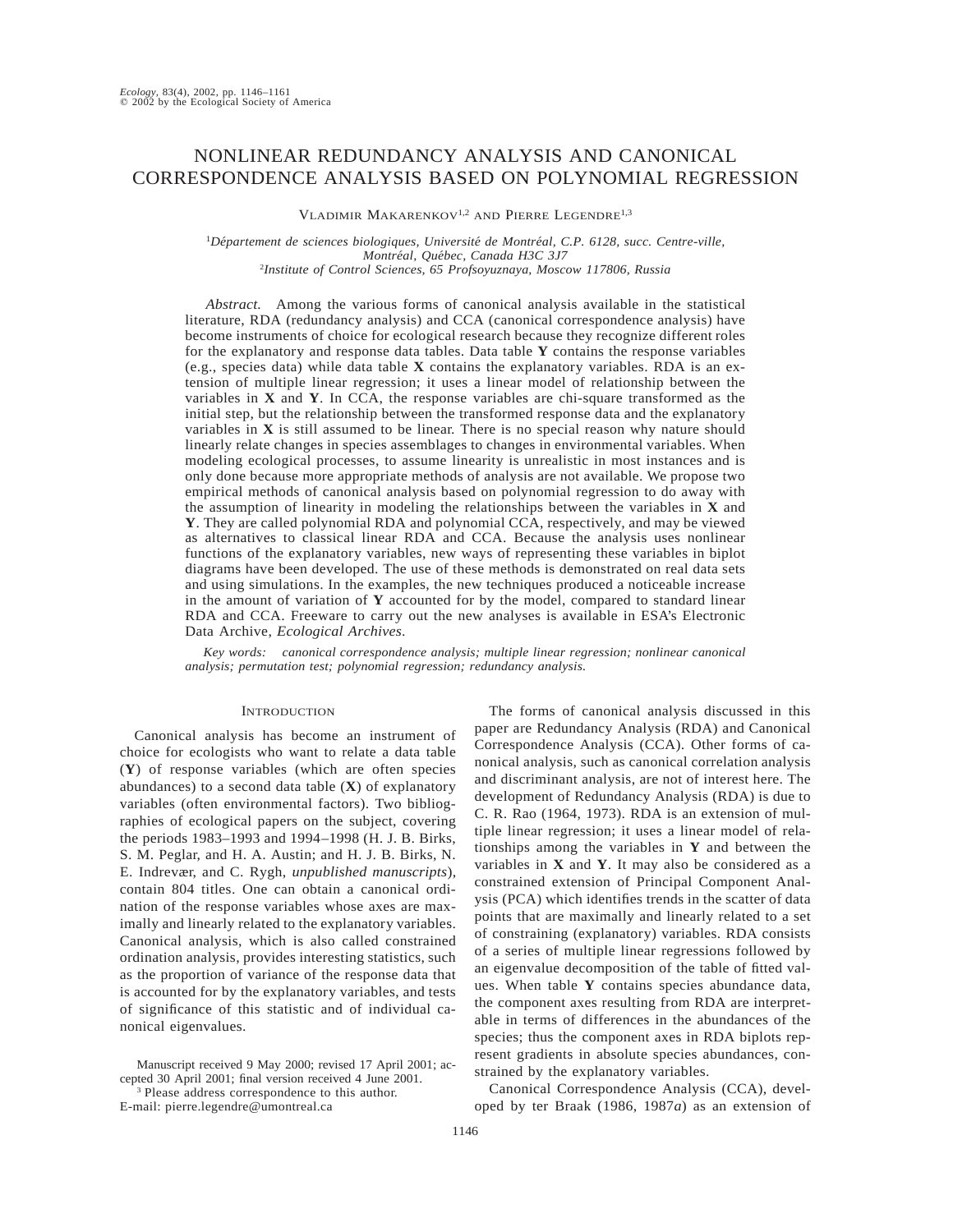

FIG. 1. RDA and CCA using polynomial regression.

Correspondence Analysis (CA), approximates unimodal responses of the species to environmental gradients, but it still assumes linearity of the relationships between the variables in **X** and **Y**. A chi-square transformation of the species abundances is done, but the relationship between the transformed response data and the explanatory variables in **X** is assumed to be linear. The component axes resulting from CCA basically represent gradients in species proportions, constrained by the explanatory variables.

There is no special reason why nature should linearly relate changes in species assemblages to changes in environmental variables. When modeling ecological processes, to assume linearity is unrealistic in most instances and is only done because more appropriate methods of analysis are not available.

This paper proposes a canonical (or constrained) ordination method based on polynomial regression to do away with the assumption of linearity in describing the relationships between the variables in **X** and **Y** (Fig. 1). This method, which builds upon the pioneering work of Rao and ter Braak, may be viewed as a nonlinear alternative to classical RDA and CCA. Our strategy is to apply polynomial regression, whose use is justified below, to describe the relationship between each response variable **y** of **Y** and the explanatory variables in **X**, in place of multiple linear regression. This approach may allow a noticeable increase in the explained variation of **Y**, compared to the linear model. The new approach often produces greater significance of the model than the linear approach; the significance of a canonical ordination model can be assessed using a permutation test.

The polynomial regression algorithm described in this paper allows modeling of polynomial relationships between the matrices of response and explanatory variables considered in RDA and CCA. The matrix of fitted values  $\hat{Y}$  used in the analysis is no longer a linear combination of the explanatory variables in **X**, but their polynomial combination. In this study, we only considered polynomials for which the degree of any particular explanatory variable included in any term of the polynomial is one or two. The regression algorithm proposed in this paper does not aim at providing an optimal polynomial with a fixed number of terms; it only tries to explain a portion of the variance, reflecting nonlinearities in the relationships, that cannot be accounted for by a linear regression model. Økland (1999) noted that species composition data rarely meet the assumptions of the species response models which are implicit in various methods of ordination and constrained ordination analysis. The nonlinear adjustments proposed in the present paper provide a way to enhance the fit of the model to the data in such cases.

The problem of expressing nonlinear relationships in canonical analysis has been investigated in the past. Van der Burg and de Leeuw (1983) used alternating least squares to find optimal nonlinear transformations of discrete data in canonical correlation analysis. Durand (1993) used additive spline transformations in RDA; Donovan (1998) also used spline transformations to express nonlinearities in RDA and CCA. These authors noted that the shapes of the transformations they obtained were generally not interpretable. We investigated the use of polynomial regression with the same objective in mind. Polynomials offer an elegant and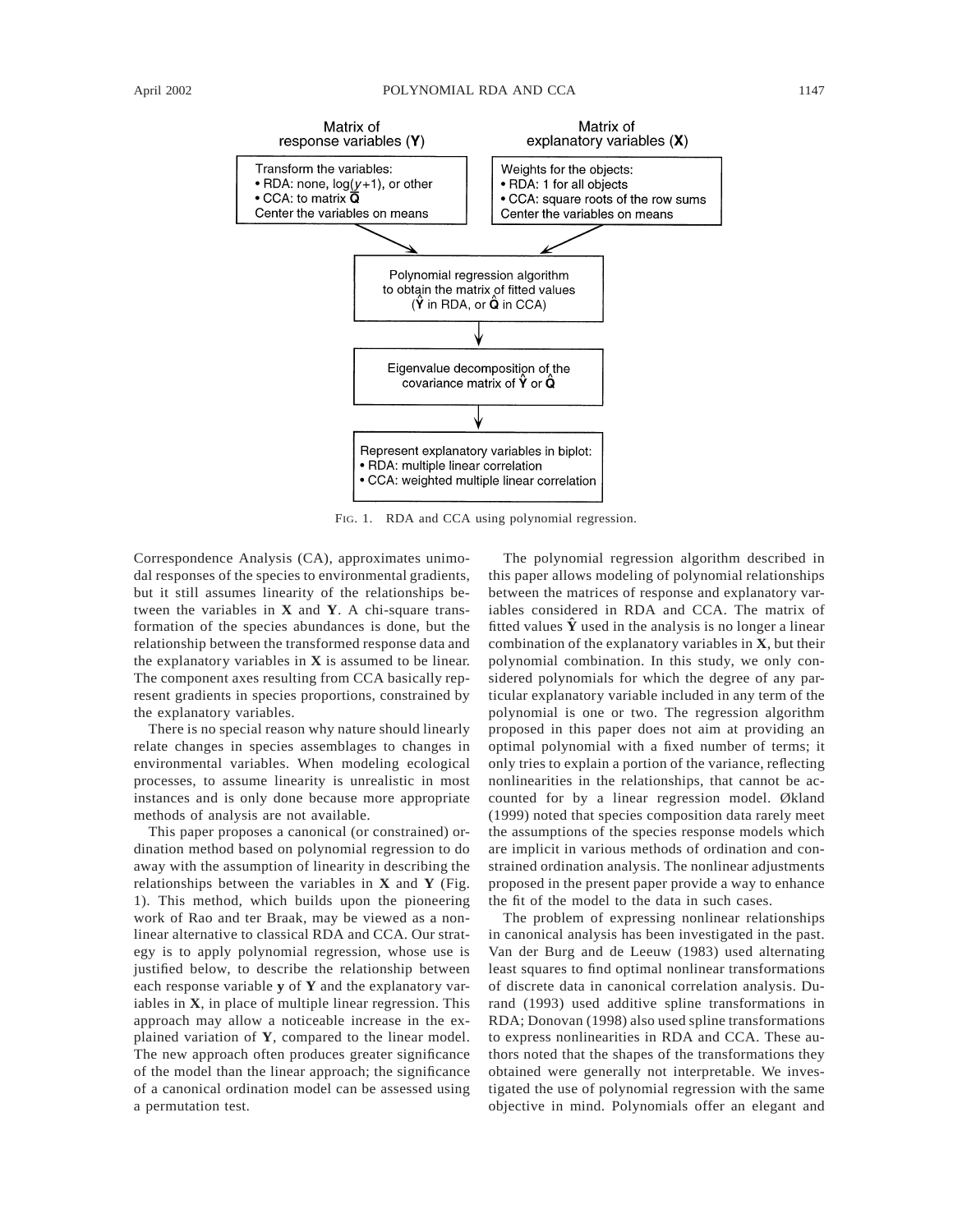easy way to obtain approximations of nonlinear relationships of unknown functional forms. The resulting equation is linear in its parameters, but the relationship between the response and explanatory variables may be linear or not; the linear equation is the simplest form of a polynomial function. Finally, a polynomial equation is an algebraic function and can be represented graphically. From the ecological point of view, polynomials represent a more flexible tool than linear models, which are embedded in them, to describe relationships between the response and explanatory variables. Product terms retained in polynomial equations represent combinations of variables having significant impact on the response data while significant second-order terms represent nonlinear relationships between explanatory and response variables.

A FORTRAN program was used to carry out the computations (Polynomial RDACCA; see the Supplement). After computing polynomial RDA or CCA, users of this program can also perform standard RDA and CCA based on multiple linear regression and assess the difference in explained variation between the two models, linear and polynomial, using a specially-designed permutation test.

This paper is organized as follows. (1) The new method of polynomial regression is first presented. (2) Classical RDA based on multiple linear regression is described, as well as its polynomial generalization. (3) CCA and its polynomial generalization are then presented, followed by (4) a discussion about ways of representing the explanatory variables in biplots and (5) tests of significance in polynomial canonical analysis. (6) To illustrate the new methods, a classical ecological data set containing nonlinear species–environment relationships is reanalyzed using polynomial RDA and CCA.

#### POLYNOMIAL REGRESSION ALGORITHM

The algorithm described in this section aims at expressing each response variable **y** separately as a polynomial function of the explanatory variables most related to it. The variables should have already been transformed, if necessary, to insure homoscedasticity of the response variables. Reduction of the number of explanatory variables in the polynomial regression is necessary to avoid overfitting the response variables; in the linear case, overfitting occurs when a response variable is fitted using a number of explanatory variables larger than  $(n - 1)$  where *n* is the number of observations. The polynomial algorithm proceeds by successively reducing the matrix of explanatory variables **X** while increasing the value of the coefficient of multiple determination  $R^2$  for the response variable **y** under study. This reducing procedure is applied independently to each response variable **y**, corresponding to a column of the matrix of response variables **Y**. Let **y** be one of the response variables, associated with a vector of data  $y = (y_1, y_2, \ldots, y_n)$ . The algorithm is comprised of four basic steps, described below, which are repeated  $(m - 1)$  times as the matrix of explanatory variables **X** with *m* columns is reduced to a single vector.

1) **X** is a matrix of explanatory variables of order (*n*  $\times$  *m*). The variables in **X** are centered on their respective means in order to reduce the collinearity between the linear and quadratic terms of the polynomial, calculated below. Binary explanatory variables, that may stand alone or may be used to code for multistate qualitative descriptors, may or may not be centered on their means; this is up to the user. The first step consists in regressing **y** on all variables in **X** following a classical least-squares multiple linear regression model. We find the vector of fitted values  $\hat{y}$  using vector **b** of the regression coefficients:

$$
\hat{\mathbf{y}} = \mathbf{X}\mathbf{b} = \mathbf{X}[\mathbf{X}'\mathbf{X}]^{-1}\mathbf{X}'\mathbf{y}.
$$
 (1)

2) The second step is to obtain the vector of residual values ( $y_{res}$ ) from the multiple regression:

$$
\mathbf{y}_{\text{res}} = \mathbf{y} - \mathbf{\hat{y}}.\tag{2}
$$

3) The task of the third step is to select the pair of variables in **X** that provides the best quadratic approximation of  $y_{res}$ . To accomplish this selection, for each pair of columns *j* and *k* of **X**, we compute a multiple linear regression of vector  $y_{res}$  on matrix  $X^{jk}$  (where *j* and *k* are upper indices) containing variables  $x_j$ ,  $x_k$ ,  $x_jx_k$ ,  $x_i^2$ ,  $x_k^2$  as columns, plus a column of 1's. For example, let  $j = 1$  and  $k = 2$ ; a quadratic polynomial regression of the vector of residuals **y**res (from Eq. 2) on variables  $\mathbf{x}_1$  and  $\mathbf{x}_2$  is obtained by

$$
\hat{\mathbf{y}}_{\text{res}}^{12} = \mathbf{X}^{12} \mathbf{c}^{12} \tag{3}
$$

where **c**<sup>12</sup> is the vector of regression coefficients for explanatory variables  $j = 1$  and  $k = 2$ , and matrix  $\mathbf{X}^{12}$ is constructed as follows:

$$
\mathbf{X}^{12} = \begin{bmatrix} \mathbf{x}_{11} & \mathbf{x}_{21} & \mathbf{x}_{11} \mathbf{x}_{21} & \mathbf{x}_{11}^{2} & \mathbf{x}_{21}^{2} & 1 \\ \mathbf{x}_{12} & \mathbf{x}_{22} & \mathbf{x}_{12} \mathbf{x}_{22} & \mathbf{x}_{12}^{2} & \mathbf{x}_{22}^{2} & 1 \\ \vdots & \vdots & \vdots & \vdots & \vdots & \vdots \\ \mathbf{x}_{1n} & \mathbf{x}_{2n} & \mathbf{x}_{1n} \mathbf{x}_{2n} & \mathbf{x}_{1n}^{2} & \mathbf{x}_{2n}^{2} & 1 \end{bmatrix}.
$$

If  $\mathbf{x}_1$  is a binary  $\{0, 1\}$  variable that has not been centered on its mean, the fourth column of **X**<sup>12</sup> should not be included in this matrix; likewise for variable **x**<sub>2</sub>. The reason for this is that the square of a binary variable is equal to itself. The vector of regression coefficients **c**<sup>12</sup> is computed using least squares, like vector **b** of Eq. 1. The coefficient of multiple determination  $R^2(1, 2)$ is computed for this regression. The procedure is repeated for every pair  $(j, k)$  of columns of **X**. Each time, the coefficient of multiple determination  $R^2(j, k)$  is computed. The pair  $(i, k)$  providing the largest coefficient of determination,  $R^2(j, k)$ , is retained; this pair will be used in step 4.

4) The two columns *j* and *k* selected in step 3 are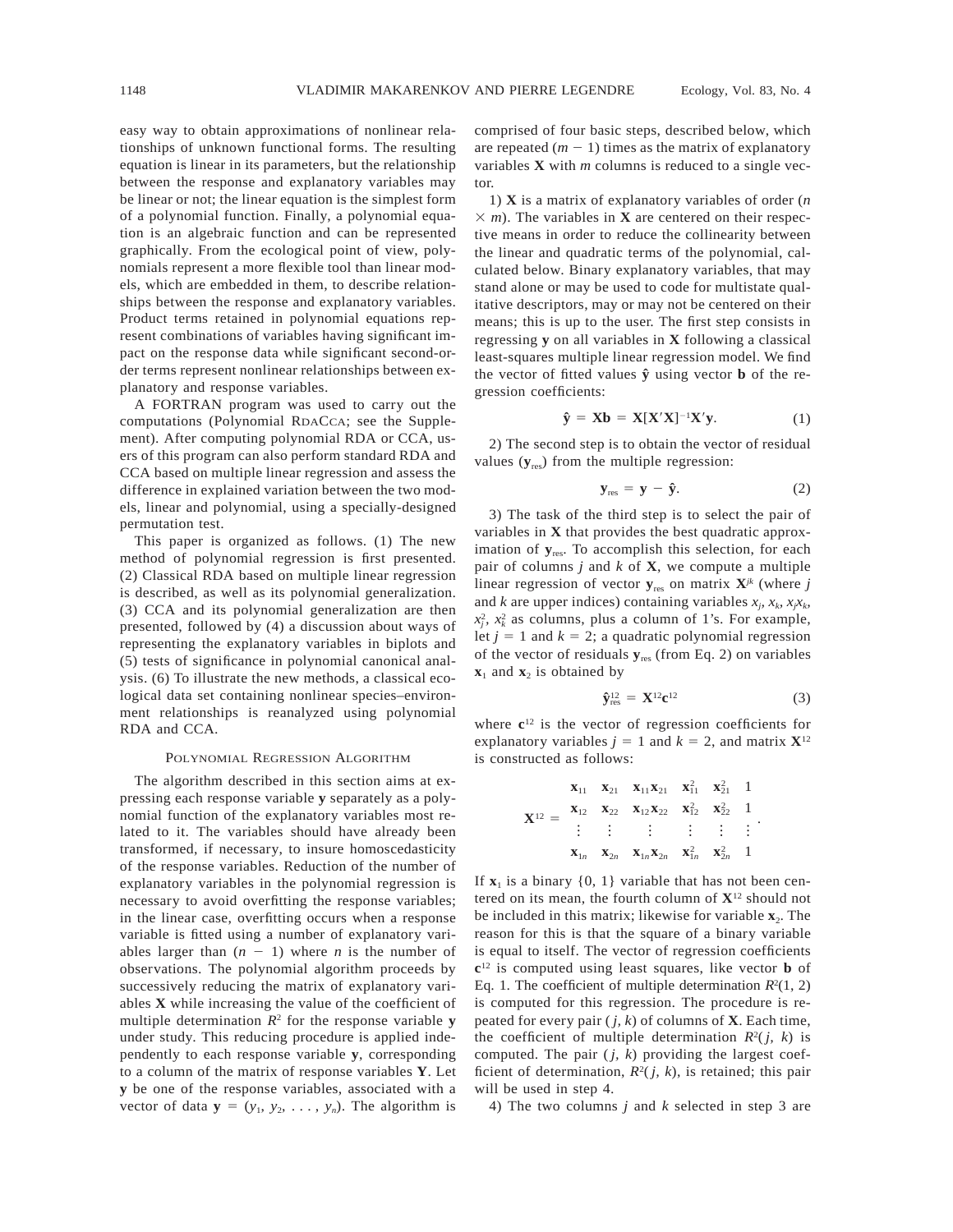combined to form a new joint column *t* in **X**, which replaces *j* and *k* for the remainder of the analysis. The following formula is used to compute the new combined variable *t* for each observation  $i$  ( $i = 1, \ldots, n$ ):

$$
x_{it} = x_{ij}b_j + x_{ik}b_k + \hat{y}_{\text{res},i}^{jk}
$$
 (4)

where the coefficients *b* are those of Eq. 1. Thus, matrix **X** is reduced and now is comprised of one column (i.e., one variable) fewer than before. This new column combines the terms corresponding to the contributions of *j* and *k* to the linear regression of **y** on **X** (Eq. 1) as well as the fitted values of the regression of residual vector  $y_{res}$  on matrix  $X^{12}$ . Therefore, a new combined explanatory variable *t* is formed, containing the linear and quadratic contributions to the fitting of **y** by variables *j* and *k.*

The four steps above are repeated  $(m - 1)$  times as matrix  $\mathbf{X}(n \times m)$  is transformed into a matrix  $\mathbf{X}(n \times$ 1), which is a simple vector. To obtain the final vector **yˆ** to be used in the analysis in place of **y**, we perform a simple linear regression of **y** on  $X(n \times 1)$ . It should be clear that the vector of fitted values  $\hat{y}$  is now a polynomial function of the explanatory variables in the matrix  $\mathbf{X}(n \times m)$  considered at the beginning of the regression procedure. This procedure also guarantees that every single variable of **X** is expressed by linear and quadratic terms in the reduced vector  $\mathbf{X}(n \times 1)$ .

We would not be able to control the maximum degree of any single variable in the polynomial if the quadratic form was used in matrix **X***jk* of Eq. 3 in each of the (*m*  $-1$ ) iterations. To make sure that the degree of each variable **X** is at most two in any single term of the polynomial, the following rule for composing matrix  $\mathbf{X}^{jk}$  is applied for any pair of variables  $(j, k)$ , starting from the second pass through the algorithm: if column *j* is already a combined variable obtained by Eq. 4, then its quadratic contribution (column  $x_i^2$ ) should not be included in  $X^{jk}$ . The same applies to variable *k* if it is a combined variable. Thus matrix  $X^{jk}$  may have from four to six columns, depending on the nature of the variables *j* and *k.*

The maximum degree of the polynomial is not bounded; it was not our objective to do so. Control is only exerted upon the highest degree, which is two, of any one variable in a monomial. In the most extreme case, one may end up with a polynomial of order *m.* Polynomials generated by this algorithm contain subsets of the terms from the following model:

$$
\hat{y} = b_0 + b_1 \mathbf{x}_1 + b_2 \mathbf{x}_2 + \cdots + b_m \mathbf{x}_m
$$
  
+ 
$$
b_{m+1} \mathbf{x}_1^2 + \cdots + b_{2m} \mathbf{x}_m^2
$$
  
+ 
$$
b_{2m+1} \mathbf{x}_1 \mathbf{x}_2 + \cdots + b \prod_i \mathbf{x}_i \prod_{j \, (j \neq i)} \mathbf{x}_j^2.
$$

The algorithm is used to determine which terms should be kept or deleted. This flexibility, as well as the huge range of shapes that the polynomial can fit, are among



FIG. 2. Iterations of the polynomial weighted regression algorithm computed during the regression step of polynomial CCA for the first species (Sp. 1, *Al. accentuata*) in Table 1; the four explanatory variables are:  $\mathbf{x}_1$ , water content;  $\mathbf{x}_2$ , reflection of the soil surface; **x**3, percent cover by *Calamagrostis epigejos*; **x**4, percent cover by *Corynephorus canescens*.

the advantages of this method. Distribution functions, which reflect species responses to the environmental factors found in real-life patterns, may vary a lot from species to species. Polynomial modeling provides a way of representing this diversity of responses. Admittedly, a polynomial model allows only an approximation and not an exact representation of the nonlinear relationships, whose functional forms are not known, but this approach is still far more efficient than the approximation by a straight line or a plane, as in classical linear regression.

Two examples of the use of this empirical procedure are presented in the section *Numerical examples.* Fig. 2 illustrates the computations for species 1 of the second example, where polynomial CCA is used. The detailed description of the polynomial regression results are presented in that section. The estimation of the number of independent parameters estimated by the polynomial regression procedure and the number of degrees of freedom left for statistical testing is described in Appendix A.

To obtain the matrix of fitted values  $\hat{Y}$  to be used in place of **Y** in the ordination analysis,  $(m - 1)$  passes through the algorithm are necessary for each response variable  $y_i$  ( $j = 1, \ldots, p$ ) of **Y**. Taking into account the *O*(*nm*2) time complexity of each loop consisting of the four steps described above, the whole algorithm performed on two matrices  $\mathbf{Y}(n \times p)$  and  $\mathbf{X}(n \times m)$ requires time on the order of *pnm*3.

#### REDUNDANCY ANALYSIS AND ITS POLYNOMIAL GENERALIZATION

There are dedicated software packages available to perform classical RDA and CCA, such as CANOCO (ter Braak 1988*a, b,* 1990, ter Braak and Smilauer 1998) and RDACCA described in Legendre and Legendre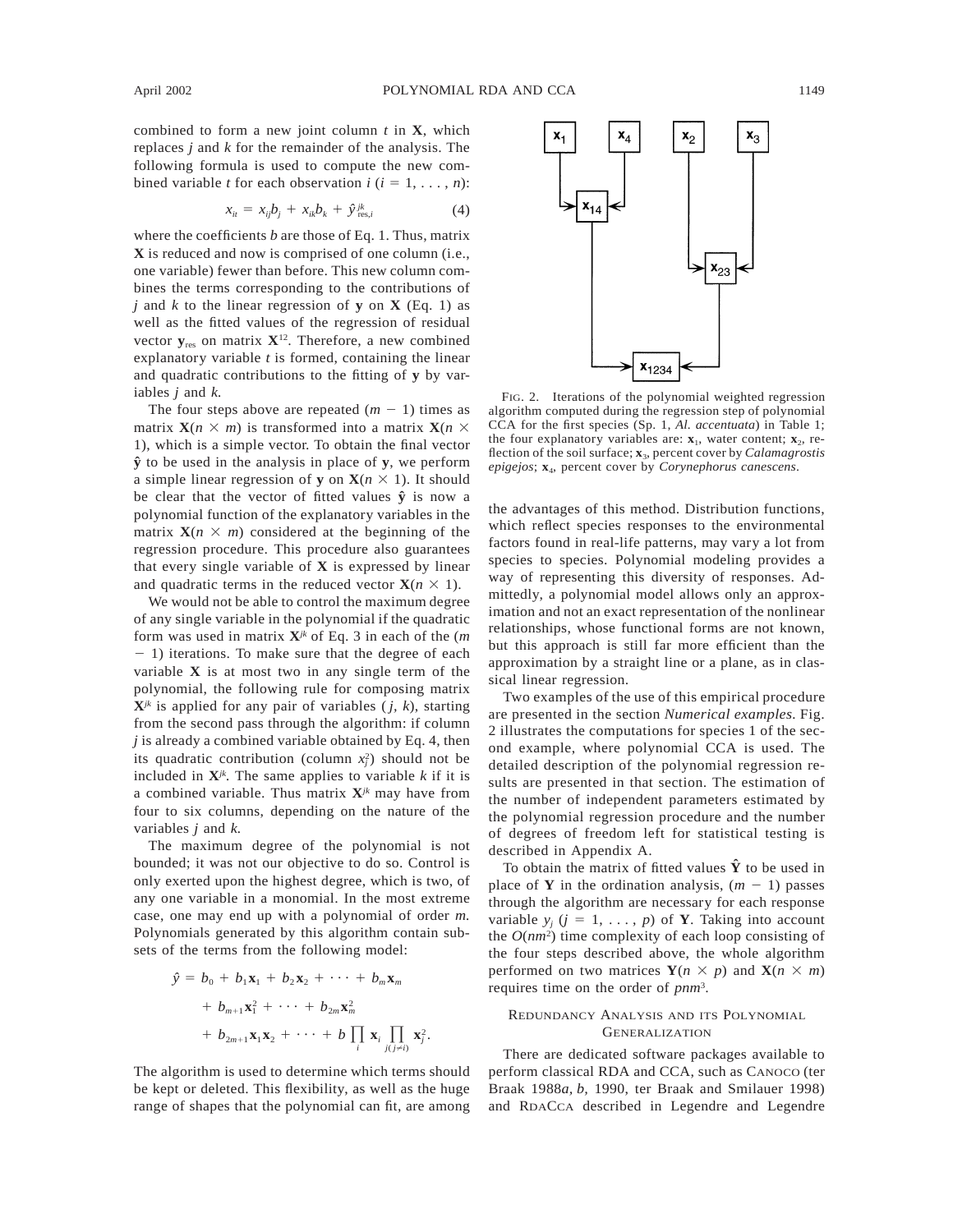(1998:579). Although the algorithmic strategies used in these two packages differ, they lead to identical results. The approach of ter Braak is based upon the iterative application of averaging or weighted averaging equations; the ordination axes are computed one by one. In this work, we follow the direct computational approach described in Legendre and Legendre (1998). The main steps, implemented in the program RDACCA, are summarized in Appendix B. In the present section, we describe the modifications to that algorithm needed to obtain polynomial RDA.

Let **Y** be a matrix of response variables with *n* rows, representing the sites or objects, and *p* columns corresponding to the species or other variables under study. For instance, **Y** may be a matrix of the abundances of *p* species at *n* sites. Let **X** be a matrix of explanatory variables with *n* rows representing the same sites as in **Y** and *m* columns corresponding to the explanatory variables observed at these sites.

The objective of the polynomial regression algorithm, described in the previous section, is to explain a part of the variance of **Y** which remained unexplained after multiple linear regression. The approach is a direct modification of the algorithm for classical RDA presented in Appendix B. The first step is to calculate the polynomial regression of **Y** on **X**, i.e.,

$$
\hat{\mathbf{Y}} = P(\mathbf{X}, \mathbf{X}^2) \tag{5}
$$

where  $P(X, X^2)$  denotes the polynomial equations of the previous section, which may differ for each variable **y** of **Y** not only in their polynomial coefficients but also in the **X** variables that are included in the equations. The covariance matrix **S** of  $\hat{\mathbf{Y}}$  is computed in the classical way (Eq. B.2), followed by eigenanalysis of **S** (Eq. B.4). The site scores needed to represent the **Y** variables in biplots are calculated using equations of the same type as in principal component analysis (Eq. B.5 or B.6). In polynomial RDA, the matrix of eigenvectors **U** corresponding to non-null eigenvalues is of size ( $p \times l$ ) where *l* cannot exceed *p* or  $(n - 1)$  but may be larger than *m.*

Each canonical ordination axis is now a quadratic function of the explanatory variables in **X**, the degree of each variable **X** in the polynomial being at most two. It is denoted as follows:

$$
\mathbf{cord}_{(\text{space of explanatory variables }\mathbf{X})k} = \mathbf{\hat{Y}}\mathbf{u}_k = P(\mathbf{X}, \mathbf{X}^2)\mathbf{u}_k. \quad (6)
$$

### CANONICAL CORRESPONDENCE ANALYSIS AND ITS POLYNOMIAL GENERALIZATION

We will now show how to use polynomial regression in the framework of canonical correspondence analysis (CCA). Basically, CCA is similar to RDA; the main difference is that it preserves chi-square distances, as in correspondence analysis (CA), instead of Euclidean distances among sites. Matrix **Qˆ** contains fitted values obtained by weighted linear regression of a matrix  $\bar{Q}$ of the contributions to chi-square (also used in CA) on the weighted explanatory variables found in matrix **X.** There are several algorithms for CCA. Appendix C outlines the one that served as the basis for this paper.

Let **Y** be a matrix of size  $(n \times p)$  containing *p* species abundance or presence–absence variables, or other frequency data, observed at *n* sites. As in RDA, **X** is a matrix of explanatory variables of size  $(n \times m)$ , with rows representing the same sites as in **Y** and columns corresponding to the explanatory variables observed at the sites. The main differences from RDA are that **Y** will be chi-square transformed into a matrix  $\overline{Q}$ , as in contingency table analysis, and that the rows of matrix **X** will be weighted by the square roots of the row sums of **Y**. An operational definition of matrix  $\overline{Q}$  is given in Appendix C.

In the present section, we describe how the algorithm for CCA outlined in Appendix C can be modified to incorporate the polynomial regression technique. As in RDA, the objective is to increase the percentage of variance accounted for, compared to standard CCA. In order to perform weighted polynomial regression, in place of weighted linear regression, in the first step of the analysis, we introduce the following changes to the equations of the polynomial regression procedure. Let  $\bar{q}$  be a variable corresponding to a single species from matrix  $\overline{Q}$  (Eq. C.1). To take weights into account, the changes to introduce into Eqs. 1–4 are the following:

$$
\hat{\mathbf{q}} = \mathbf{X}_{\mathrm{w}} \mathbf{b} = \mathbf{X}_{\mathrm{w}} [\mathbf{X}_{\mathrm{w}}' \mathbf{X}_{\mathrm{w}}]^{-1} \mathbf{X}_{\mathrm{w}}' \bar{\mathbf{q}} \tag{7}
$$

where  $\mathbf{X}_{w} = \mathbf{D}(p_{i+1})^{1/2}\mathbf{X}$  is the weighted matrix of explanatory variables,

$$
\bar{\mathbf{q}}_{\text{res}} = \bar{\mathbf{q}} - \hat{\mathbf{q}} \tag{8}
$$

$$
\hat{\mathbf{q}}_{\text{res}}^{12} = \mathbf{D}(p_{i+})^{1/2} \mathbf{X}^{12} \mathbf{c}^{12} \n= \mathbf{D}(p_{i+})^{1/2} \mathbf{X}^{12} [\mathbf{X}^{12'} (\mathbf{D}(p_{i+}) \mathbf{X}^{12}]^{-1} \n\times \mathbf{X}^{12'} \mathbf{D}(p_{i+})^{1/2} \bar{\mathbf{q}}_{\text{res}}.
$$
\n(9)

The following formula is used to compute the new combined variable *t* for each observation  $i$  ( $i = 1, \ldots$ , *n*):

$$
x_{it} = x_{ij}b_j + x_{ik}b_k + p_i^{-1/2} \hat{q}_{\text{res},i}^{ik}
$$
 (10)

Thus, a weighted polynomial relationship is described between matrix  $\bar{Q}$  of the contributions to chi-square and the matrix of explanatory variables **X**. After the polynomial regression procedure, one obtains:

$$
\hat{\mathbf{Q}} = P_{\mathbf{w}}(\mathbf{X}, \mathbf{X}^2) \tag{11}
$$

where  $P_w(\mathbf{X}, \mathbf{X}^2)$  denotes polynomials in which the highest degree of each variable is two, and whose coefficients depend on the weights. As in the case of polynomial RDA, the polynomial forms may vary from variable to variable.

The remainder of the analysis is based on matrix  $\hat{O}$ and does not differ from the linear CCA outlined in Appendix C. The only remaining difference involves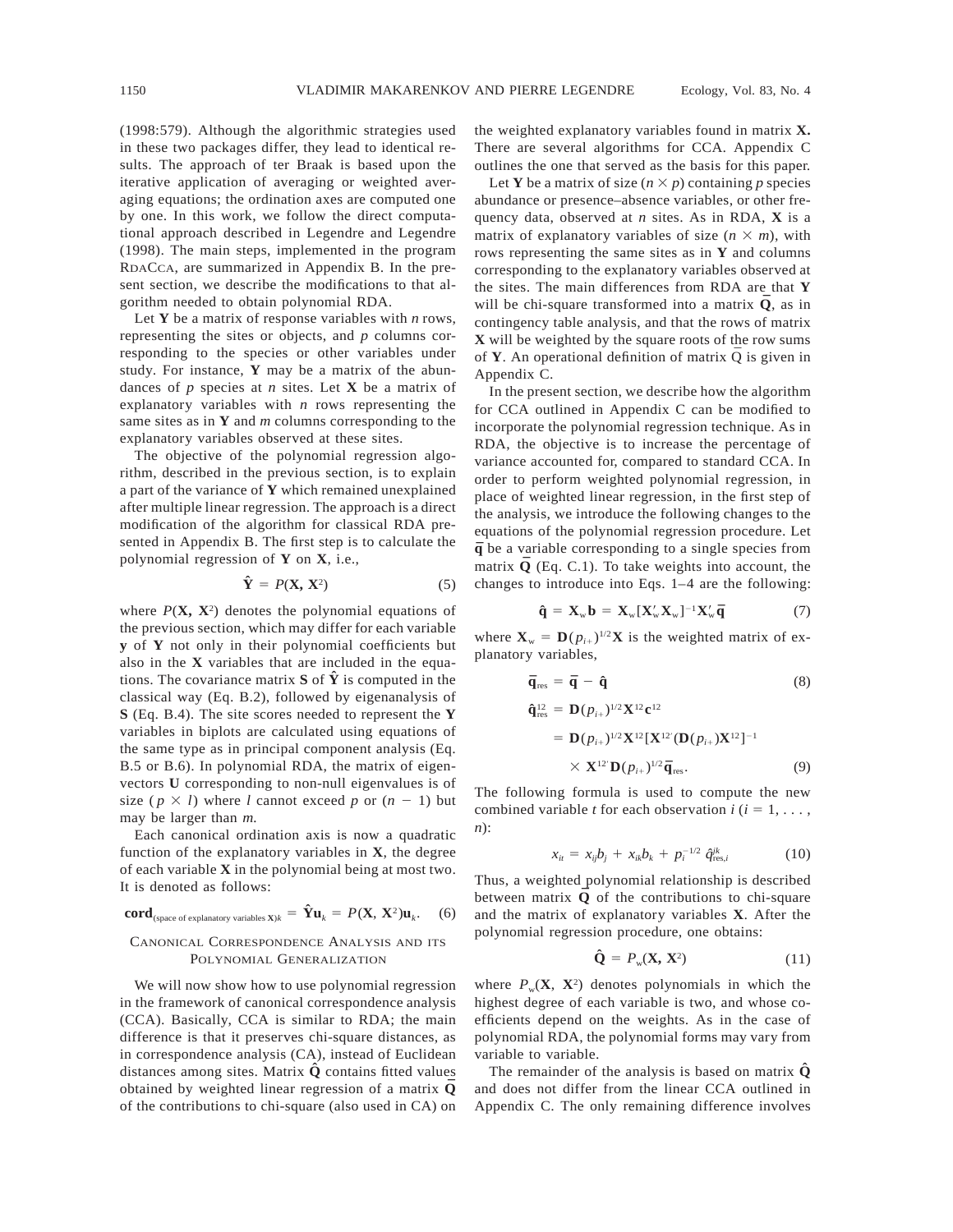the computation of the scores of the explanatory variables **X** for biplots.

#### REPRESENTATION OF EXPLANATORY VARIABLES IN BIPLOTS

Two strategies can be used to represent the explanatory (e.g., environmental) variables in polynomial RDA and CCA biplots.

1) One can represent the individual terms of the polynomial by arrows in the biplot. When matrix **X** contains several variables, this strategy may produce too many terms (arrows) to be represented in the diagram. One may then apply an empirical rule, retaining only the correlations larger than a preselected value. In RDA, this strategy uses the correlations of the terms of the polynomial with the constrained ordination of the objects given by Eq. 6 and scaled using Eq. B.7. In CCA, the weighted correlations are obtained from Eq. C.12.

2) The second strategy is to represent each explanatory variable **x** by a single arrow in the biplot. This arrow corresponds to the multiple correlation of **x** and its quadratic form **x**<sup>2</sup> with the ordination axes. It does not include any of the interaction terms. This solution may be preferred when there are so many explanatory variables in the analysis that the first strategy would produce a clogged diagram.

Let us examine this second option in more detail. In polynomial RDA, to obtain the biplot score of an explanatory variable **x** along a canonical ordination axis, a multiple correlation is computed between a vector of constrained ordination scores **cord** (from Eq. 6) and vectors **x** and **x**2, giving the multiple linear correlation  $R_{\text{cord},\{x,x^2\}}$ . The sign of the simple linear correlation between **cord** and **x** is assigned to  $R_{\text{cord},\{x,x^2\}}$ . With scaling type 2,  $\mathbf{R}_{\text{cord},\{x,x^2\}}$  is used directly; with scaling 1,  $\mathbf{R}_{\text{cord},\{x,x^2\}}$  is multiplied by coefficient  $c_k$  of Eq. B.7 to obtain the biplot score of **x** along the axis. Calculation of multiple linear correlations is described in Eqs. 12 and 13. For a binary {0, 1} variable **x** that has not been centered nor squared during polynomial regression, its score is obtained by simple linear correlation.

In polynomial CCA, a weighted multiple linear correlation is computed between the vector of constrained site scores **cord** (from Eq. C.10 or C.11) corresponding to a given axis and a pair of vectors {**x**, **x**2}. The weights *wi* in Eq. C.12, which are associated with rows *i* of vectors **cord**, **x**, **x**<sup>2</sup>, are equal to  $p_{i+}$ .

In polynomial RDA, let  $R_{\text{cord},x}$  be a coefficient of simple linear correlation; in polynomial CCA, it is a coefficient of weighted simple linear correlation between **cord** and **x**, computed using Eq. C.12. Let  $R_{\text{cordx}^2}$  and  $R_{\text{x}x^2}$  be the coefficients of (weighted) simple linear correlation between **cord** and **x**2, and between **x** and **x**2, respectively. The coefficient of (weighted) multiple linear correlation  $R_{\text{cord},\{x,x^2\}}$  is computed as follows:

$$
R_{\text{cord},\{\mathbf{x},\mathbf{x}^2\}} = \sqrt{1 - \frac{|\mathbf{M}_3|}{|\mathbf{M}_2|}}\tag{12}
$$

where matrices  $M_3$  and  $M_2$  are

$$
\mathbf{M}_{3} = \begin{bmatrix} 1 & R_{\text{cord},x} & R_{\text{cord},x^{2}} \\ R_{\text{cord},x} & 1 & R_{\text{x},x^{2}} \\ R_{\text{cord},x^{2}} & R_{\text{x},x^{2}} & 1 \end{bmatrix}
$$

$$
\mathbf{M}_{2} = \begin{bmatrix} 1 & R_{\text{x},x^{2}} \\ R_{\text{x},x^{2}} & 1 \end{bmatrix}.
$$
(13)

The sign of  $\mathbf{R}_{\text{cord},x}$  is assigned to  $\mathbf{R}_{\text{cord},\{x,x^2\}}$  to obtain the biplot score of **x** along a canonical ordination axis corresponding to constrained ordination vector **cord**.

Biplot scores of the centroids of binary explanatory variables **x** are computed as in classical linear RDA and CCA. If  $w_i$  is the weight associated with row *i* of vectors **cord** and **x**, the score of the centroid of a binary variable **x** along vector **cord** is the following:

$$
\text{Centroid}(\mathbf{x}, \text{ cord}) = \frac{\sum_{i=1}^{n} w_i \text{cord}_i x_i}{\sum_{i=1}^{n} w_i x_i}.
$$
 (14)

Weights *wi* are 1 in RDA and polynomial RDA. The arrow drawn using the biplot scores of a binary explanatory variable points toward this centroid, as in standard RDA and CCA based on (weighted) linear regression.

The biplot scores of the explanatory variables from matrix **X** are approximations of their real contributions in the full-dimensional space of canonical ordination. This point can be found in descriptions of biplots in Gabriel (1982), ter Braak (1994), and Legendre and Legendre (1998).

#### TESTS OF SIGNIFICANCE IN POLYNOMIAL RDA AND CCA

Tests of significance can be carried out in linear or polynomial RDA or CCA. The most general null hypothesis is the same as in regression analysis; it states that there is no special relationship between the response and explanatory variables (independence of **Y** and **X**), or that the model is not a significant representation of the response data. The pseudo-*F* statistic used in the test as well as the method of permutation testing are described in Appendix D.

If the linear and polynomial models are both significant, another interesting question can be addressed: Which of the two models is the most appropriate to describe the data? To answer this question, a permutation procedure is used to assess the difference in variance accounted for, between the polynomial model and the linear model nested into it. Details of the method are presented in Appendix D.

Appendix D also reports the results of simulation studies showing (1) that our permutation test of sig-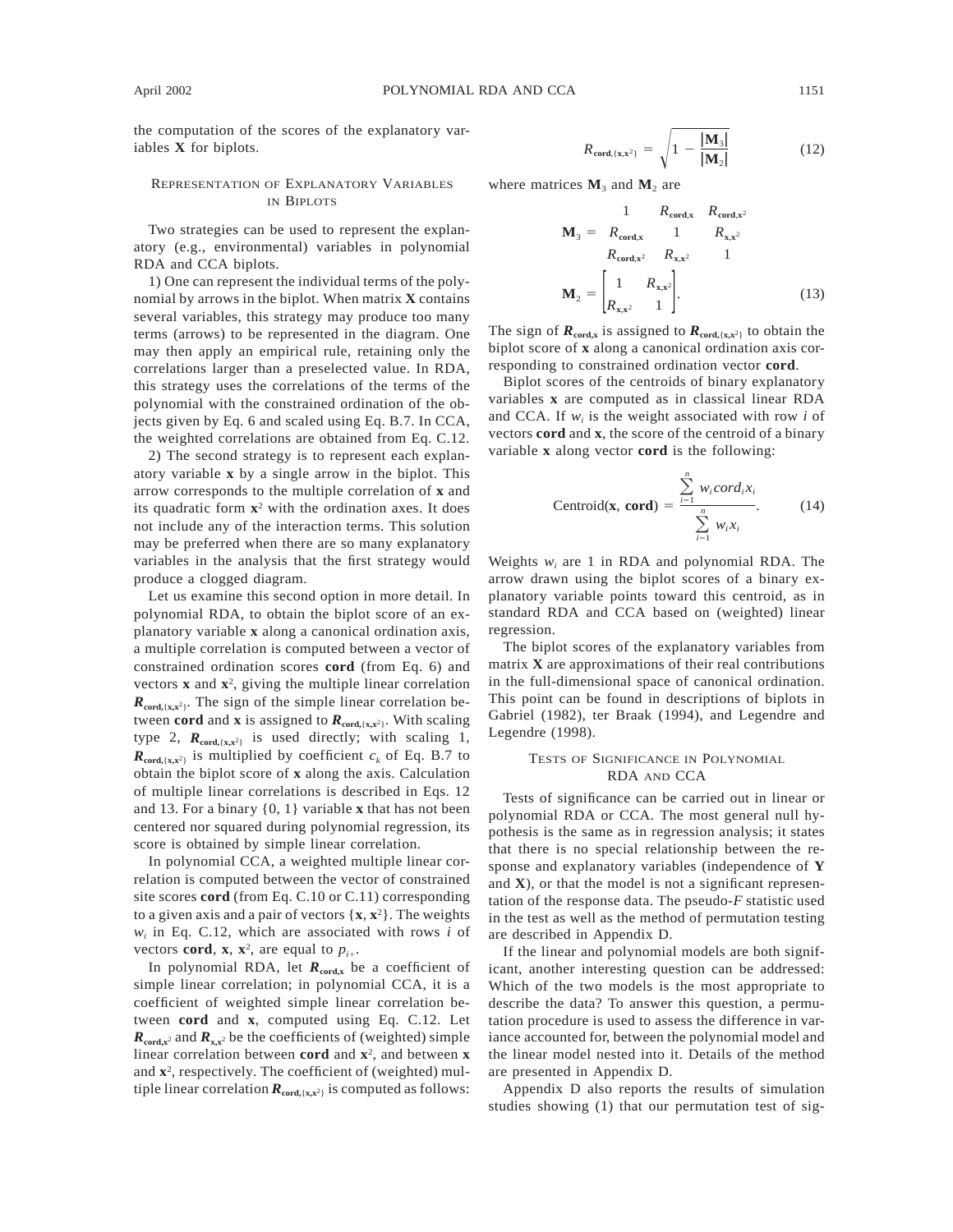| Site<br>no.    | Sp. 1,<br>Al. accent. | Sp. 2,<br>Al. cuneata | Sp. 3,<br>Al. fabrilis | Sp. 4, | Sp. 5,   | Sp. 6,<br>Ar. lutetiana Ar. perita Au. albimana Pa. lugubris Pa. monticola | Sp. 7, | Sp. 8, |
|----------------|-----------------------|-----------------------|------------------------|--------|----------|----------------------------------------------------------------------------|--------|--------|
|                | 25                    | 10                    | 0                      | 0      | $\Omega$ | $\overline{4}$                                                             |        | 60     |
| $\overline{c}$ | $\Omega$              | $\overline{c}$        |                        |        |          | 30                                                                         |        |        |
| 3              | 15                    | 20                    |                        |        |          | 9                                                                          |        | 29     |
|                | 2                     | 6                     |                        |        |          | 24                                                                         |        |        |
|                |                       | 20                    |                        |        |          | 9                                                                          |        |        |
|                |                       | 6                     |                        |        |          | 6                                                                          |        | 11     |
|                |                       |                       |                        | 12     |          | 16                                                                         |        | 30     |
| 8              |                       | 11                    |                        |        |          |                                                                            | 55     | 2      |
| 9              |                       |                       |                        |        |          |                                                                            |        | 26     |
| 10             |                       |                       |                        |        |          |                                                                            |        | 22     |
| 11             | 15                    |                       |                        |        |          |                                                                            |        | 95     |
| 12             | 16                    | 13                    |                        |        |          |                                                                            |        | 96     |
| 13             | 3                     | 43                    |                        |        |          | 18                                                                         |        | 24     |
| 14             | $\left( \right)$      |                       |                        |        |          |                                                                            |        | 14     |
| 15             |                       |                       |                        |        |          |                                                                            |        |        |
| 16             |                       |                       |                        |        |          |                                                                            |        |        |
| 17             |                       |                       |                        |        |          |                                                                            |        |        |
| 18             |                       |                       |                        |        |          |                                                                            |        |        |
| 19             |                       |                       |                        |        |          |                                                                            | 12     |        |
| 20             |                       |                       |                        |        |          |                                                                            | 13     |        |
| 21             |                       |                       |                        |        |          |                                                                            | 16     |        |
| 22             |                       |                       | 16                     |        |          |                                                                            | 0      |        |
| 23             | 17                    |                       | 15                     |        |          |                                                                            |        |        |
| 24             | 11                    |                       | 20                     |        |          |                                                                            |        |        |
| 25             | 9                     |                       | 9                      |        |          |                                                                            |        |        |
| 26             | 3                     |                       |                        |        | 18       |                                                                            |        |        |
| 27             | 29                    |                       | 11                     |        |          |                                                                            |        |        |
| 28             | 15                    |                       | 14                     |        |          |                                                                            |        |        |

TABLE 1. The number of individuals of hunting spiders caught in 28 traps (sites) over a period of 60 weeks, plus the values of four environmental variables measured at the same sites, from van der Aart and Smeenk-Enserink (1975).

*Notes:* The 12 species (Sp. 1 to Sp. 12) form the matrix of response variables **Y**. In the first example (RDA), the matrix of explanatory variables **X** contains the first two environmental variables, while in the second example (CCA), it contains all four. Water content is expressed as percentage of dry mass; reflection refers to reflection of soil surface under a cloudless sky (3100); *Calamagrostis* coverage is percent cover by *Calamagrostis epigejos*; *Corynephorus* coverage is percent cover by *Corynephorus canescens*.

nificance for polynomial RDA and CCA has correct type I error, and (2) that the test for the difference in explained variation between the polynomial and linear models also has correct type I error.

#### NUMERICAL EXAMPLES

Numerical examples of polynomial RDA and CCA are now presented. We used a well-known data set consisting of the abundance of 12 hunting spiders at 28 sampling sites, as well as the values of four environmental variables measured at the same sites. The data, displayed in Table 1, are from van der Aart and Smeenk-Enserink (1975: Tables 2 and 4) who studied them using PCA and canonical correlation analysis (CCoA). This data set has been reanalyzed by ter Braak (1986) in the paper where CCA was first described and by other authors since then. It contains several nonlinear species–environment relationships; examples are displayed in Fig. 3. This property was discussed by van der Aart and Smeenk-Enserink in their paper (1975). The polynomial equations for the relationships between the 12 species and two of the environmental variables are shown in Table 2. This data set is then ideally suited to display the advantages of polynomial canonical analysis.

Preliminary PCA of the log-transformed spider abundance data and CCA of the raw data confirmed the existence of a natural gradient in the data. The PCA ordination (not presented here; a similar ordination, including the same 28 plus 72 other traps, was published by van der Aart and Smeenk-Enserink [1975: Fig. 3]), had the shape of a horseshoe in two dimensions, while CA produced an arch. The arrangement of the sites along these bent structures, which indicates a replacement of species along an environmental gradient (see discussions in ter Braak 1987*b* and Legendre and Legendre 1998), is essentially the same as in the polynomial canonical ordinations presented below (Figs. 4b and 5). Van der Aart and Smeenk-Enserink (1975) had selected environmental variables to explain this gradient. They tested their hypotheses using CCoA; ter Braak (1986) did the same using CCA. We will now show that polynomial RDA and CCA provide better tests of these hypotheses than the linear forms. The results are better in two ways: the polynomial analyses provide (1) a higher proportion of variation of the species data explained by the model, which leads to more significant statistical tests, and (2) clearer identification of the variables explaining the gradient.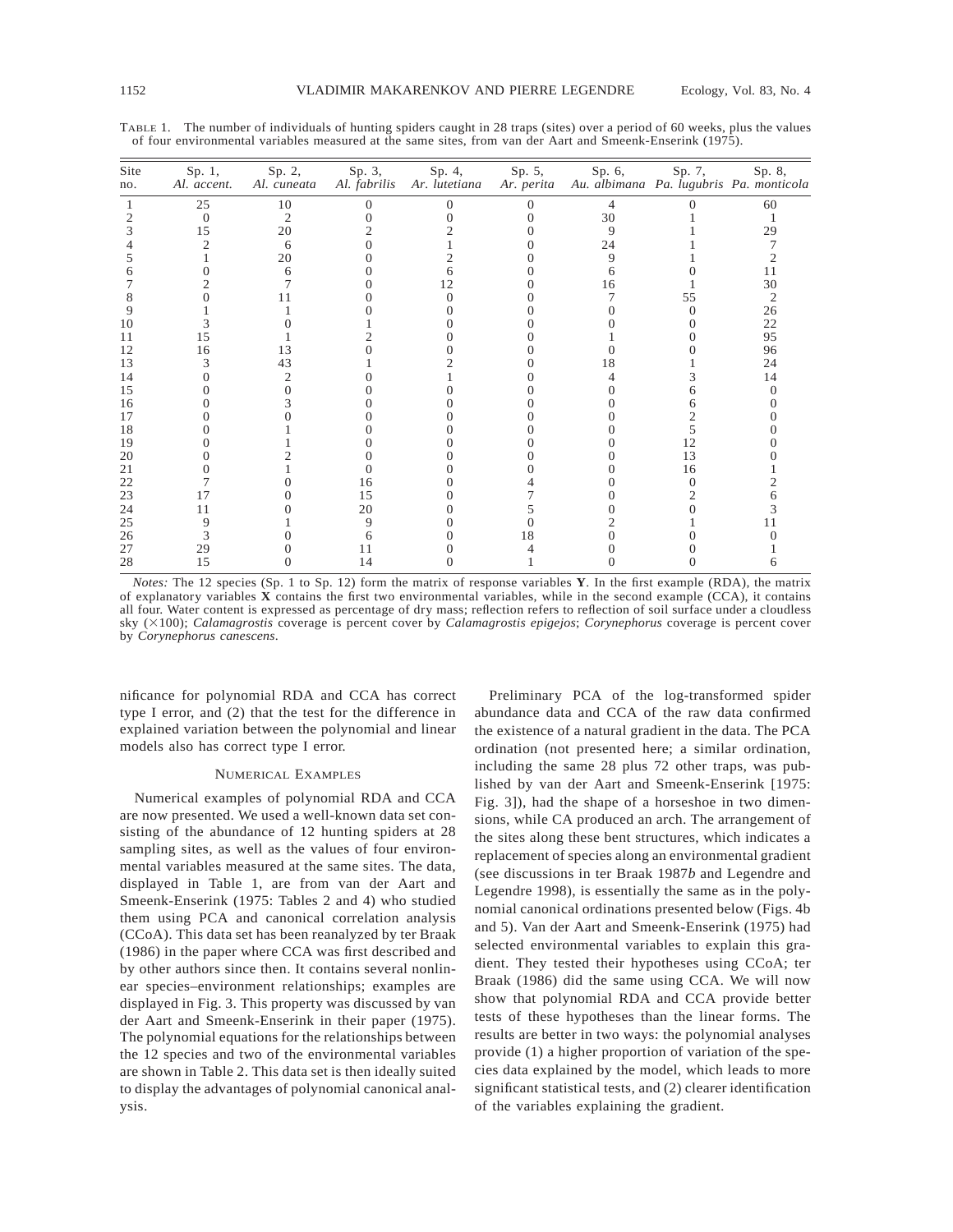| Table 1. |  | Extended. |
|----------|--|-----------|
|----------|--|-----------|

| Sp. 9,<br>Pa. nigriceps | Sp. 10,<br>Pa. pullata | Sp. 11,        | Sp. 12,<br>Tr. terricola Zo. Spinimana | Water<br>content | Reflection     | Calamagrostis Corynephorus<br>coverage | coverage |
|-------------------------|------------------------|----------------|----------------------------------------|------------------|----------------|----------------------------------------|----------|
| 12                      | 45                     | 57             | 4                                      | 10.3             | 50             | 50                                     | $\Omega$ |
| 15                      | 37                     | 65             | 9                                      | 21.1             | 5              | 80                                     |          |
| 18                      | 45                     | 66             |                                        | 12.9             | 40             | 30                                     |          |
| 29                      | 94                     | 86             | 25                                     | 14.5             | 20             | 100                                    |          |
| 135                     | 76                     | 91             | 17                                     | 20.4             | 10             | 90                                     |          |
| 27                      | 24                     | 63             | 34                                     | 29.4             | 2              | 10                                     |          |
| 89                      | 105                    | 118            | 16                                     | 24.0             | 10             | 90                                     |          |
| $\overline{c}$          |                        | 30             | 3                                      | 13.8             | $\overline{c}$ | 10                                     | $\Omega$ |
|                         |                        | 2              | 0                                      | 12.0             | 30             | $\Omega$                               | 20       |
| $\Omega$                |                        |                |                                        | 9.0              | 40             | $\Omega$                               | 20       |
|                         |                        |                | $\theta$                               | 9.2              | 40             | $\Omega$                               | 30       |
|                         | 8                      | 13             | $\Omega$                               | 9.9              | 40             | $\overline{2}$                         | 50       |
| 53                      | 72                     | 97             | 22                                     | 33.7             | 30             | 80                                     | $\Omega$ |
| 15                      | 72                     | 94             | 32                                     | 21.9             | 3              | 20                                     |          |
| $\Omega$                | $\Omega$               | 25             | 3                                      | 26.3             | 2              | $\Omega$                               |          |
| 2                       | 0                      | 28             | 4                                      | 20.7             |                | $\Omega$                               |          |
| $\Omega$                | 0                      | 23             | $\overline{c}$                         | 28.0             | 3              | $\Omega$                               |          |
|                         |                        | 25             | $\Omega$                               | 22.7             |                | $\Omega$                               |          |
|                         |                        | 22             | 3                                      | 18.6             |                |                                        |          |
| 0                       |                        | 22             | $\overline{c}$                         | 22.4             |                | $\Omega$                               |          |
| 0                       |                        | 18             | $\overline{2}$                         | 19.6             |                | $\Omega$                               | $\Omega$ |
|                         |                        |                | $\theta$                               | 3.5              | 50             | $\mathfrak{2}$                         | 2        |
|                         |                        |                | $\Omega$                               | 3.3              | 60             | $\overline{2}$                         | $20\,$   |
|                         |                        | 0              |                                        | 5.2              | 55             | $\overline{2}$                         | 20       |
| 6                       |                        | 16             | 6                                      | 6.2              | 10             |                                        | $\Omega$ |
| 0                       |                        |                |                                        | 2.7              | 80             | $\Omega$                               | 10       |
| $\Omega$                | 0                      | $\Omega$       |                                        | 2.6              | 40             | $\theta$                               | 20       |
| $\overline{0}$          | $\overline{0}$         | $\overline{2}$ | $\theta$                               | 2.6              | 40             | $\theta$                               | 30       |

#### *Example one: polynomial redundancy analysis (RDA)*

The 12 species of spiders form the matrix of response variables **Y** (Table 1). In order to keep our first example small and manageable, the matrix of explanatory variables **X** only contains the first two environmental variables: water content of the soil (variable ''Water'') and reflection of soil surface (variable ''Reflection;'' high values of reflection indicate dry sites). The two environmental variables are highly negatively correlated in the data set:  $r = -0.7482$ . The species data were  $\log_e(y)$  1) transformed before analysis. Centering the explanatory variables on their respective means, before calculating the quadratic terms of the polynomial, reduced the collinearity between the linear and quadratic terms, as explained in step 1 of the polynomial regression algorithm.

The eigenvectors (species scores from Eq. B.4) were normalized to length 1 in order to represent the species and sites as a distance biplot. The site scores which

TABLE 2. Polynomial regression modeling of the spider species data (log-transformed variables) with respect to water content and reflection of the soil.

|                |         |            |             | Water $\times$ |                           |        |
|----------------|---------|------------|-------------|----------------|---------------------------|--------|
| <b>Species</b> | Water   | Reflection | $(Water)^2$ | Reflection     | (Reflection) <sup>2</sup> | $R^2$  |
| Sp.1           | $-0.28$ | 0.82       |             |                | $-0.47$                   | 0.8267 |
| Sp. 2          | 0.75    | 0.69       |             | 0.67           |                           | 0.5524 |
| Sp.3           | $-0.84$ |            | 0.54        |                |                           | 0.8440 |
| Sp.4           | 0.47    |            |             |                |                           | 0.2230 |
| Sp. 5          | $-0.50$ |            | 0.31        | $-0.29$        | 0.30                      | 0.8981 |
| Sp.6           |         |            |             | 0.44           |                           | 0.1943 |
| Sp. 7          |         | $-0.84$    |             | 0.50           | 0.80                      | 0.6147 |
| Sp.8           |         | 0.72       |             |                | $-0.72$                   | 0.4873 |
| Sp.9           | 0.45    |            |             |                |                           | 0.2049 |
| Sp. 10         | 0.77    | 0.65       |             | 0.45           |                           | 0.3795 |
| Sp. 11         | 0.81    |            | $-0.29$     |                |                           | 0.6720 |
| Sp. 12         | 0.67    |            |             |                |                           | 0.4526 |

*Notes:* The table gives only the standard partial regression coefficients (which are comparable) for the terms that were selected by backward elimination (rejection level:  $\alpha = 0.05$ ). The intercepts are omitted. ''Water'' refers to the water content of the soil; ''reflection'' refers to the reflection of soil surface.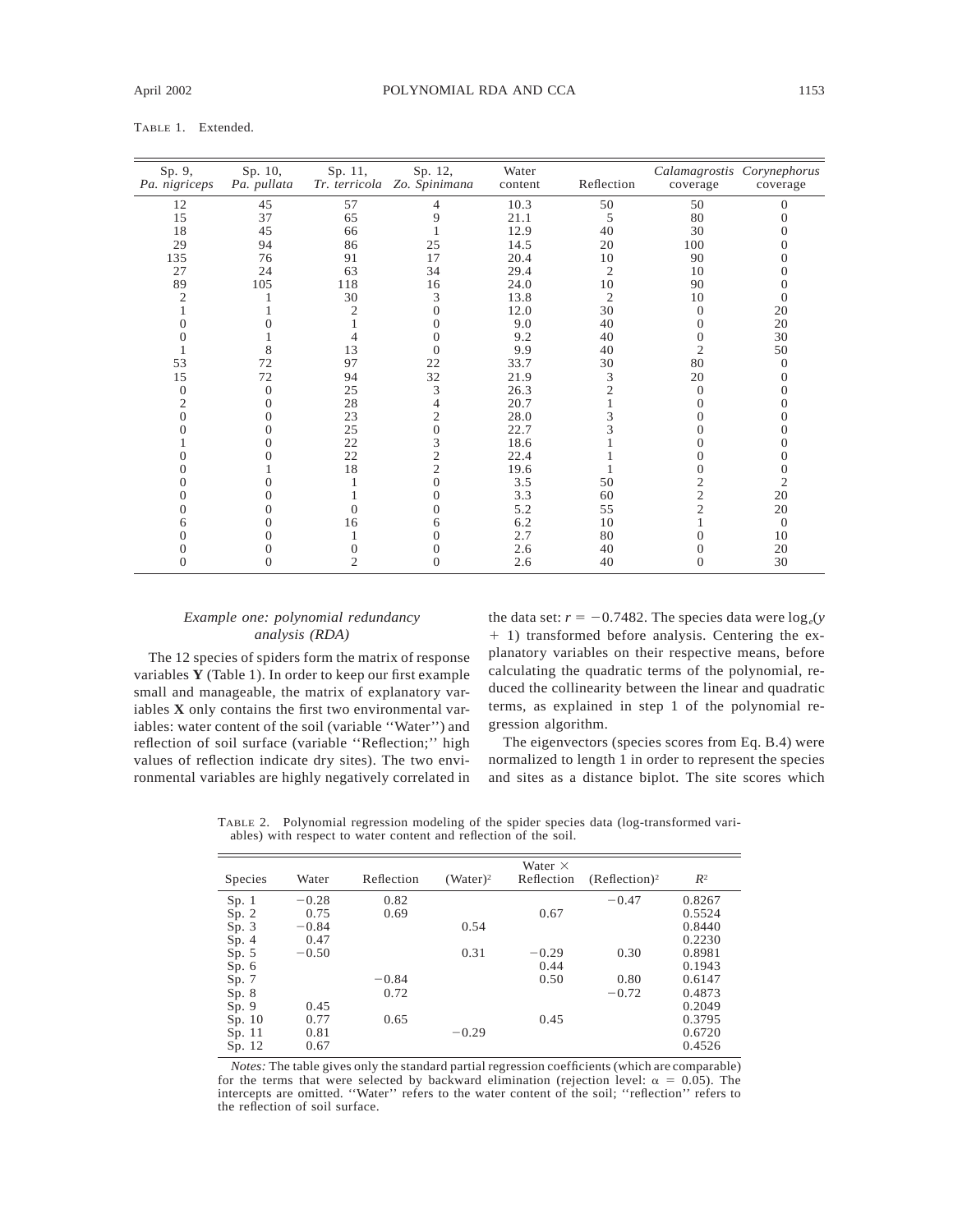

FIG. 3. Two examples of quadratic relationships of spider species from Table 1, after  $log_e(y + 1)$  transformation. For the upper panel the regression equation for uncentered variables ( $R^2 = 0.8440$ ) is ln(Sp. 3 + 1) = 3.4984 - 0.3364  $\times$ (Water)  $+ 0.0077$ (Water)<sup>2</sup>, and the regression equation for centered variables ( $R^2 = 0.8440$ ) is ln(Sp. 3 + 1) = -0.6198  $0.1027$ (Water) +  $0.0077$ (Water)<sup>2</sup>. For the lower panel the regression equation for uncentered variables  $(R^2 = 0.4873)$ is  $ln(Sp. 8 + 1) = 0.5366 - 0.1368(Reflection) + 0.0019 \times$ (Reflection)2 and the regression equation for centered variables ( $R^2$  = 0.4873) is ln(Sp. 8 + 1) = 0.9477 - 0.0475  $\times$ (Reflection)  $+ 0.0019$ (Reflection)<sup>2</sup>. Sp. 3 is shown as a function of water content whereas Sp. 8 is shown with respect to reflection of soil surface. The standard partial regression coefficients are given in Table 2. The *R*<sup>2</sup> coefficient is the same for noncentered and centered data although the equations differ.

are combinations of the environmental variables **X** were obtained from Eq. 6. Biplot scores for the two environmental variables, in polynomial form, were obtained from Eq. 12 using multiple linear correlations. In addition, simple linear correlations were computed for the individual terms of the quadratic polynomial. The correlations were scaled using Eq. B.7 for representation in the biplot. A linear RDA was also computed for comparison (Table 3).

Permutation tests were performed for linear and polynomial RDA to assess the significance of the two models. In both cases, the *P* value was 0.001 after 999

permutations; the two models were highly significant. The significance of the difference in explained variation between the two models was assessed using the test described in the section *Tests of significance in polynomial RDA and CCA*; the *P* value was 0.002 after 999 permutations. So the polynomial model seems more appropriate than the linear model to describe the relationships between **Y** and **X**. Detailed results of the polynomial RDA are presented in Table 4.

After hypothesis testing, one may be interested in looking at the species–environment relationships in some detail. Consider the first species (Sp. 1, *Al. accentuata*) of Table 1, for example. The polynomial regression algorithm provided the following quadratic equation to approximate the abundances (log-transformed) at the various sites *i*:

$$
\hat{y}_i \text{ (Sp. 1)} = 0.3585 - 0.0528x_{i1} + 0.0392x_{i2} \n+ 0.0022x_{i1}^2 + 0.0006x_{i1}x_{i2} - 0.0009x_{i2}^2
$$

where  $\mathbf{x}_1$  is Water and  $\mathbf{x}_2$  is Reflection. With only two explanatory variables, as in the present example, our polynomial regression algorithm makes no selection among the five terms of the quadratic polynomial equation. Because there are only two explanatory variables in the analysis, the same equation would have been obtained using the linear and quadratic variables as explanatory variables in a regular multiple regression. With more variables, our polynomial regression algorithm does not guarantee that the terms selected in the equation always represent the most optimal combination; this is the case for any step-by-step variable reduction procedure.

To appreciate the advantages of polynomial RDA, compare the biplots obtained from the linear and polynomial analyses (Fig. 4). Biplot 4a is from the linear RDA. Biplot 4b corresponds to polynomial RDA. The sites are positioned in terms of their responses to the explanatory variables in the biplot (Eqs. B.6 and 6) because the site scores are linear combinations of the environmental variables.

1) Polynomial RDA produced five canonical axes (Table 4) explaining 57.6% of the variation of **Y**. A large portion of the variance (53.7%) is accounted for by the first two canonical axes. This is considerably more than the 35.4% of the variation of **Y** accounted for by linear RDA on two canonical axes. The difference is due to the fact, shown in Table 2 (see also Fig. 4b), that most species (all except Sp. 4, 9, and 12) are

 $\rightarrow$ 

FIG. 4. RDA distance biplots of the spider species data of Table 1: results of (a) linear and (b) polynomial RDA. The numerical results of the polynomial RDA are in Table 4. The sites scores are linear combinations of the environmental variables. Dots are the sampling sites (with site numbers). Full lines without arrowheads represent the species. Full arrows represent the biplot scores of environmental variables for the individual terms of the polynomial; dashed arrows represent the biplot scores of environmental variables based upon the multiple correlations of (Water, [Water]<sup>2</sup>) and (Reflection, [Reflection]2) with the axes (Eqs. 12 and 13). The lengths of all species lines and environmental variable arrows have been multiplied by 10 for clarity; this does not change the interpretation of the biplots.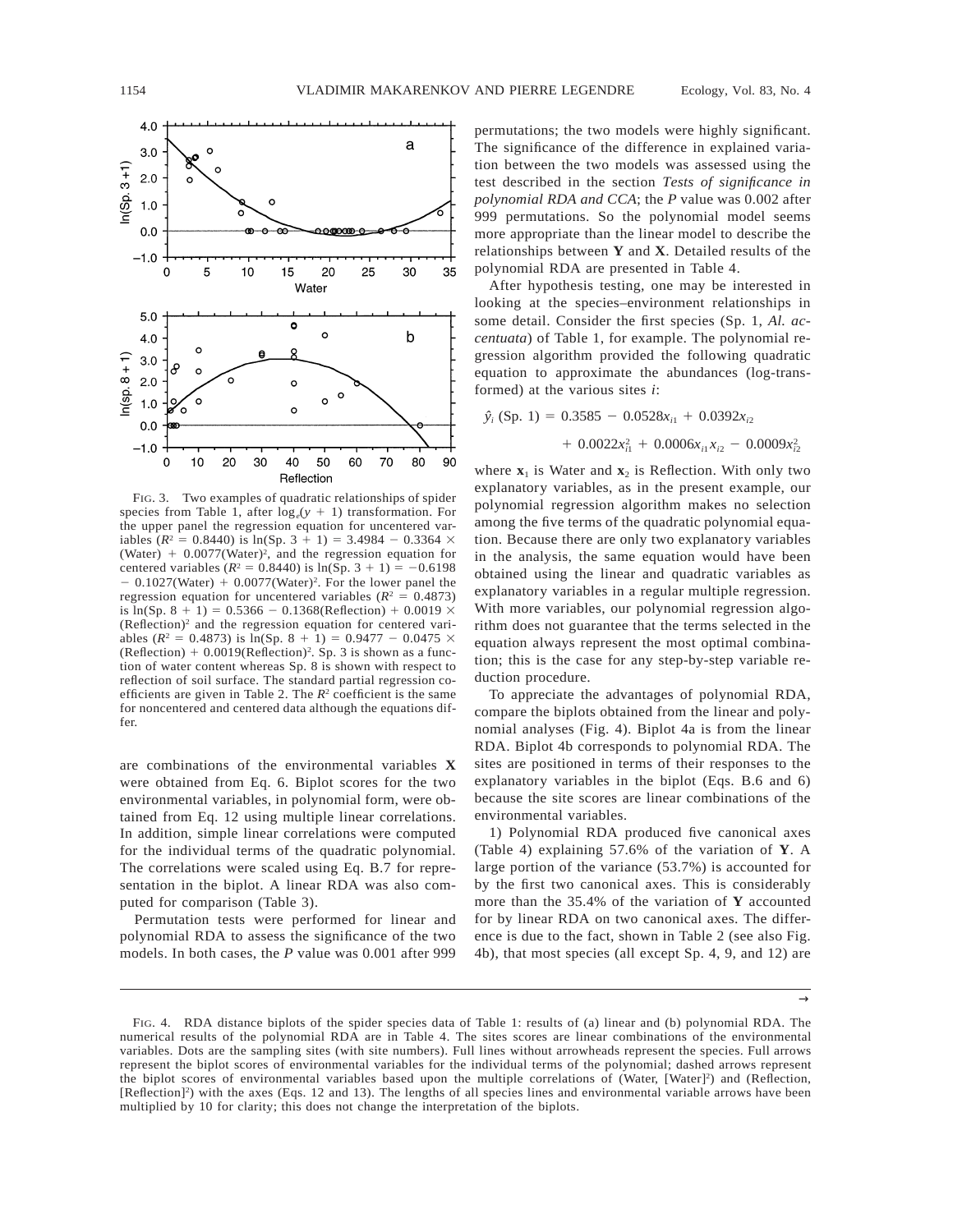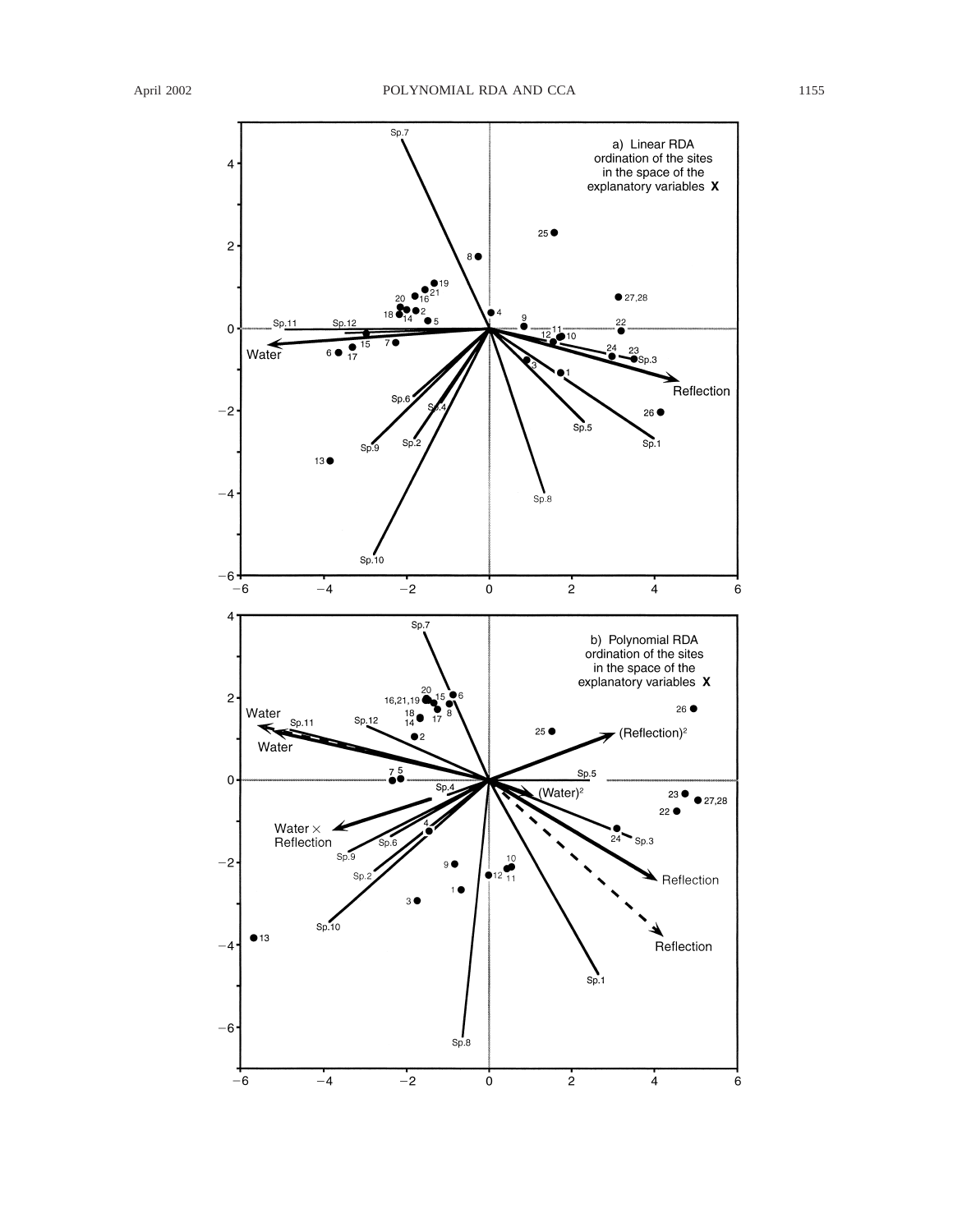TABLE 3. Canonical eigenvalues and related data obtained using linear RDA for the spider species data.

|                                                                                |          | Canonical axes |
|--------------------------------------------------------------------------------|----------|----------------|
|                                                                                | I        | Н              |
| Eigenvalues (with respect to total variance in $Y = 20.36706$ )                |          |                |
|                                                                                | 6.04197  | 1.16368        |
| Fraction of total variance in $Y$                                              |          |                |
|                                                                                | 29.66540 | 5.71352        |
| Cumulative fraction of total variance in $Y$ accounted for by<br>axes I and II |          |                |
|                                                                                | 29.66540 | 35.37892       |

related significantly to the quadratic terms of the polynomial of the explanatory variables: (Water)<sup>2</sup>, Water  $\times$ Reflection, and (Reflection)<sup>2</sup>.

2) The positions of the species with respect to the environmental variables Water and Reflection are mostly the same in the linear and polynomial biplots, except for species 5. One diagram is simply rotated by  $\sim 20^{\circ}$ with respect to the other. The angular order of the species around the biplot is almost identical to that in the PCA species diagram presented in Fig. 3 of van der Aart and Smeenk-Enserink (1975). So this is not where we should look for differences between the linear and polynomial solutions.

3) As mentioned above, the PCA solution published by van der Aart and Smeenk-Enserink (1975: Fig. 4) had the shape of a horseshoe; in PCA ordination, when there is replacement of the species along a single gradient, the ordination of the sites has a horseshoe shape in two dimensions. In the linear RDA biplot (Fig. 4a), the sites are shrunk into a crescent because the analysis is trying, with little success, to model their positions as linear responses to the two environmental variables; the linear analysis is not very successful at reconstructing the gradient. In the polynomial RDA biplot on the contrary (Fig. 4b), the sites are distributed in the same horseshoe fashion as in the PCA ordination. The species–environment correlation of polynomial RDA are 83% and 82%, respectively, for canonical axes 1 and 2. For linear RDA using Water and Reflection, these correlations were 80% and 43%, respectively, for axes 1 and 2. Thus polynomial RDA has produced an important gain in accuracy of the representation of the sites, compared to linear RDA. The good reconstruction of the sites in biplot 4b is due to the presence of the quadratic terms of the environmental variables; they are needed to correctly model the species (Table 2) and obtain a horseshoe-like distribution of the sites.

4) In RDA biplots, projecting a site at right angle on a species approximates the value of the site along that species axis. It is easy to check, in Table 1, that the sites found in quadrant III of the biplot (Fig. 4b) have the highest frequencies of occurrence of the species found in that quadrant (species 2, 4, 6, 8, 9 and 10). The reconstructed site scores in the linear biplot (Fig. 4a) do not position these sites correctly with respect to those species.

5) In RDA biplots, the angles between the species and the environmental variables reflect their correlations. Indeed, the variable Water  $\times$  Reflection has strong positive correlations with species 2, 6, 9, 10, 11, and 12 and a strong negative correlation with species 5. (Reflection)<sup>2</sup> is strongly positively correlated only to species 5; (Water)<sup>2</sup> has strong positive correlations only with species 3 and 5.

#### *Example two: polynomial canonical correspondence analysis (CCA)*

For CCA, matrix **Y** contained the same 12 species of spiders. The data were not log transformed because CA and CCA are designed to analyze frequency data directly. **Y** was transformed into matrix  $\overline{Q}$  of contributions to chi-square. The matrix of explanatory variables **X** contained all four environmental variables of Table 1. CCA based on polynomial regression was computed for these data. The results of the analysis were compared with those of classical linear CCA (Table 5). For the biplot, only the positions of the firstdegree terms, their squares and the simple products were computed. The correlations of more complex terms with the ordination vectors (Eq. C.10 or C.11) could easily be computed, but their interpretation would be difficult.

Permutation tests were performed for linear and polynomial CCA to assess the significance of the two models; the rows of matrix  $\bar{Q}$  were randomized with respect to matrix **X** of the explanatory variables. In both cases, the *P* value was 0.001 after 999 permutations; so, the two models were highly significant. The significance of the difference in variance accounted for by the two models was assessed using a permutation test. The *P* value was 0.001 after 999 permutations; this strongly suggests that the polynomial model is more appropriate than the linear in this example. Detailed results of the analysis are the following:

1) The analysis produced 12 canonical axes. The corresponding canonical eigenvectors accounted together for 80.3% of the variation of  $\overline{Q}$ . The first six axes are shown in Appendix E; they account together for 78.2% of the variation of  $\overline{Q}$ . This is noticeably larger than the 43.8% of the variation of  $\bar{Q}$  accounted for on four canonical axes by CCA based on weighted linear regression. The first two canonical axes explain 52.2% of the variation and the first three 64.9%. Therefore, two or three dimensions would form interesting ordination spaces for biplots since these axes account for a great deal of the variation of  $\overline{Q}$ . The higher fraction of explained variation obtained by polynomial CCA is the result of (1) the higher number of constrained ordination axes and (2) the inclusion of sec-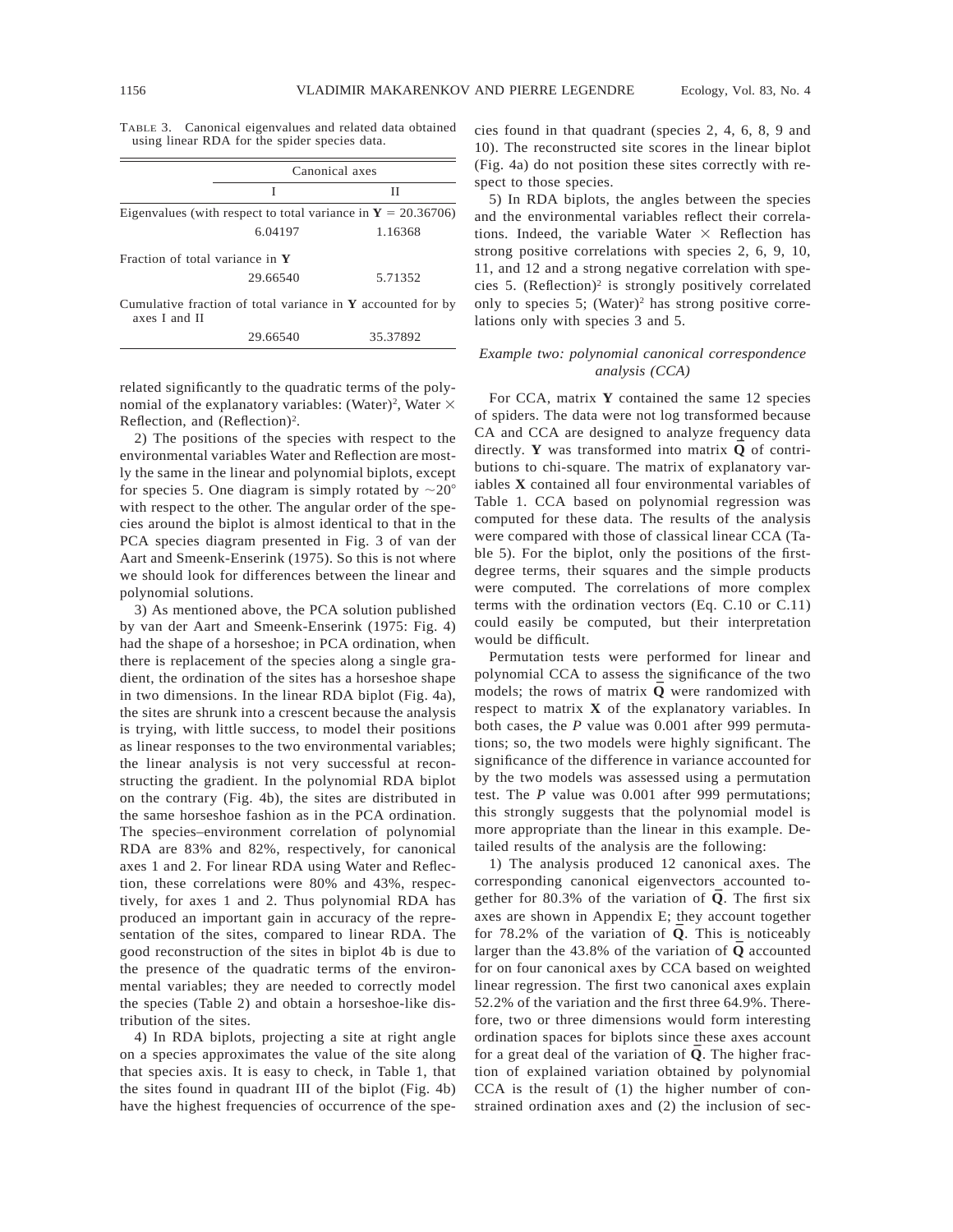TABLE 4. Results of polynomial RDA of the spider species data (selected output).

|                                                                             |                    |                          | Canonical axes           |                          |                          |
|-----------------------------------------------------------------------------|--------------------|--------------------------|--------------------------|--------------------------|--------------------------|
|                                                                             | I                  | $\mathbf{I}$             | Ш                        | IV                       | V                        |
| Eigenvalues (with respect to total variance in $Y = 20.36706$ )             |                    |                          |                          |                          |                          |
|                                                                             | 7.51597            | 3.42170                  | 0.33258                  | 0.31649                  | 0.14770                  |
| Fraction of total variance in $Y$                                           |                    |                          |                          |                          |                          |
|                                                                             | 36.90258           | 16.80017                 | 1.63295                  | 1.55395                  | 0.72518                  |
| Cumulative fraction of total variance in $\bf{Y}$ accounted for by axes I-V |                    |                          |                          |                          |                          |
|                                                                             | 36.90258           | 53.70275                 | 55.33570                 | 56.88965                 | 57.61483                 |
| Species scores (normalized eigenvectors, matrix U)                          |                    |                          |                          |                          |                          |
| Al. accentuata                                                              | 0.26607            | $-0.46920$               | $-0.22110$               | 0.13133                  | $-0.00433$               |
| Al. cuneata                                                                 | $-0.27671$         | $-0.21817$               | $-0.16059$               | 0.25158                  | 0.41811                  |
| Al. fabrilis                                                                | 0.34661            | $-0.13584$               | $-0.02597$               | 0.61271                  | $-0.15820$               |
| Ar. lutetiana                                                               | $-0.09945$         | $-0.03477$               | 0.36491                  | 0.06704                  | $-0.28261$               |
| Ar. perita                                                                  | 0.24240            | 0.00115                  | 0.44307                  | 0.23270                  | 0.67117                  |
| Au. albimana                                                                | $-0.23744$         | $-0.13512$               | $-0.12822$               | 0.27683                  | 0.09486                  |
| Pa. lugubris                                                                | $-0.15772$         | 0.35779                  | $-0.56306$               | 0.06533                  | 0.31349                  |
| Pa. monticola                                                               | $-0.06342$         | $-0.62076$               | $-0.29975$               | $-0.20388$               | $-0.09266$               |
| Pa. nigriceps                                                               | $-0.33866$         | $-0.17318$               | 0.03770                  | 0.31161                  | $-0.02935$               |
| Pa. pullata                                                                 | $-0.38561$         | $-0.34346$               | 0.39806                  | $-0.22958$               | 0.16962                  |
| Tr. terricola                                                               | $-0.47841$         | 0.12382                  | $-0.02433$               | 0.02489                  | 0.00236                  |
| Zo. spinimana                                                               | $-0.29378$         | 0.13298                  | 0.10671                  | 0.46097                  | $-0.35256$               |
| Site scores from Eq. B.5, vector cord                                       |                    |                          |                          |                          |                          |
| Site 1                                                                      | $-2.35239$         | $-3.76678$               | $-0.18112$               | $-0.30880$               | 0.26217                  |
| Site 2                                                                      | $-3.44760$         | 0.30630                  | 1.15077                  | 0.61495                  | 0.15753                  |
| Site 3                                                                      | $-2.54619$         | $-3.44231$               | $-0.15865$               | 0.61822                  | 0.71142                  |
| Site 4                                                                      | $-4.47463$         | $-1.51194$               | 1.12045                  | 1.10953                  | $-0.03697$               |
| Site 5                                                                      | $-4.99663$         | $-1.07440$               | 1.52590                  | 1.65727                  | 0.36330                  |
| Site 6                                                                      | $-3.90795$         | $-0.89575$               | 1.75764                  | 0.98327                  | $-1.09182$               |
| Site 7                                                                      | $-5.13140$         | $-2.64051$               | 1.45755                  | 1.01480                  | $-0.53534$               |
| Site 8                                                                      | $-1.72782$         | 2.21318                  | $-2.21051$               | 0.43691                  | 1.48668                  |
| Site 9<br>Site 10                                                           | 1.60351            | $-0.64764$               | $-0.30795$               | $-2.03296$               | $-0.43313$               |
| Site 11                                                                     | 2.92617<br>2.28290 | $-0.50835$<br>$-2.47035$ | $-0.61202$<br>$-1.30393$ | $-1.72588$<br>$-1.35677$ | $-0.91893$<br>$-0.64618$ |
| Site 12                                                                     | 0.23639            | $-3.19603$               | $-0.91572$               | $-1.83007$               | 0.51147                  |
| Site 13                                                                     | $-4.83237$         | $-2.83936$               | 0.48656                  | 1.94347                  | 0.35610                  |
| Site 14                                                                     | $-4.09718$         | $-0.49444$               | 1.02181                  | 0.20035                  | $-0.49018$               |
| Site 15                                                                     | 0.57466            | 3.38082                  | $-0.35775$               | $-0.86334$               | $-0.38539$               |
| Site 16                                                                     | $-0.29880$         | 2.93130                  | $-0.51779$               | $-0.06665$               | 0.08358                  |
| Site 17                                                                     | 0.83111            | 3.02950                  | 0.09058                  | $-1.05330$               | $-0.54977$               |
| Site 18                                                                     | 0.81444            | 2.99010                  | $-0.53020$               | $-1.33807$               | 0.34486                  |
| Site 19                                                                     | 0.10914            | 3.31586                  | $-0.78850$               | $-0.43557$               | 0.07786                  |
| Site 20                                                                     | 0.30451            | 3.33570                  | $-0.95217$               | $-0.67733$               | 0.39239                  |
| Site 21                                                                     | 0.16624            | 2.80162                  | $-0.92359$               | $-1.07187$               | 0.33662                  |
| Site 22                                                                     | 4.37169            | 0.14199                  | 0.50280                  | 0.46620                  | 0.00844                  |
| Site 23                                                                     | 4.45336            | $-0.36262$               | $-0.33924$               | 0.54394                  | 0.59587                  |
| Site 24                                                                     | 4.91037            | $-0.34115$               | 0.41907                  | 0.61543                  | 0.06733                  |
| Site 25                                                                     | 0.95260            | $-0.61796$               | $-1.07489$               | 1.59368                  | $-1.24402$               |
| Site 26                                                                     | 4.27300            | 1.27126                  | 1.59992                  | 0.36615                  | 1.14963                  |
| Site $27$                                                                   | 4.95996            | $-0.26499$               | 0.35801                  | 0.49178                  | 0.09376                  |
| Site 28                                                                     | 4.04290            | $-0.64305$               | $-0.31703$               | 0.10466                  | $-0.66730$               |
| Biplot scores of environmental variables (from Eq. 12)                      |                    |                          |                          |                          |                          |
| Water                                                                       | $-0.55831$         | 0.13356                  | 0.08258                  | 0.09274                  | $-0.02380$               |
| Reflection                                                                  | 0.42253            | $-0.37818$               | 0.04846                  | 0.01118                  | 0.06100                  |
| Biplot scores of environmental variables (from Eq. B.7)                     |                    |                          |                          |                          |                          |
| Water                                                                       | $-0.52272$         | 0.12139                  | 0.04417                  | 0.01535                  | $-0.01643$               |
| Reflection                                                                  | 0.40913            | $-0.24304$               | 0.02803                  | 0.00474                  | 0.03246                  |
| $(Water)^2$                                                                 | 0.11014            | $-0.03559$               | 0.07593                  | 0.09274                  | $-0.01962$               |
| Water $\times$ Reflection                                                   | $-0.37820$         | $-0.12150$               | $-0.08382$               | 0.01591                  | $-0.02378$               |
| (Reflection) <sup>2</sup>                                                   | 0.30721            | 0.11586                  | 0.04838                  | 0.01109                  | 0.06100                  |

*Notes:* Matrix **Y**: hunting spider species 1–12. Matrix **X**: water content, reflection of soil surface. Either set of biplot scores can be used to represent the environmental variables in biplots. Users of the program may also request the matrix of regression coefficients **B** of the multiple linear regressions of **Y** on **X** (if classical linear RDA or CCA is computed) or the polynomial coefficients for each response variable **y** of **Y** (if polynomial RDA or CCA is used). The program may also carry out permutation tests of the significance of the linear and polynomial models, as well as the significance of the difference in variance accounted for between the two models.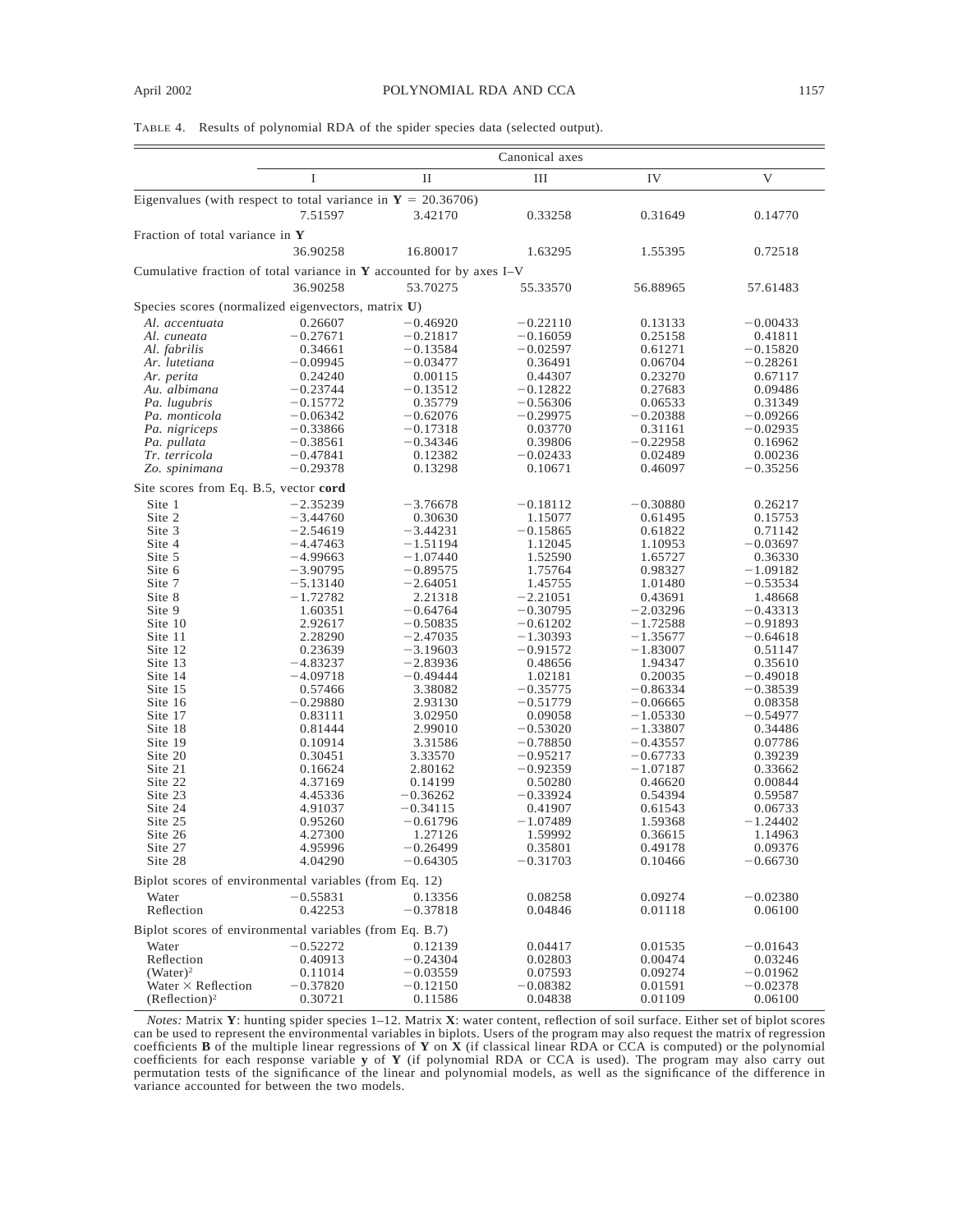ond-order terms which allow full recovery of the CA arch.

2) The linear CCA solution produced quite a bit of distortion to the arch representing the gradient in the CA biplot, because it imposed the constraint that the ordination axes be linearly related to the environmental variables. The linear CCA ordination is not shown here; the positions of the points are similar to the CCA results presented in Fig. 1 of ter Braak (1986) with some differences due to the fact that only two of the environmental variables (water content and reflection of soil suface) were the same in the two analyses. The polynomial CCA solution (Fig. 5) is more successful at recovering the arch because it incorporates quadratic environmental terms in the explanatory equations of the species. As a result, the ordination of the sites in Fig. 5 is very similar to that of the CA biplot. The biplot is dominated by the opposition between two pairs of environmental variables in linear and quadratic forms: on the one hand, water content and cover by the grass *Calamagrostis epigejos* indicate wet sites, which are found in quadrant II of Fig. 5. On the other hand, reflection of soil surface and cover by the grass *Corynephorus canescens* indicate dry sites; abundance of *Corynephorus* was highly correlated with the percentage of bare sand in van der Aart and Smeek-Enserink (1975). In the linear CCA biplot (*not shown*), which does not display the arch properly, *Calamagrostis* is not associated with water content, and *Corynephorus* is not associated with reflection of the soil surface.

3) The sites form three main groups, more densely clustered than in the RDA ordination (Fig. 4): the driest sites 22 to 28, found in quadrant I of Fig. 5, are associated with high frequencies of species 3 and 5; the more humid sites 2, 4 to 8, and 13 to 21 (in the insert of Fig. 5) are associated with high frequencies of species 4, 6, 7, and 9 to 12; sites 1, 3, and 9 to 12, with intermediate humidity, are associated with high values of species 8.

4) Projecting the species at right angles on the water content variable, for example, provides an ordination of the species of spiders along this variable. Sp. 5 has the lowest weighted average with respect to water content, followed by Sp. 3, Sp. 1, and Sp. 8; all the other species (except Sp. 2), found in quadrant II of the biplot, occupy approximately the same position on the positive side of this variable. When projecting the spider species onto the *Corynephorus* percent cover, they clearly fall into two groups; species 1, 3, 5, and 8, mentioned in the previous sentence, occupy nearly the same position along this variable.

5) The environmental variables were centered before the other terms of the polynomial expression were computed. In CCA, the centering involves the row weights  $p_{i+}$  of the species data table. This means, for instance, that high values of the Water  $\times$  Reflection variable would correspond to sites having high (or low) values for both variables; no such site is found in the data set, with the consequence that none occupies quadrant III where this variable is pointing, except site 3 which lies near the origin. Sites 22 to 28 have, however, high negative values for this product variable, due to the very low water content combined with high values of reflection of the soil; so they are found in quadrant I, which is opposite to the arrow representing this product variable. Sites 22 to 28 also have high values of  $(Water)^2$  (because they have the most extreme values of the centered variable Water, on the negative side) and  $(Reflection)^2$  (because they have among the highest values of centered Reflection, on the positive side). *Calamagrostis* and *Corynephorus* are both absent from sites 15 to 21, found high in the insert of Fig. 5; as a consequence, these sites have the highest negative values on both of these centered variables, which gives them the highest positive values for the product variable *Calamagrostis*  $\times$  *Corynephorus*. There are no sites where both of these plant species are found together in any abundance. The role of the other product variables in the analysis can be interpreted in the same way.

In this biplot, the individual terms of the polynomial as well as the combined terms have been drawn in order to show how polynomial CCA allowed the full representation of the arch. In an actual application of the method, a simpler diagram showing only the arrows for the multiple correlation biplot scores (Water and [Water]<sup>2</sup> combined, etc.) would be sufficient to describe the main environmental axes of variation of the data.

The equations generated by the polynomial regression algorithm to approximate the  $\bar{q}$  values of the first species (Sp. 1: *Al. accentuata*) are the following:

$$
x_{i14} = -0.4167 - 0.0464x_{i1} - 0.0708x_{i4}
$$
  
+ 0.000241x<sub>i1</sub><sup>2</sup> - 0.007547x<sub>i1</sub>x<sub>i4</sub>  
- 0.000091x<sub>i4</sub><sup>2</sup>  

$$
x_{i23} = 0.1440 - 0.0030x_{i2} + 0.0075x_{i3}
$$
  
- 0.000034x<sub>i2</sub><sup>2</sup> - 0.000071x<sub>i2</sub>x<sub>i3</sub>  
- 0.000390x<sub>i3</sub><sup>2</sup>  

$$
\hat{q}_i \text{ (Sp. 1)} = x_{i,1423}
$$

$$
P_{i} = -0.0101 + 1.0157x_{i14} + 0.9915x_{i23}
$$
  
+ 0.508529x<sub>i14</sub>x<sub>i23</sub>

where  $\mathbf{x}_1$  is water content,  $\mathbf{x}_2$  is reflection of the soil surface,  $\mathbf{x}_3$  is percent cover by *Calamagrostis*, and  $\mathbf{x}_4$ is percent cover by *Corynephorus*. The three equations above illustrate the approximation process for the first species: in the first iteration, the explanatory variables  $\mathbf{x}_1$  and  $\mathbf{x}_4$  were combined to form a new variable  $\mathbf{x}_{14}$ (first equation),  $\mathbf{x}_2$  and  $\mathbf{x}_3$  in the second iteration to form  $\mathbf{x}_{23}$  (second equation), the new combined variables  $\mathbf{x}_{14}$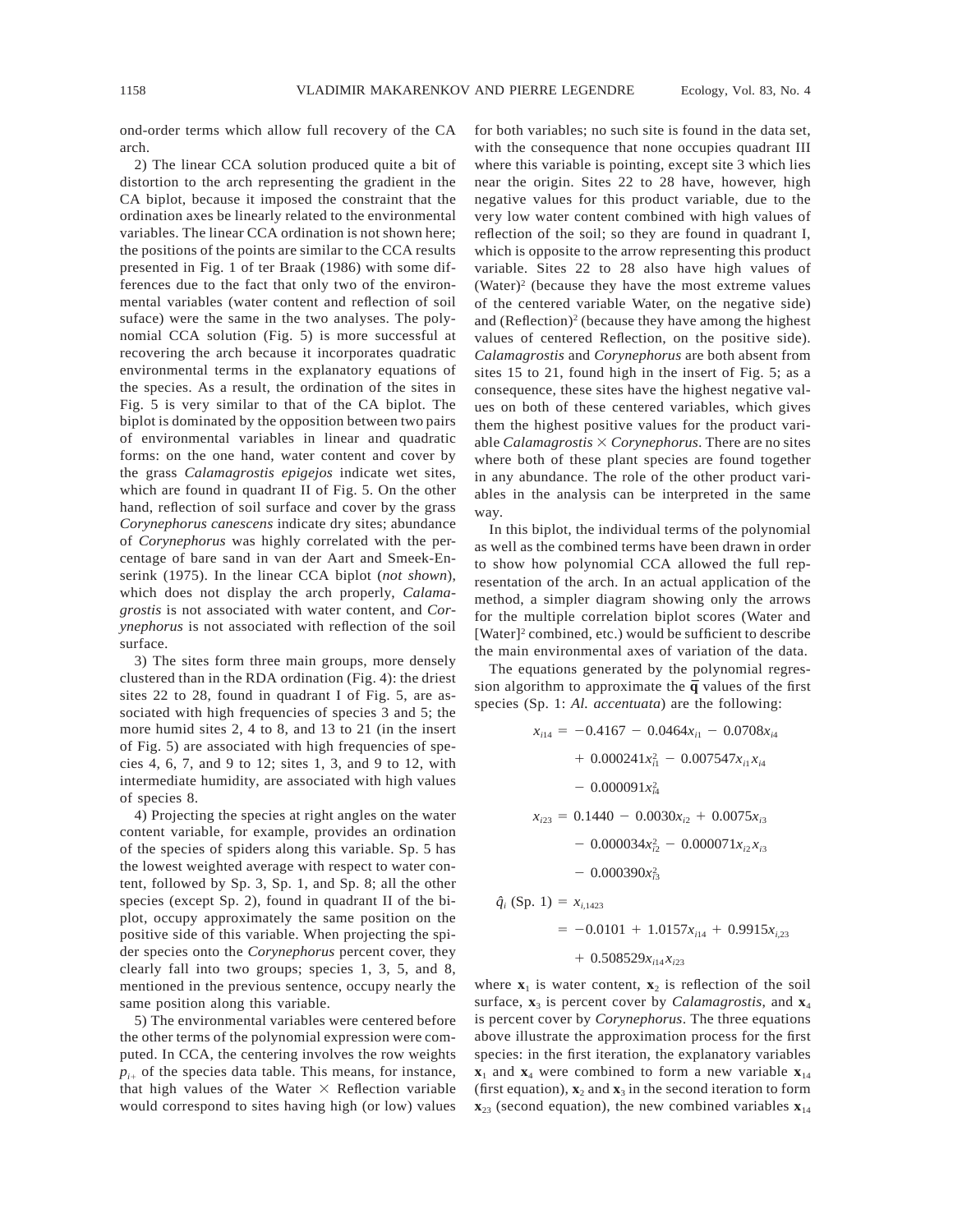

FIG. 5. Polynomial CCA biplot (scaling type 2) for the spider species data presented in Table 1; the numerical results of the analysis are in Appendix E. Dots are the sampling sites (sites scores are from matrix  $\hat{V}$ , Eq. C.7 [see Appendix C]); numbers are the site numbers. Full lines without arrowheads represent the species (species scores are from matrix **Fˆ**, Eq. C.9). Full arrows represent the biplot scores of environmental variables for the individual terms of the polynomial (Eq. C.12); dashed arrows represent the biplot scores of environmental variables based upon the multiple correlations of the linear and quadratic terms with the axes (Eqs. 12 and 13). The lengths of the environmental variable arrows have been multiplied by five for clarity; this does not change the interpretation of the diagram. The insert shows details of the ordination of the species and sites in quadrant II.

and  $\mathbf{x}_{23}$  were joined in the third iteration to form  $\mathbf{x}_{1423}$ (third equation), which is equal to the estimated value of the response variable  $\bar{q}$ . The development of this regression procedure is depicted in Fig. 2.

The polynomial model does not necessarily provide such good results for all data sets; there are indeed

TABLE 5. Canonical eigenvalues obtained using linear CCA for the data in Table 1.

|           | Canonical axes                  |                   |          |                                                                          |  |  |  |
|-----------|---------------------------------|-------------------|----------|--------------------------------------------------------------------------|--|--|--|
|           | T                               | Н                 | Ш        | IV                                                                       |  |  |  |
|           |                                 |                   |          | Eigenvalues (with respect to total variance in $\bar{Q} = 1.92296$ )     |  |  |  |
|           | 0.54518                         | 0.17247           | 0.09789  | 0.02682                                                                  |  |  |  |
|           | Fraction of total variance in O |                   |          |                                                                          |  |  |  |
|           | 28.35114                        | 8.96922           |          | 5.09045 1.39477                                                          |  |  |  |
| axes I-IV |                                 |                   |          | Cumulative fraction of total variance in $\overline{Q}$ accounted for by |  |  |  |
|           |                                 | 28.35114 37.32036 | 42.41081 | 43.80558                                                                 |  |  |  |

cases where the response variables in **Y** are only linearly related to the explanatory variables. Using the principle of parsimony of the 14th century logician and philosopher William Ockham, ''pluralites non est ponenda sine necessitate,'' the linear model must be seen as the best representation of the data, in such cases, because it contains fewer parameters. Our test of significance of the difference between the two models points users towards the most appropriate one.

#### **DISCUSSION**

Researchers often want to test hypotheses relating response (e.g., species data) to explanatory (e.g., environmental) variables; canonical analysis is appropriate in such studies. In many instances, the hypotheses do not specify that the relationships between the two data sets are linear; they are not, in most cases, when analyzing species composition data. We have described how redundancy analysis (RDA) and canonical correspondence analysis (CCA) can be modified to express polynomial relationships between the response (**Y**) and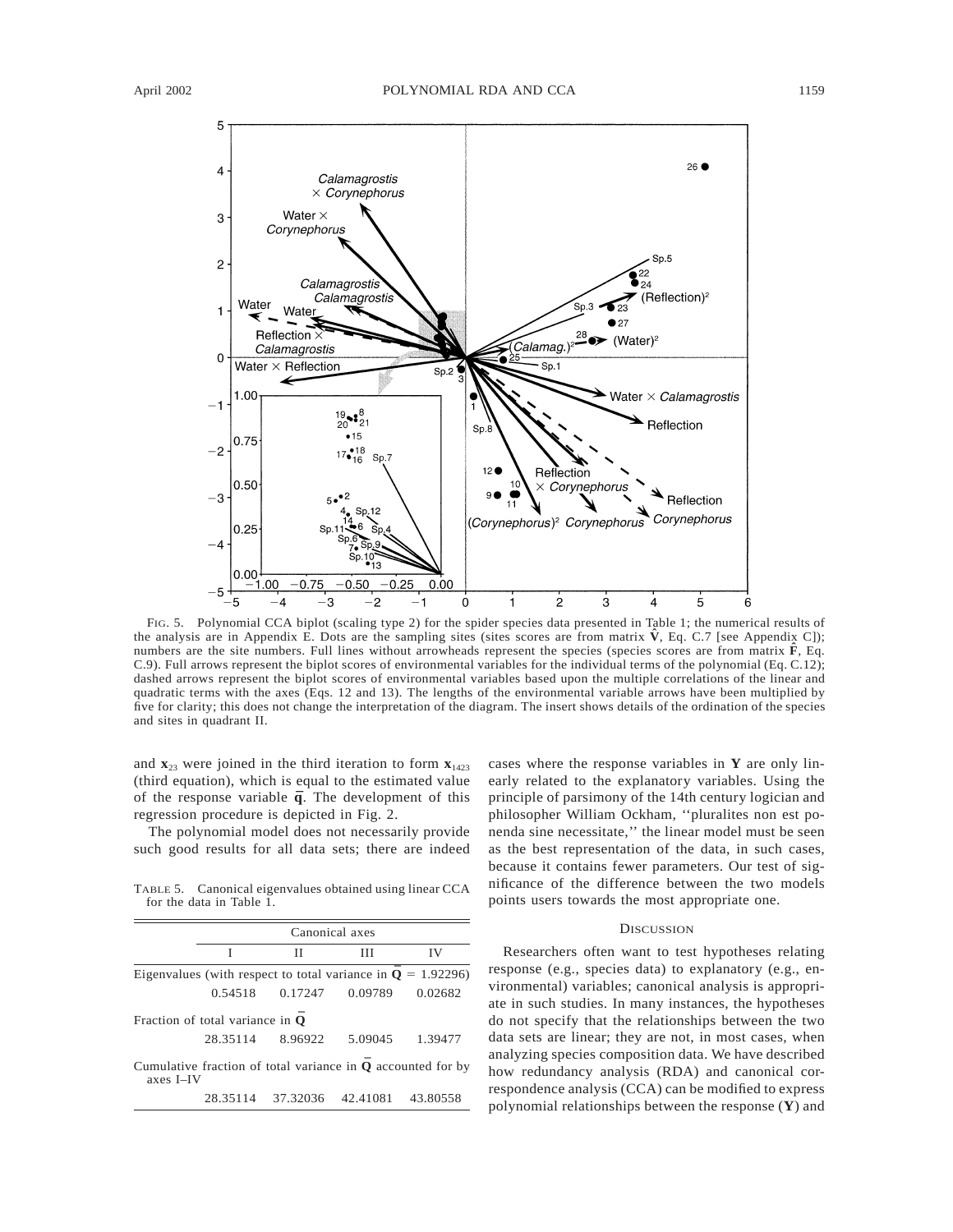explanatory variables (**X**), instead of linear relationships as in classical RDA and CCA.

An empirical polynomial regression algorithm was developed to do so. Consider a canonical analysis problem with a fairly small number of environmental variables, e.g., 10. The number of combination terms containing these variables in the first and second degree is very large. It may often be greater than the number of observations; this, in turn, would jeopardize the inversion  $[X'X]^{-1}$  required to estimate the regression coefficients. Methods of selection of the most important terms of the polynomial equation are required to avoid overfitting. The problem can be approached from two angles. (1) The first angle is to reduce the number of variables in the model. Users of the method who are considering many explanatory variables may compute polynomial RDA or CCA with different combinations of explanatory variables to discover the combination providing the most significant polynomial model. In fact, some data may be better explained by including linear and quadratic contributions of some variables and only linear contributions of the others. Furthermore, when working with *m* explanatory variables, at any iteration number  $k$  ( $1 \leq k \leq m - 1$ ), one could check the level of significance of the intermediate linear regression of **y** on the reduced matrix **X** comprised of  $m - k$  columns. Such a strategy would allow users to select an intermediate regression model which would be neither a classical linear model nor a complete quadratic polynomial. Our polynomial regression algorithm could easily be adapted to accommodate these modifications. (2) When the variables to include in the model have been selected, the second angle is to reduce the number of terms (combinations of the original variables) in the model. This could be done in a variety of ways, all of which would be heuristic. Our method contains a heuristic selection strategy meant to optimize the least-squares loss function, at each step and also in general. Actually, the algorithm performs a number of linear multiple regressions one after the other. The loss function minimized by the method is the same as in classical multiple regression. In our algorithm, each variable is limited to a power of two in any term of the polynomial equation. Like any heuristic procedure, this one may find a local minimum instead of the global one; its main advantage is that it runs in polynomial time with respect to the size of the data matrices, whereas a procedure that would try in turn all possible subsets of the full polynomial model would be running in exponential time and would thus be inapplicable to real data sets. Our recommendation to users is to use polynomial RDA or CCA on data sets containing more than  $(3m - 1)$  observations.

Polynomial regression does not guarantee to always produce a model with greater significance than the linear model. If both the linear and polynomial models prove to be significant, a permutation test may be used to assess the difference in variance accounted for by the two models and determine which is the most appropriate one to describe the data. In the real-data examples reported in this paper, the polynomial models of the explanatory variables fitted to the data were demonstrably better than the linear models. From the ecological point of view, they fitted the horseshoe or arch representing the gradient present in the data much more efficiently than the linear forms of analysis. From the statistical point of view, they accounted for greater percentages of the total variance of the response variables than classical RDA and CCA based upon linear regression, and explained a significant part of the variation which had remained unexplained by the linear models. On the other hand, simulations have shown that if the response variables are linearly related to the explanatory variables, the test of significance of the difference in explained variation will point to the linear canonical model as being the most appropriate; if the response-to-explanatory relationships are polynomial, the test will point to the polynomial model as the most appropriate one.

#### **ACKNOWLEDGMENTS**

We benefited from very interesting comments by R. H. Økland and T. Philippi, as well as another anonymous reviewer, to whom we are grateful. This research was supported by NSERC grant No. OGP7738 to P. Legendre. V. Makarenkov was suported in part by a postdoctoral fellowship from the Group for Interuniversity Research in Limnology and Aquatic Environment (GRIL).

#### LITERATURE CITED

- Donovan, C. 1998. Optimal transformations in multivariate analysis of trawl data. Thesis. University of Auckland, Auckland, New Zealand.
- Durand, J. F. 1993. Generalized principal component analysis with respect to instrumental variables via univariate spline transformations. Computational Statistics and Data Analysis **16**:423–440.
- Gabriel, K. R. 1982. Biplot. Pages 263–271 *in* S. Kotz and N. L. Johnson, editors. Encyclopedia of statistical sciences. Volume 1. Wiley, New York, New York, USA.
- Legendre, P., and L. Legendre. 1998. Numerical ecology. Second English edition. Elsevier, Amsterdam, The Netherlands.
- Økland, R. H. 1999. On the variation explained by ordination and constrained ordination axes. Journal of Vegetation Science **10**:131–136.
- Rao, C. R. 1964. The use and interpretation of principal component analysis in applied research. Sankhyaa´ **A 26**: 329–358.
- Rao, C. R. 1973. Linear statistical inference and its applications. Second edition. Wiley, New York, New York, USA.
- ter Braak, C. J. F. 1986. Canonical correspondence analysis: a new eigenvector technique for multivariate direct gradient analysis. Ecology **67**:1176–1179.
- ter Braak, C. J. F. 1987*a.* The analysis of vegetation-environment relationships by canonical correspondence analysis. Vegetatio **69**:69–77.
- ter Braak, C. J. F. 1987*b.* Ordination. Pages 91–173 *in* R. H. G. Jongman, C. J. F. ter Braak, and O. F. R. van Tongeren, editors. Data analysis in community and landscape ecology. (Reissued in 1995 by Cambridge University Press, Cambridge, UK.) Centre for Agricultural Publishing and Documentation, Wageningen, The Netherlands.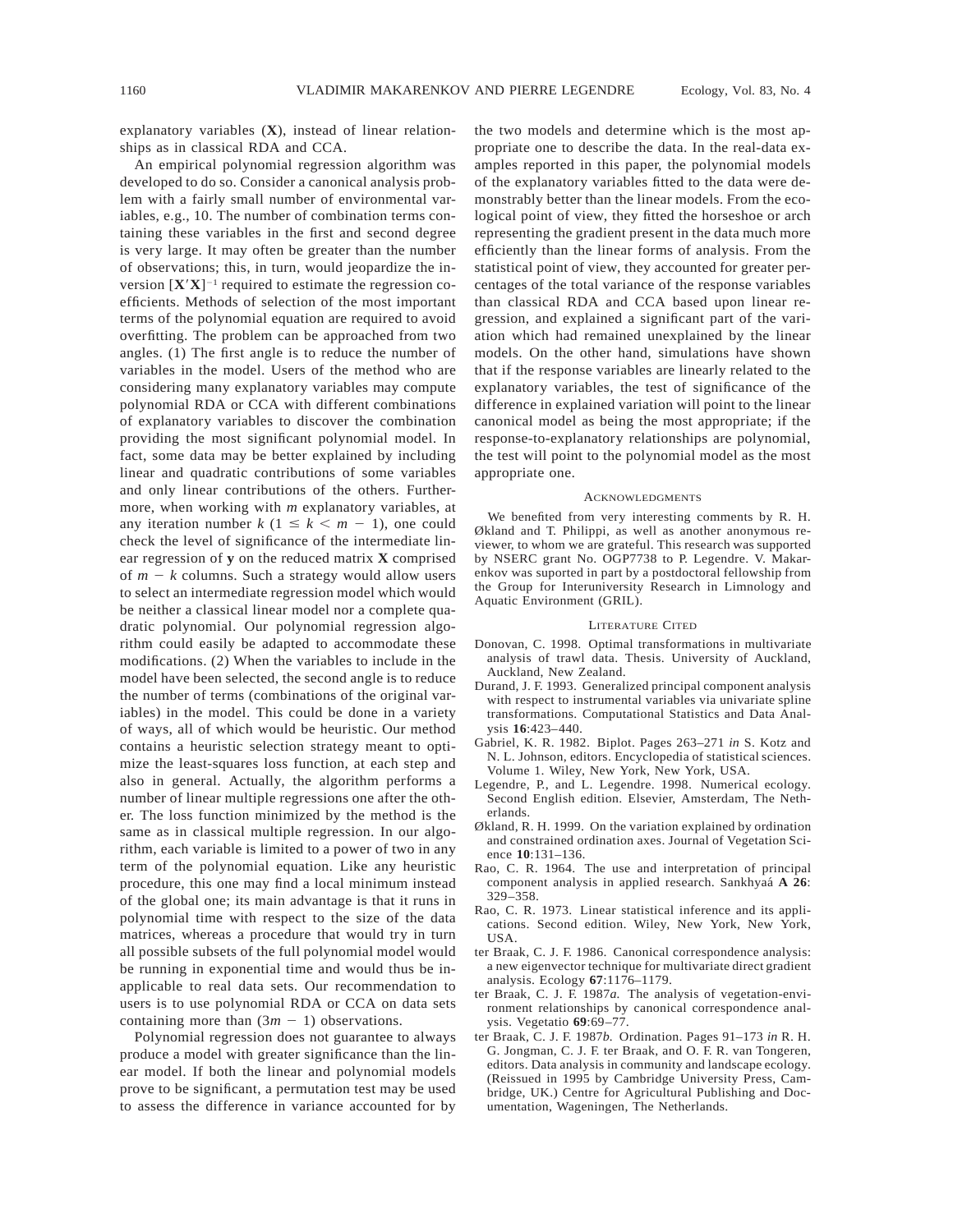- ter Braak, C. J. F. 1988*a.* CANOCO: an extension of DE-CORANA to analyze species-environment relationships. Vegetatio **75**:159–160.
- ter Braak, C. J. F. 1988*b.* CANOCO: a FORTRAN program for canonical community ordination by [partial] [detrended] [canonical] correspondence analysis, principal component analysis and redundancy analysis. Version 2.1. Agricultural Mathematics Group, Ministry of Agriculture and Fisheries, Wageningen, The Netherlands.
- ter Braak, C. J. F. 1990. Update notes: CANOCO version 3.10. Agricultural Mathematics Group, Wageningen, The Netherlands.
- ter Braak, C. J. F. 1994. Canonical community ordination.

Part I: basic theory and linear methods. Écoscience 1:127– 140.

- ter Braak, C. J. F., and P. Smilauer. 1998. CANOCO reference manual and user's guide to CANOCO for Windows: software for canonical community ordination. Version 4. Microcomputer Power, Ithaca, New York, USA.
- van der Aart, P. J. M., and N. Smeenk-Enserink. 1975. Correlations between distributions of hunting spiders (Lycosidae, Ctenidae) and environmental characteristics in a dune area. Netherlands Journal of Zoology **25**:1–45.
- van der Burg, E., and J. de Leeuw. 1983. Non-linear canonical correlation. British Journal of Mathematical and Statistical Psychology **36**:54–80.

#### **APPENDIX A**

A more detailed consideration of the issues of the number of degrees of freedom and the number of independent parameters involved in the computation of the polynomial regression procedure is available online in ESA's Electronic Data Archive: *Ecological Archives* E083-018-A1.

#### **APPENDIX B**

A description of the direct computational approach to redundancy analysis (RDA) is available online in ESA's Electronic Data Archive: *Ecological Archives* E083-018-A2.

#### **APPENDIX C**

A description of the direct computational approach to canonical correspondence analysis (CCA) is available online in ESA's Electronic Data Archive: *Ecological Archives* E083-018-A3.

#### **APPENDIX D**

A description of the permutational methods used in polynomial RDA and CCA to test the significance of the relationships between the response and explanatory data matrices, and to assess the difference in variance accounted for between the polynomial model and the linear model nested into it, is available online in ESA's Electronic Data Archive: *Ecological Archives* E083-018-A4. The appendix also reports the results of simulations showing that the tests have correct type I error.

#### **APPENDIX E**

A table of results of polynomial CCA of the spider data (selected output) is available online in ESA's Electronic Data Archive: *Ecological Archives* E083-018-A5.

#### **SUPPLEMENT**

Software to compute nonlinear canonical analysis (program POLYNOMIAL RDACCA: source code, compiled versions for Macintosh and Windows, program documentation, and example data files) is available online in ESA's Electronic Data Archive: *Ecological Archives* E083-018-S1. Also available on the WWWeb site <http://www.fas.umontreal.ca/biol/legendre/>.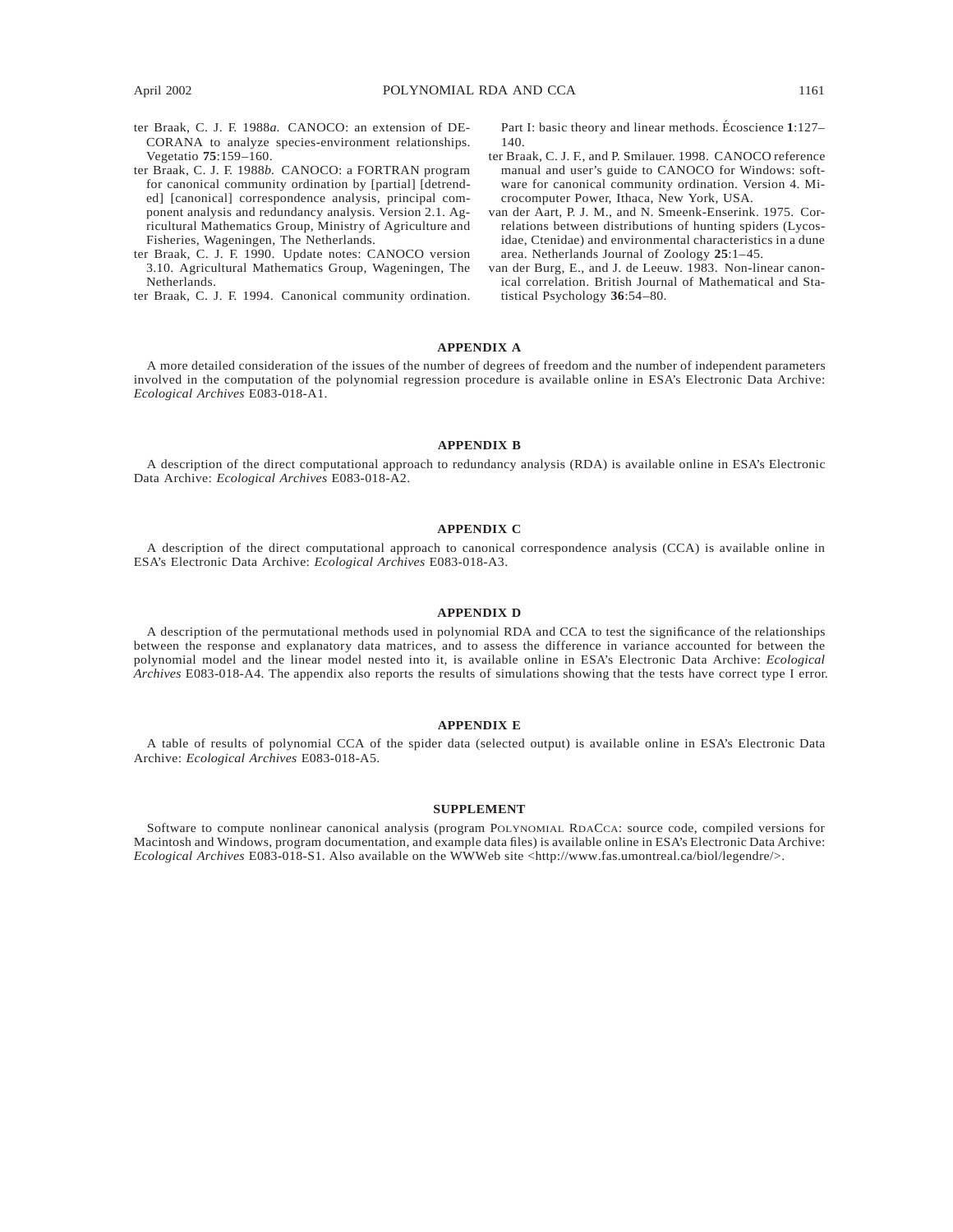## *Appendices to:*

Makarenkov, V. and P. Legendre. 2002. Nonlinear redundancy analysis and canonical correspondence analysis based on polynomial regression. *Ecology* 83(4): 1146-1161.

## **APPENDIX A**

### *ECOLOGICAL ARCHIVES E083-018-A1*

NUMBER OF INDEPENDENT PARAMETERS ESTIMATED BY THE POLYNOMIAL REGRESSION PROCEDURE

This Appendix will consider in more detail the issues of the number of degrees of freedom and the number of independent parameters involved in the computation. Since the new polynomial algorithm goes through a number of complex steps, this issue may be a source of confusion for non-statistically-oriented readers who may be afraid of overfitting the data. The large number of terms which can be obtained in the complete polynomial form does not reflect the number of *independent* parameters estimated by the polynomial algorithm. Consider the four (*m*) environmental variables and the first response variable (species 1) in Table 3 of the main paper, used to illustrate polynomial CCA in the second numerical example of the paper;  $n = 28$ .

• During the first iteration, in the first step of multiple linear regression (Eq. 1 of the main paper),  $m = 4$  parameters were estimated (plus the intercept, which will not be mentioned again), one for each of the variables  $\mathbf{x}_1, \mathbf{x}_2, \mathbf{x}_3$  and  $\mathbf{x}_4$ .

• During step 3 of the algorithm, 5 parameters were estimated using Eq. 3; they pertain to  $\mathbf{x}_1$ ,  $\mathbf{x}_4, \mathbf{x}_1^2, \mathbf{x}_1 \mathbf{x}_4$ , and  $\mathbf{x}_4^2$ . Two of these parameters refer to variables  $\mathbf{x}_1$  and  $\mathbf{x}_4$ . Since we already had initial estimates for these 2 parameters (from Eq. 1, previous paragraph), they were combined with the new estimates of these parameters obtained from Eq. 3. This provided the vector of fitted values called  $\mathbf{x}_{14}$  (Eq. 4) which was calculated using a total of 5 parameters.

Considering the parameters estimated above for  $\mathbf{x}_2$  and  $\mathbf{x}_3$ , our total up to now is 7 parameters. The 5 parameter estimated during step 3 are dependent upon the estimates initially obtained for parameters  $\mathbf{x}_1, \mathbf{x}_2, \mathbf{x}_3$  and  $\mathbf{x}_4$ . Non-independent parameter estimates are discussed further below.

• During the second iteration, 5 parameters again were estimated to provide the vector of fitted values denoted  $\mathbf{x}_{23}$ ; they belong to  $\mathbf{x}_2$ ,  $\mathbf{x}_3$ ,  $\mathbf{x}_2^2$ ,  $\mathbf{x}_3^2$ , and  $\mathbf{x}_2\mathbf{x}_3$ . Two of these pertain to  $\mathbf{x}_2$  and  $\mathbf{x}_3$ for which we already had initial estimates, with which they were combined using Eq. 4. Our total up to now is 10 parameters, but again, the group of 5 parameter estimates are dependent upon the parameters previously estimated for  $\mathbf{x}_1, \mathbf{x}_4$ , and  $\mathbf{x}_{14}$ .

• During the third and final iteration of the algorithm, 3 parameters were estimated during step 3 ( $\mathbf{x}_{14}$   $\mathbf{x}_{23}$  and  $\mathbf{x}_{14}\mathbf{x}_{23}$ ), but only one of them, for the cross-product  $\mathbf{x}_{14}\mathbf{x}_{23}$ , was a new parameter. The parameters involved in the construction of  $\mathbf{x}_{14}$  and  $\mathbf{x}_{23}$ , in the previous 2 paragraphs, were not re-estimated during the last computation step.

The total number of parameters is 11 in this example. They include the 4 independent parameters initially computed for the linear terms, plus all the other parameters estimated during the following steps, that depended partly upon them. So, the number of degrees of freedom used by the equation to estimate the fitted values  $\hat{q}_i$  (Sp. 1) is a fractional number between 4 and 11 in this example.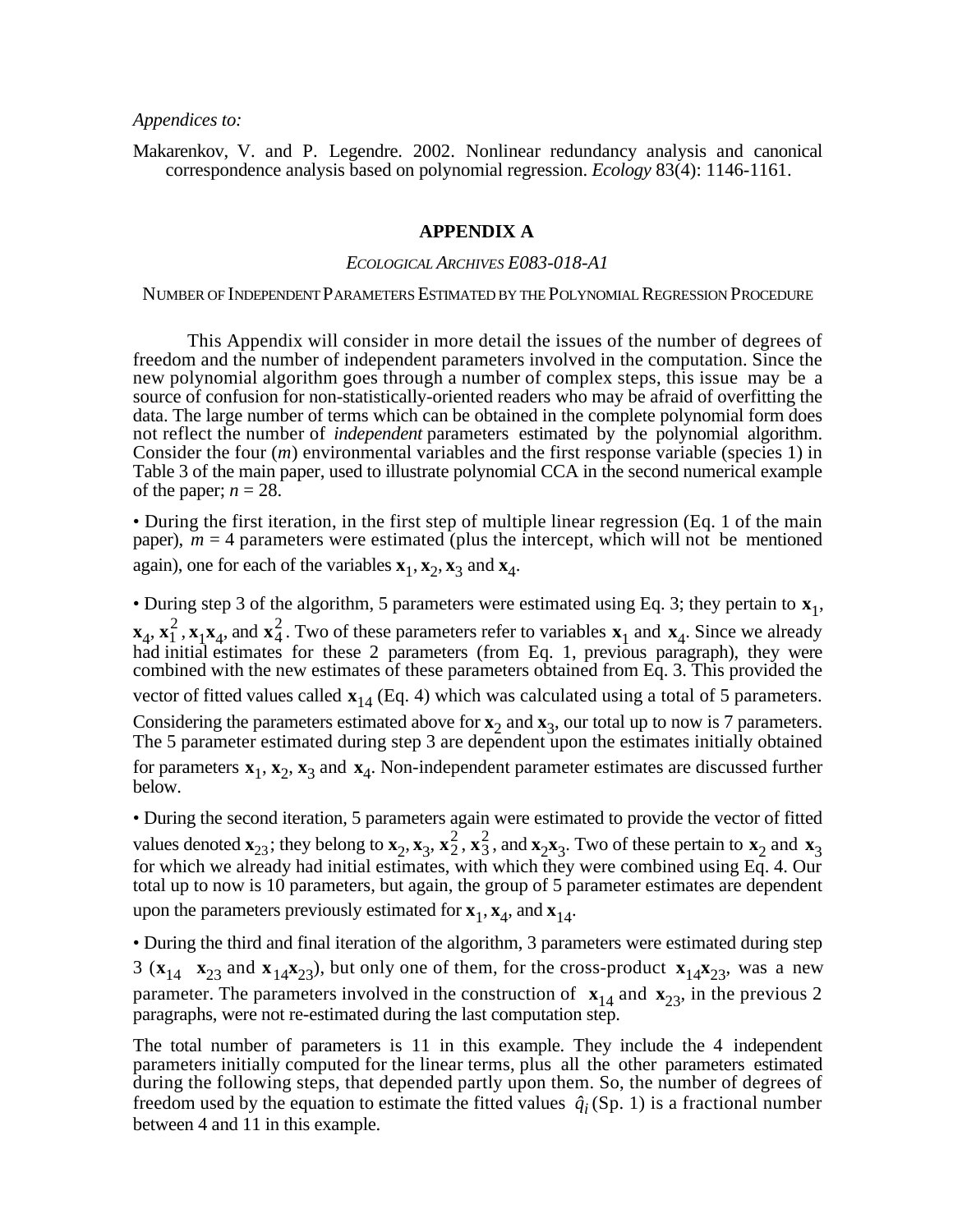In our polynomial regression procedure, for a matrix of environmental variables with *m* columns, the actual number of estimated parameters is 3*m*–1; they are not all estimated independently of one another, however. Independent estimates are obtained when parameters are estimated simultaneously, as part of the same estimation process (e.g., when they pertain to the same regression equation). Each parameter estimate is a partial estimate which takes into account the values of all the other parameters present in the equation. The number of degrees of freedom used by the estimation process is given by the number of *independent parameter estimates*. This number can be fractional. When parameters are estimated from residuals of a model, the new estimates are not independent of the model parmeters used to compute these residuals. (Fractional numbers of degrees of freedom are found in other methods of data analysis used by ecologists, for instance in tests of significance for spatially autocorrelated data.) In our algorithm for polynomial regression, estimating some parameters in a nonindependent way reduces the fit of the model to the data by some small amount, but it increases the power of the tests of significance. Some authors might prefer to use the opposite strategy, sacrificing power to precision; the problem is, however, that the polynomial regression procedure would be computationally much slower on presently available hardware, impairing the permutation tests described in the section "Tests of significance in polynomial RDA and CCA" even for fairly small data sets.

The actual number of degrees of freedom left for statistical testing is (*n*–1) minus the number of independent parameters. The number of independent parameters is a number larger than *m* and smaller than or equal to  $(3m-1)$ ; *m* is the number of independent parameters estimated during the first iteration of the algorithm; (3*m*–1) is the total number of parameters estimated during all cycles of the algorithm, including the independent and dependent parameters.

The maximum number of non-zero canonical eigenvalues and corresponding canonical axes that can be obtained in polynomial RDA and CCA is min[*p*,(*n*–1)]. Our recommendation to preserve good power in statistical tests is to only use polynomial RDA or CCA on data sets containing more than (3*m*–1) observations.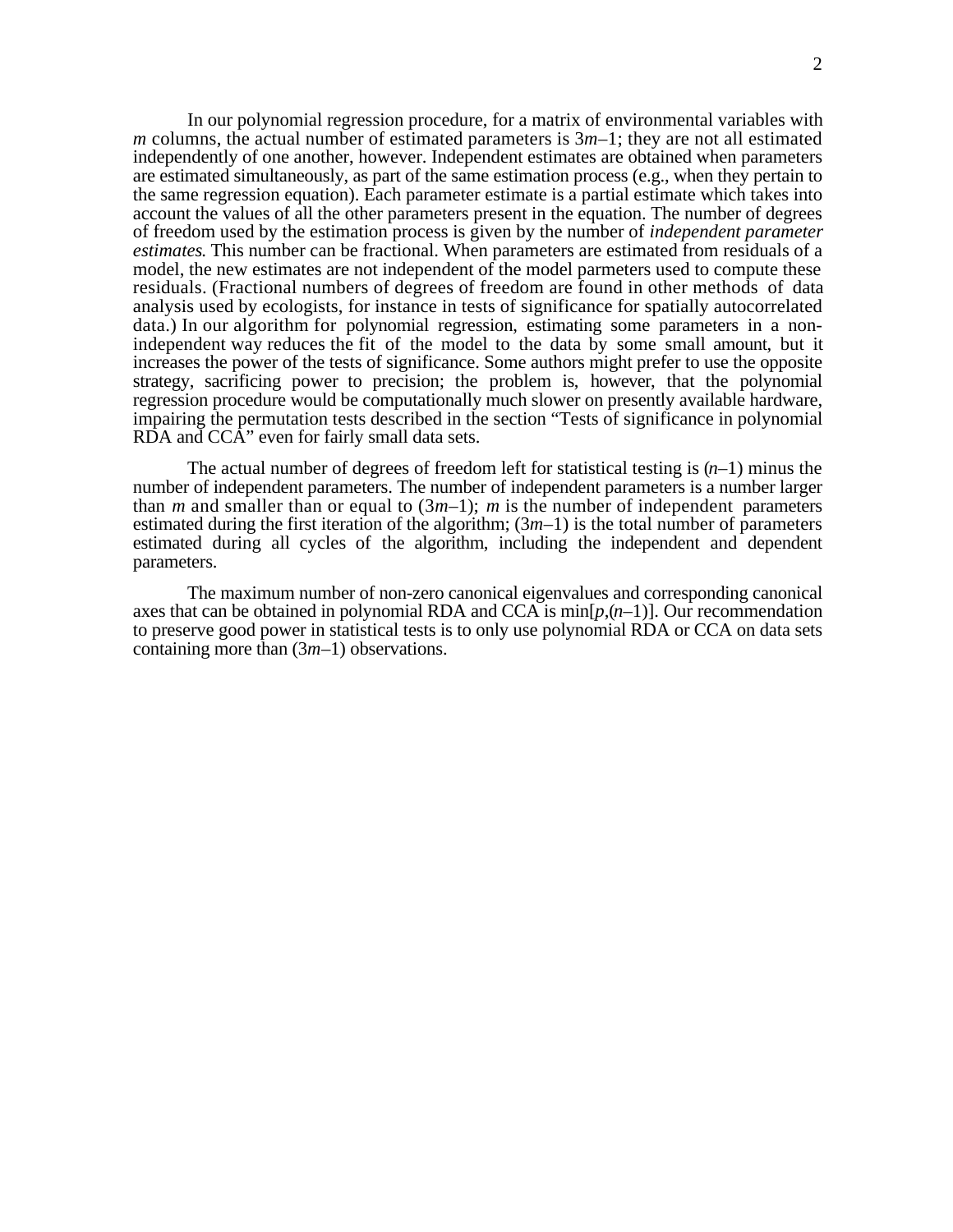## **APPENDIX B**

#### *ECOLOGICAL ARCHIVES E083-018-A2*

## OUTLINE OF CLASSICAL REDUNDANCY ANALYSIS (RDA)

The direct computational approach to redundancy analysis proceeds as follows (Legendre and Legendre 1998). The mathematics behind RDA is summarized here to make it easier for readers to understand the modifications required by polynomial RDA. Matrices **Y** and **X** have been described in the section "Redundancy Analysis and its Polynomial Generalization".

1) Data preparation and multiple regression. For convenience, the variables in **Y** and **X** are centered on their respective means. The first step consists of carrying out multiple linear regressions for each variable in **Y** on all variables in **X** and computing the fitted values. The matrix of fitted values  $\hat{Y}$  used in the following steps is obtained from the equation:

$$
\hat{\mathbf{Y}} = \mathbf{X}\mathbf{B} = \mathbf{X}[\mathbf{X}'\mathbf{X}]^{-1}\mathbf{X}'\mathbf{Y}
$$
 (B.1)

where **B** is the matrix of regression coefficients of the response variables **Y** on the regressors **X**. An extra column with 1's should be added to matrix  $\hat{\mathbf{X}}$ , before the multiple regression, to allow estimation of the intercepts. (In linear RDA, centering the variables in  $\bf{Y}$  and  $\bf{X}$ eliminates the intercepts; this is not necessarily the case in polynomial RDA. Centering **X** offers the additional advantage of reducing the collinearity between the linear and quadratic terms of the polynomial, as explained in step 1 of the polynomial regression algorithm.)

2) The covariance matrix S of the matrix of fitted values  $\hat{Y}$  is computed as follows:

$$
\mathbf{S} = [1/(n-1)] \mathbf{\hat{Y}}' \mathbf{\hat{Y}}
$$
 (B.2)

or, incorporating the development from Eq. B.1:

$$
\mathbf{S} = [1/(n-1)] \mathbf{Y}' \mathbf{X} [\mathbf{X}' \mathbf{X}]^{-1} \mathbf{X}' \mathbf{Y}
$$
(B.3)

3) Principal components of the table of fitted values  $\hat{Y}$  are computed to reduce the dimensionality of the solution. This corresponds to solving the eigenvalue problem:

$$
(\mathbf{S} - \ _{k}\mathbf{D}\mathbf{u}_{k} = \mathbf{0} \tag{B.4}
$$

where  $k$  denotes the *k*-th eigenvalue and  $\mathbf{u}_k$  the associated eigenvector. The matrix containing the normalized canonical eigenvectors is called **U**. The eigenvectors give the contributions of the descriptors **Y** to the canonical axes. In linear RDA, matrix **U** is of size  $(p \times min[p, m, n - 1])$  because the number of canonical eigenvectors cannot exceed the minimum of *p*, *m* and  $(n - 1)$ .

4) The canonical ordination of the objects (rows of **Y**) in the space of the response variables **Y** is obtained directly from the centered matrix **Y**, using the standard equation for principal components and eigenvectors  $\mathbf{u}_k$  of Eq. B.4:

$$
\mathbf{cord}_{(\text{space of response variable } \mathbf{Y})k} = \mathbf{Yu}_k \tag{B.5}
$$

The ordination vectors defined in this equations are called the vectors of "site scores"; Palmer (1993) calls them the "minimally constrained scores". These vectors have variances that are close but not equal to the corresponding eigenvalues.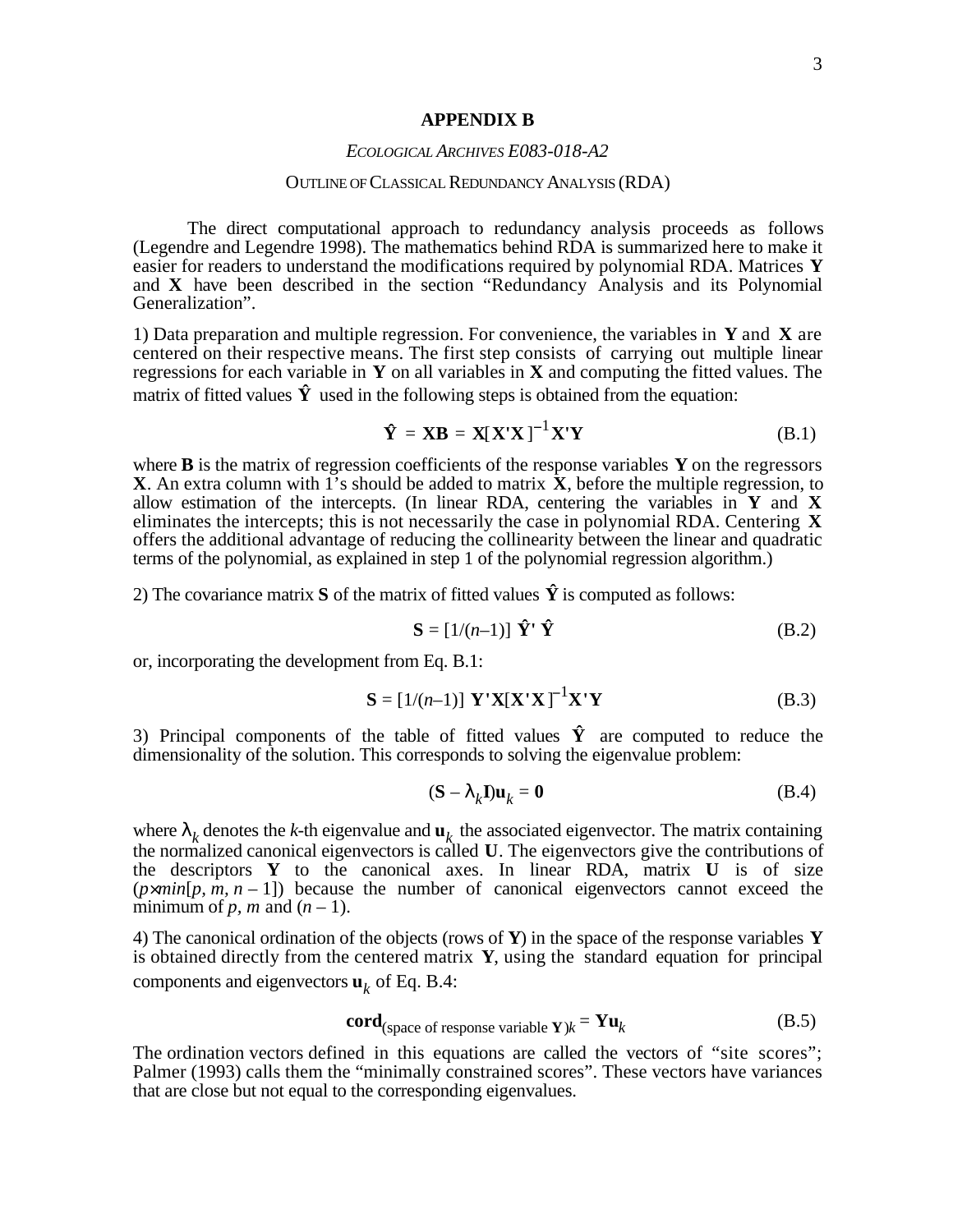Likewise, the canonical ordination of objects in the space of the explanatory variables **X** is obtained from the following formula:

$$
\mathbf{cord}_{(\text{space of explanatory variables }\mathbf{X})k} = \mathbf{\hat{Y}} \mathbf{u}_k = \mathbf{X} \mathbf{B} \mathbf{u}_k \tag{B.6}
$$

In this case the ordination vectors are constrained linear combinations of the explanatory variables **X**. This is the reason why these constrained ordination vectors are also called "fitted site scores"; Palmer (1993) calls them the "maximally constrained scores". They have variances equal to the corresponding eigenvalues.

The "site scores" of Eq. B.5 are obtained by projecting the original data of matrix **Y** onto axis *k*; they approximate the observed data containing residuals ( $Y = \hat{Y} + Y_{res}$ ). On the other hand, the "fitted site scores" of Eq. B.6 correspond to projecting the fitted values of matrix  $\hat{Y}$  onto axis k; they approximate the fitted data. Both sets can be used in biplots, as in Fig. 5 of the main paper.

5) The other important information needed for interpreting the relationships between the variables in **X** and **Y** is the contribution of the explanatory variables to the canonical axes. To assess this contribution, correlations are computed between the variables in **X**, on the one hand, and the canonical ordination axes in either space **Y** (Eq. B.5) or space **X** (Eq. B.6) on the other. The correlations between the variables in **X** and the canonical ordination axes in space  $X$  can be used to represent the explanatory variables in biplots.

6) In RDA, biplot diagrams can be drawn that contain three sets of data points: the site scores (from Eq. B.5 or B.6), the response variables from **Y**, and the explanatory variables from **X**. Each pair of sets of points forms a biplot. Biplots primarily serve to interpret the relationships between sites in terms of the **Y** and/or **X** variables. If there are too many sites or too many variables in **X** or **Y**, separate diagrams can be drawn and presented side by side. Two main types of scaling can be used in RDA biplots; for details on their properties and interpretation see ter Braak (1994) or Legendre and Legendre (1998). The biplot produced by type 1 scaling, called *distance biplot*, preserves the distances among sites. The biplot produced by type 2 scaling, called *correlation biplot*, focuses on the correlations among the response variables.

In RDA scaling of type 1, used in the "Numerical examples" section, the eigenvectors in matrix **U**, representing the response variable scores, are scaled to lengths 1. The fitted site scores from Eq. B.6 have variances equal to  $k$  whereas the site scores from Eq. B.5 have variances which are usually slightly larger than  $k$ . Each explanatory variable **x** can be represented in the biplot by means of the correlations of **x** with the fitted site scores. These correlations have to be multiplied by a coefficient  $c_k$ :

$$
c_k = \sqrt{\frac{k}{Total variance in \mathbf{Y}}}
$$
 (B.7)

where  $\kappa$  is the eigenvalue corresponding to axis *k*; this correction accounts for the fact that, in this scaling, the variances of the site scores differ among axes.

## **LITERATURE CITED**

- Legendre, P., and L. Legendre. 1998. Numerical ecology. Second English edition. Elsevier, Amsterdam, The Netherlands.
- Palmer, M. W. 1993. Putting things in even better order: the advantages of canonical correspondence analysis. Ecology **74**: 2215-2230.
- ter Braak, C. J. F. 1994. Canonical community ordination. Part I: Basic theory and linear methods. Écoscience **1**: 127-140.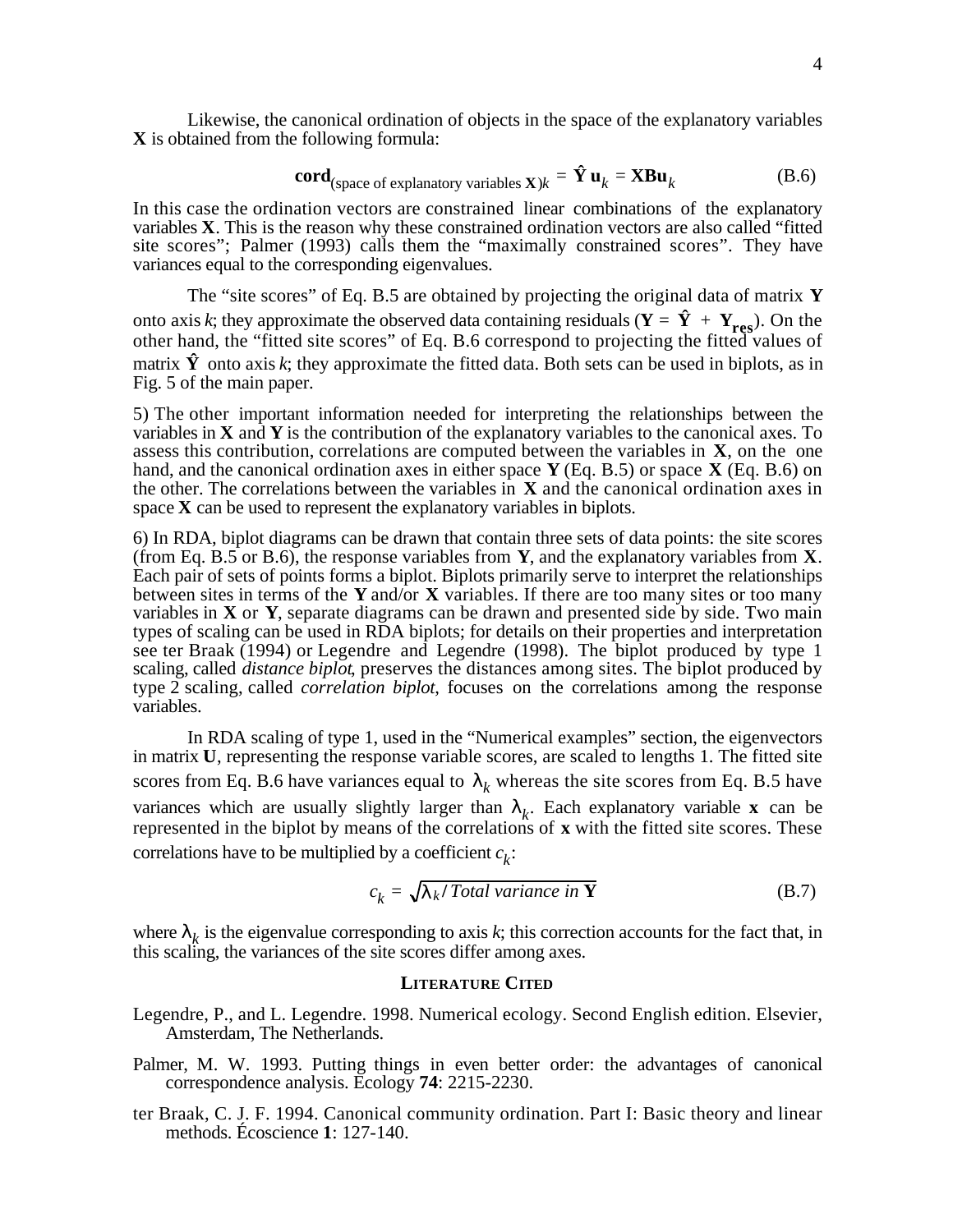## **APPENDIX C**

### *ECOLOGICAL ARCHIVES E083-018-A3*

## OUTLINE OF CLASSICAL CANONICAL CORRESPONDENCE ANALYSIS (CCA)

The direct computational approach to canonical correspondence analysis proceeds as follows (Legendre and Legendre 1998). The mathematics behind CCA is summarized here to make it easier for readers to understand the modifications required by polynomial CCA. Matrices **Y** and **X** have been described in the section "Canonical Correspondence Analysis and its Polynomial Generalization".

1) Data preparation and multiple regression. Absolute frequencies (i.e., the individual species abundances in matrix  $\mathbf{Y}$ ) are represented by  $y_{ij}$  whereas relative frequencies (also called probabilities or proportions) by  $p_{ij}$ ;  $p_{ij}$  is the frequency  $y_{ij}$  in cell *ij* divided by the sum  $y_{++}$  of the  $y_{ij}$ 's over the whole frequency table. Row weight  $p_{i+}$  is equal to  $y_{i+}/y_{++}$  where  $y_{i+}$  is the sum of values in row *i*. Likewise, column weight  $p_{+j}$  is equal to  $y_{+j}/y_{++}$  where  $y_{+j}$  is the sum of values in column *j*. CCA is computed from a matrix denoted  $\overline{Q}(n \times p)$ :

$$
\overline{\mathbf{Q}} = [\overline{q}_{ij}] = \frac{\mathbf{p}_{ij} - \mathbf{p}_{i+1} \mathbf{p}_{+j}}{\sqrt{\mathbf{p}_{i+1} \mathbf{p}_{+j}}} \tag{C.1}
$$

The values  $\bar{q}_{ii}$  only differ by a constant from the contributions to chi-square ( $\bar{q}_{ii}$ ) computed in cell *ij* of a contingency table during two-way contingency table analysis:  $\overline{q}_{ii} = \frac{i}{i} \sqrt{\frac{y_{++}}{y_{++}}}$ . This causes all the eigenvalues of  $\overline{Q}$  to be smaller than or equal to 1, as shown by Legendre and Legendre (1998, section 9.4). Values  $\bar{q}_{ij}$  may be calculated directly from the  $y_{ij}$ 's:

$$
\bar{q}_{ij} = \frac{y_{ij}y_{++} - y_{i+}y_{+j}}{y_{++}\sqrt{y_{i+}y_{+j}}}
$$
(C.2)

The variables in **X** are centered on their respective means, as in step 1 of RDA and for the same reason, except that the means used to center **X** are computed here as the sums of the columns of  $\mathbf{D}(p_{i+})\mathbf{X}$ , where  $\mathbf{D}(p_{i+})$  is a diagonal matrix containing the row weights  $p_{i+}$ .

As in RDA, multiple linear regression of  $\overline{Q}$  on the matrix of explanatory variables **X** is computed. Matrix **X** is weighted during this regression; the weights for the explanatory variables are given by a diagonal matrix,  $D(p_{i+})^{1/2}$ , of the square roots of the rows weights of **Y**. The weighted matrix of explanatory variables,  $\mathbf{X}_w$ , is thus:

$$
\mathbf{X}_{\mathbf{W}} = \mathbf{D}(p_{i+1})^{1/2} \mathbf{X}
$$
 (C.3)

The equation for the matrix of fitted values  $\hat{Q}$  is the following:

$$
\hat{\mathbf{Q}} = \mathbf{X}_{\mathbf{w}} \mathbf{B} = \mathbf{X}_{\mathbf{w}} \left[ \mathbf{X}_{\mathbf{w}}^{\dagger} \mathbf{X}_{\mathbf{w}} \right]^{-1} \mathbf{X}_{\mathbf{w}}^{\dagger} \overline{\mathbf{Q}} \tag{C.4}
$$

This is also equal to:

$$
\hat{\mathbf{Q}} = \mathbf{D}(p_{i+})^{1/2} \mathbf{X} \mathbf{B} = \mathbf{D}(p_{i+})^{1/2} \mathbf{X} \left[ \mathbf{X}^{'} \mathbf{D}(p_{i+}) \mathbf{X} \right]^{-1} \mathbf{X}^{'} \mathbf{D}(p_{i+})^{1/2} \overline{\mathbf{Q}} \qquad (C.5)
$$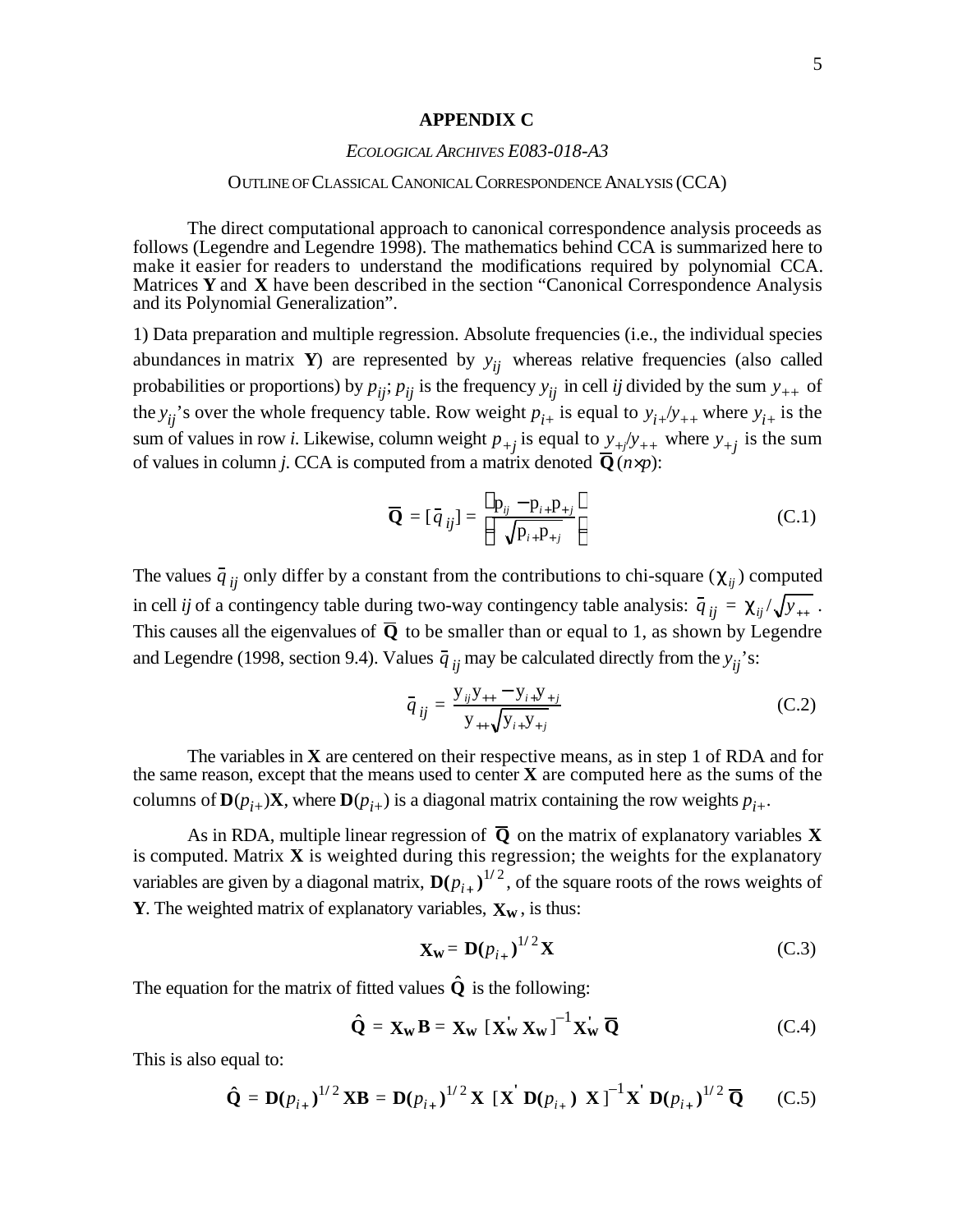2) - 3) As in step 2 of RDA, the covariance matrix  $S = \hat{Q} \hat{Q}$  is computed (there is no division by degrees of freedom in CA and CCA), followed by eigenvalue decomposition (referred to as principal component analysis in step 3 of RDA) to reduce the dimensionality of the solution. CCA is thus a weighted form of RDA, approximating chi-square distances among the rows (sites) of matrix  $\tilde{Y}$ , subject to the constraint that the canonical axes are weighted linear combinations of the explanatory variables. In CCA, the number of canonical eigenvectors cannot exceed the minimum of  $p-1$ , m, and  $n-1$ .

4) - 5) - 6) Two main types of scaling, which may be applied to matrix **U** of the eigenvectors of **S**, are commonly used by biologists to draw biplot ordination diagrams when analyzing species presence-absence or abundance data. Other types of scaling are described by ter Braak (1987, 1990), ter Braak and Smilauer (1998) and Legendre and Legendre (1998).

• Scaling type 1 — Assuming that sites are rows and species are columns in **Y**, this scaling is the most appropriate if one is primarily interested in the ordination of sites: the sites (whose coordinates are found in matrix **F**, below) are plotted at the centroids of the species (whose coordinates are found in matrix **V**, below). In full-dimensional matrix **F**, distances among the sites are equal to the chi-square distances among the rows of matrix **Y**.

• Scaling type 2 — Assuming that sites are rows and species are columns in **Y**, this is the most appropriate scaling if one is primarily interested in the relationships among species: the species (whose coordinates are found in matrix  $\hat{F}$ , below) are plotted at the centroids of the sites (whose coordinates are found in matrix  $\hat{\mathbf{V}}$ , below). In full-dimensional matrix  $\hat{\mathbf{F}}$ , distances among the species are equal to the chi-square distances among the columns of matrix **Y**.

The construction and interpretation of CCA biplots is discussed in more detail by ter Braak and Verdonschot (1995, Table 2), ter Braak and Smilauer (1998) and Legendre and Legendre (1998).

Matrix **V** of species scores (for scaling type 1) and matrix  $\hat{\mathbf{V}}$  of site scores (for scaling type 2) are obtained from **U** using the weighs given by the diagonal matrices  $\mathbf{D}(p_{+j})^{-1/2}$  and  $\mathbf{D}(p_{i+1})^{-1/2}$  containing inverses of the square roots of the column and row weights of **Y**, respectively:

$$
V = D(p_{+j})^{-1/2}U
$$
 (C.6)

$$
\mathbf{\hat{V}} = \mathbf{D}(p_{i+})^{-1/2} \overline{\mathbf{Q}} \mathbf{U} \Lambda^{-1/2}
$$
 (C.7)

where  $\Lambda^{-1/2}$  is a diagonal matrix containing inverses of the square roots of the eigenvalues of **S**. Matrices **F** (site scores for scaling type 1) and  $\hat{\mathbf{F}}$  (species scores for scaling type 2) are found using:

$$
\mathbf{F} = \mathbf{\hat{V}} \Lambda^{1/2} \tag{C.8}
$$

$$
\mathbf{\hat{F}} = \mathbf{V} \Lambda^{1/2} \tag{C.9}
$$

The site scores which are weighted linear combinations of the explanatory variables, corresponding to Eq. B.6 of RDA (Appendix B), are derived from  $\hat{O}$  as follows:

For scaling type 1: **cord**<sub>(space of explanatory variables **X**) =  $D(p_{i+1})^{-1/2}$   $\hat{Q}U$  (C.10)</sub>

For scaling type 2: **cord**<sub>(space of explanatory variables  $\mathbf{x}$ ) =  $\mathbf{D}(p_{i+1})^{-1/2}$   $\hat{\mathbf{Q}} \mathbf{U} \Lambda^{-1/2}$  (C.11)</sub>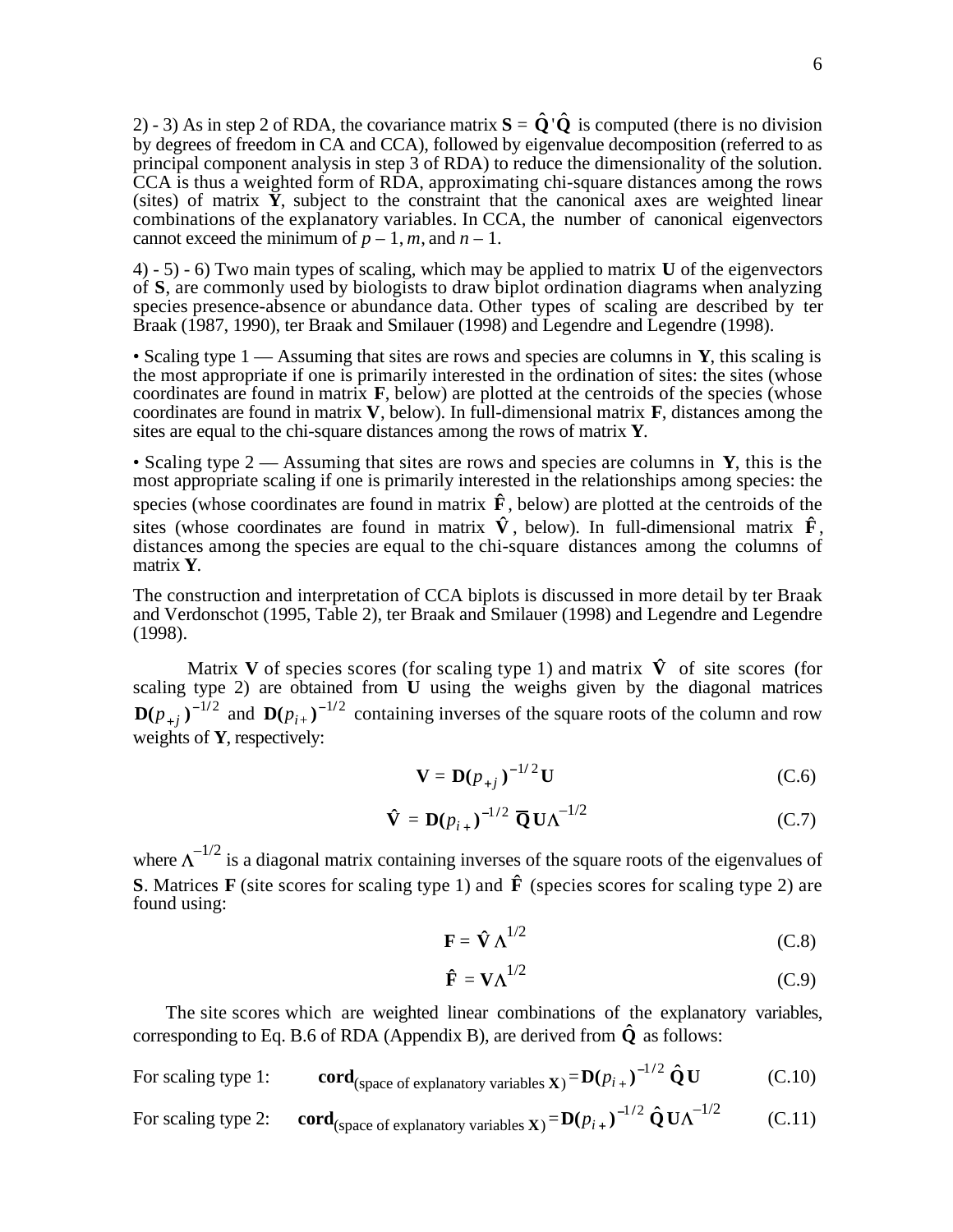Weighted linear correlations between variables **x** of **X** and constrained ordination axes **cord** in space **X** (from Eq. C.10 or C.11) are used for representing the explanatory variables in biplots; the weight  $w_i$  associated with each row *i* of **cord** and **x** is  $p_{i+}$ . The weighted linear correlation *R***cord,x** is calculated as follows:

$$
R_{\text{cord},x} = \frac{\binom{n}{i}w_i \text{cord}_i x_i - \left(\binom{n}{i}w_i x_i\right) \binom{n}{i-1}w_i \text{cord}_i \left(\binom{n}{i}w_i\right)}{\sqrt{\left(\binom{n}{i-1}w_i x_i^2\right) - \left(\binom{n}{i}w_i x_i\right)^2 \left(\binom{n}{i}w_i\right)\right) \left(\binom{n}{i-1}w_i \text{cord}_i^2 - \left(\binom{n}{i}w_i \text{cord}_i\right)^2 \left(\binom{n}{i-1}w_i\right)\right)}}
$$
(C.12)

With scaling type 2, the correlations are used directly as biplot scores for the environmental variables. With scaling 1, the correlations have to be weighted using Eq. B.7 before they are used as biplot scores.

## **LITERATURE CITED**

- Legendre, P., and L. Legendre. 1998. Numerical ecology. Second English edition. Elsevier, Amsterdam, The Netherlands.
- ter Braak, C. J. F. 1987. Ordination. Pages 91-173 in: R. H. G. Jongman, C. J. F. Ter Braak, and O. F. R. van Tongeren, editors. Data analysis in community and landscape ecology. Centre for Agricultural Publishing and Documentation, Wageningen, The Netherlands. Reissued in 1995 by Cambridge Univ. Press, Cambridge, England.
- ter Braak, C. J. F. 1990. Update notes: CANOCO version 3.10. Agricultural Mathematics Group, Wageningen, The Netherlands.
- ter Braak, C. J. F. and P. Smilauer. 1998. CANOCO reference manual and user's guide to Canoco for Windows: software for canonical community ordination (version 4). Microcomputer Power, Ithaca, New York, USA.
- ter Braak, C. J. F. and P. F. M. Verdonschot. 1995. Canonical correspondence analysis and related multivariate methods in aquatic ecology. Aquatic Sciences **57**: 255-289.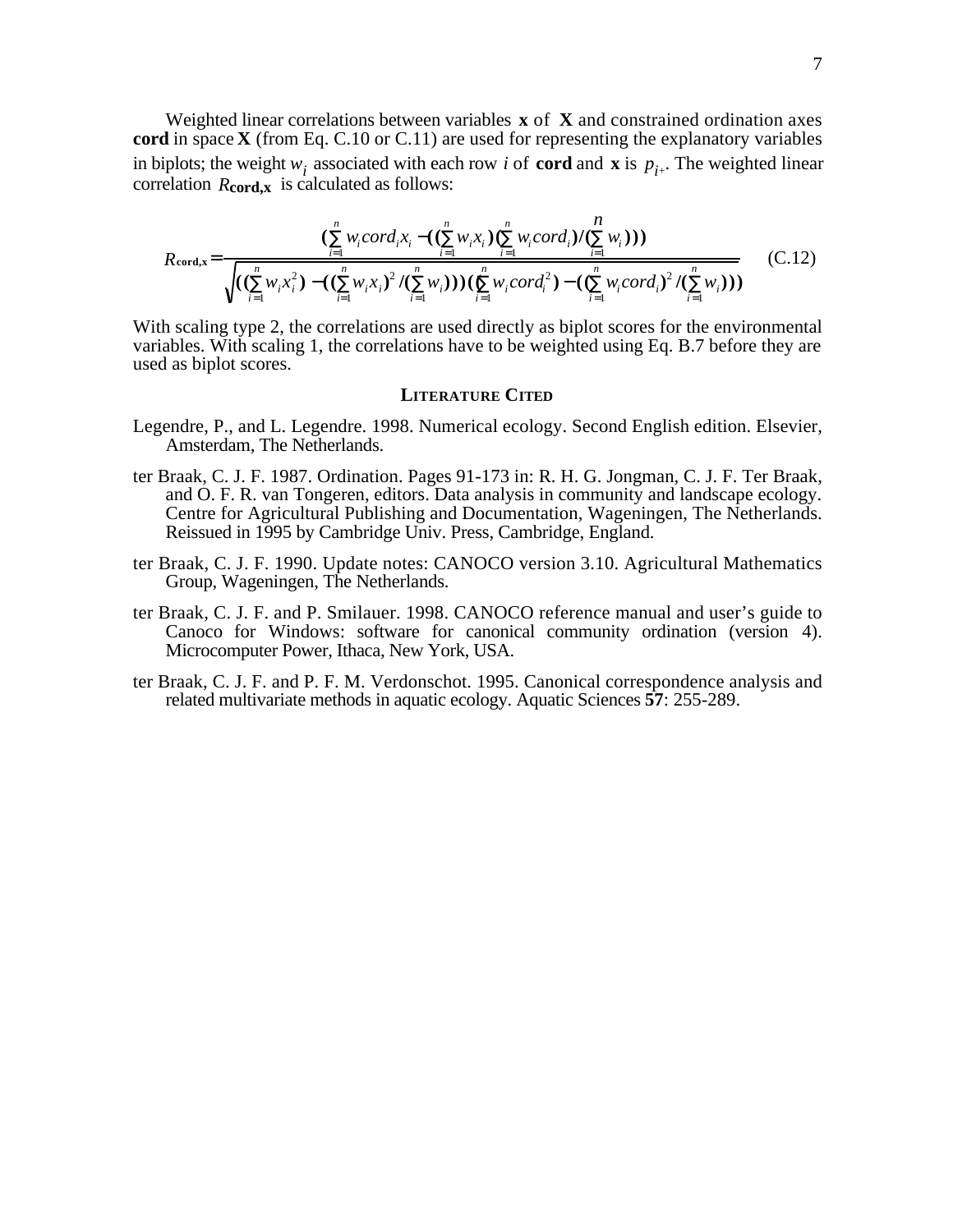## **APPENDIX D**

#### *ECOLOGICAL ARCHIVES E083-018-A4*

## TESTS OF SIGNIFICANCE IN POLYNOMIAL RDA AND CCA

#### *Description of the permutation testing procedure*

Permutation tests can be carried out in linear or polynomial RDA or CCA. The most general null hypothesis states that there is no special relationship between the response and explanatory variables (independence of  $Y$  and  $\overline{X}$ ), or that the model is not a significant representation of the response data. (Tests of significance for individual canonical eigenvalues are not discussed here; they are described in ter Braak and Smilauer [1998] and in Legendre and Legendre [1998]). RDA or CCA is computed as described in Fig. 1 of the main paper and the following pseudo-*F* statistic is computed for the unpermuted data:

pseudo- 
$$
F = \frac{\text{variance of } \hat{\mathbf{Y}} \text{ (or } \hat{\mathbf{Q}})}{\text{Total variance of } \mathbf{Y} \text{ (or } \mathbf{Q}) - \text{variance of } \hat{\mathbf{Y}} \text{ (or } \hat{\mathbf{Q}})}
$$
 (D.1)

We call this statistic a "pseudo-*F*" because the degrees of freedom are not included in the numerator and denominator. The full *F*-statistic customarily used in canonical analysis, which is also sometimes called "pseudo-*F*" but with a different meaning, contains degrees of freedom; it is described in the above-mentioned books. Degrees of freedom are multiplicative constants through the permutations; thus, including them, or not, does not change the outcome of the tests. They are not included here because the number of parameters in the polynomial model may change from permutation to permutation; this number is used in the formula for computing the degrees of freedom of a regular *F*-statistic. Simulations, reported in the next section, show that a permutation test of significance based upon the pseudo- $F$  statistic described in Eq. D.1 has correct type I error.



FIG. D.1. Permutation tests in linear and polynomial RDA and CCA.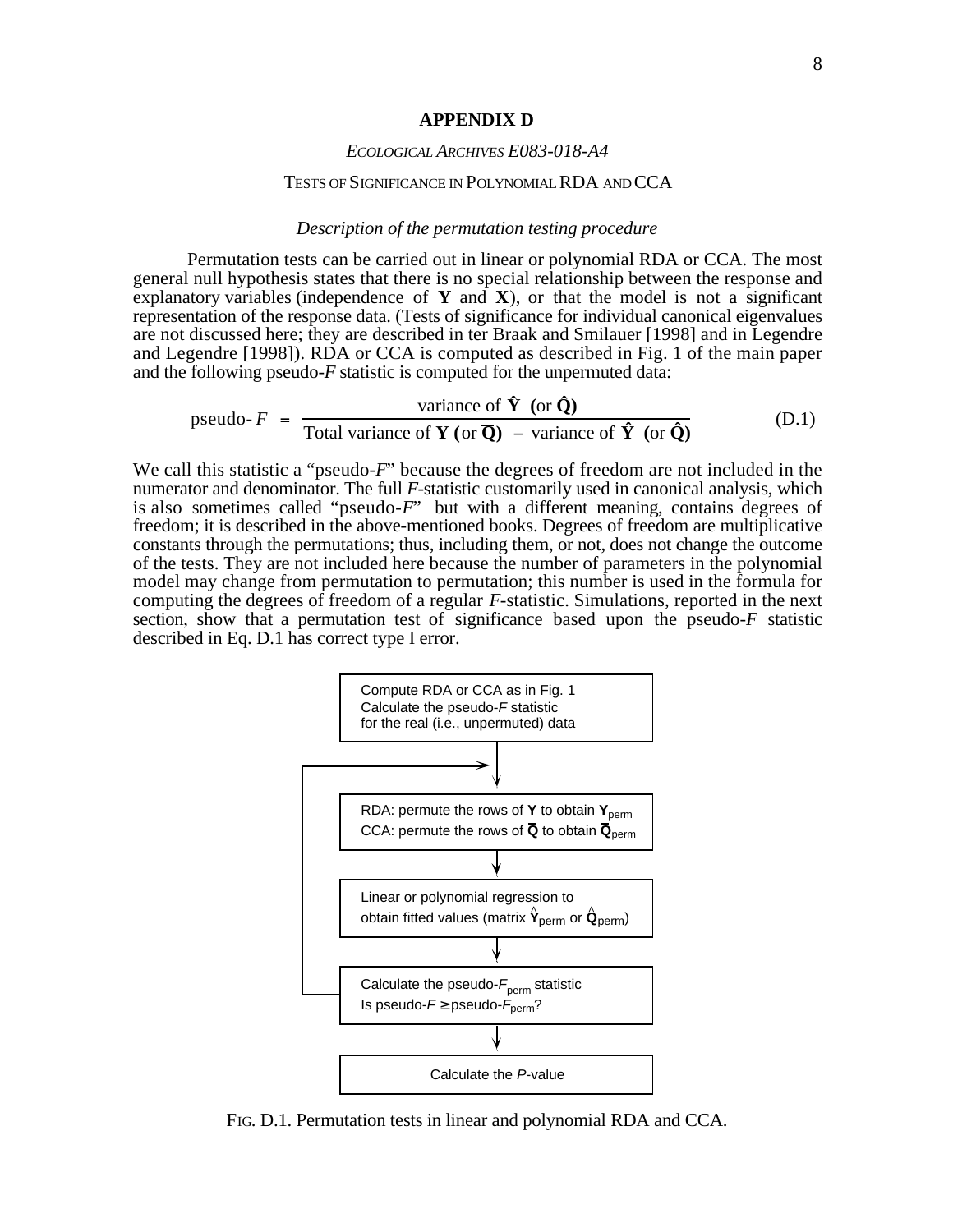To generate the null distribution (Fig. D.1), the rows of **Y** (or  $\overline{Q}$ ) are permuted at random to obtain the matrix  $Y_{\text{perm}}$  (or  $\overline{Q}_{\text{perm}}$ ). Linear or polynomial regression is computed using the (unpermuted) matrix of explanatory variables **X** to obtain a matrix of fitted values  $\hat{Y}_{perm}$  (or  $\hat{Q}_{perm}$ ). The pseudo- $F_{perm}$  statistic can be directly estimated for the permuted data from the variances in  $Y_{perm}$  (or  $\overline{Q}_{perm}$ ) and in  $\hat{Y}_{perm}$  (or  $\hat{Q}_{perm}$ ) using Eq. D.1. After repeating the permutation and calculation of the pseudo- $F_{\text{perm}}$  statistic a large number of times, the probability (*P*-value) of the data under the null hypothesis is computed as the proportion of pseudo- $F_{\text{perm}}$  values that are larger than or equal to pseudo-*F*. Following Hope  $(1968)$ , the pseudo-*F* value obtained for the unpermuted data is included in the null distribution of pseudo- $F_{\text{perm}}$  values. Generally, analyses providing *P*-values smaller than or equal to 0.05 are considered significant. A lower significance level should be used for many ecological problems in view of the fact that spatial autocorrelation is present most field ecological data sets (Legendre 1993).

Which model is the most appropriate to describe the data if the linear and polynomial models are both significant? To answer this question, we used a permutation procedure to assess the difference in variance accounted for between the polynomial model and the linear model nested into it. Essentially, the procedure is the following:

1) Polynomial RDA (or CCA) is used to find the variance of **Y** (or  $\overline{Q}$ ) accounted for by the polynomial model,  $Var_{polynomial}$ .

2) Linear RDA (or CCA) is used to find the variance of **Y** (or  $\overline{Q}$ ) accounted for by the linear model, Var<sub>linear</sub>.

3) The variance of the difference between the two models is obtained by subtraction:  $Var_{\text{nonlocal}} - Var_{\text{linear}}$ . Calculate the pseudo-*F* statistic for this difference, using Eq. D.2:

pseudo-
$$
F = \frac{\text{Var}_{\text{polynomial}} - \text{Var}_{\text{linear}}}{\text{Total variance of } \mathbf{Y}(\text{or } \mathbf{\overline{Q}}) - \text{Var}_{\text{polynomial}}} \tag{D.2}
$$

This equation is constructed in the same way as that of an *F*-statistic for testing the significance of additional explanatory variables in nested regression models. Simulation, reported in the next section, show that a test of significance for the difference in explained variation between nested models, based upon this statistic, has correct type I error.

4) Permute matrix **Y** (or  $\overline{Q}$ ), to obtain matrix  $Y_{\text{perm}}$ , (or  $\overline{Q}_{\text{perm}}$ ). Repeat the calculations for the permuted matrix  $Y_{\text{perm}}$ , (or  $\overline{Q}_{\text{perm}}$ ), from which a pseudo- $F_{\text{perm}}$  statistic is obtained. Repeat this step a large number of times.

5) Test the significance of the pseudo- $F$  statistic against the distribution of the pseudo- $F_{\text{perm}}$ , as above, after incorporating the pseudo-*F* value into the distribution. The smaller the *P*-value for the difference between the two models, the more appropriate is the polynomial model.

Permutation of the rows of matrix **Y** (or  $\overline{Q}$ ), as performed here, is adequate in all instances where there are no covariables. For the test of the difference between the two models, an alternative would be to implement a procedure based upon permutation of the residuals of a reduced or a full regression model, as described in ter Braak and Smilauer (1998) and Legendre and Legendre (1998). These methods would procure an improvement in type I error, over the permutation of the rows of matrix **Y**, only in cases where the covariable matrix contains extreme outliers (Anderson and Legendre 1999).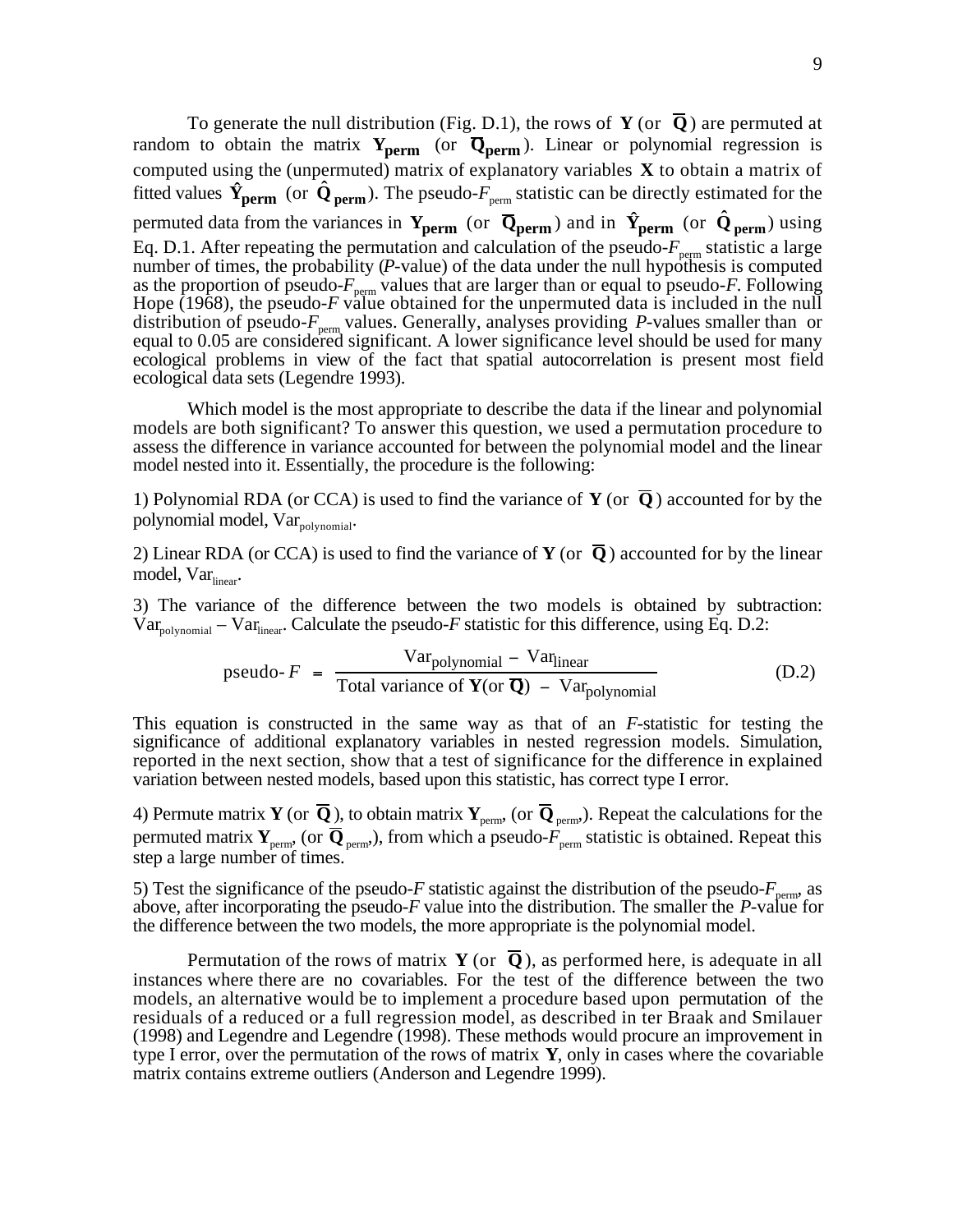## *Do the Permutation Tests Have Correct Type I Error and Good Power?*

This section aims at establishing that the probabilities obtained from the permutation tests described in the previous section have correct type I error (and thus provide valid tests of significance), and that they have good power, allowing to discriminate between the linear and polynomial relationships. To accomplish this, we ran a large number of numerical simulations using computer-generated data sets whose properties were known. Simulations are a standard approach in statistics because they allow verification of the properties of statistical procedures in situations where the answer is known (see, e.g., Milligan 1996).

First, we generated many data tables **Y** (response) and **X** (explanatory) containing random numbers. They represented situations where the null hypothesis of the test was true. So, a canonical analysis should not find these data sets to be related, except by chance; finding unrelated data sets to be significantly related is referred to as type I error. A test of significance is said to have correct rejection rate at significance level (decided a priori by the user) if the null hypothesis is rejected in a proportion of the cases approximately equal to when using data generated to correspond to the null hypothesis. The test is said to be valid if the rejection rate is not larger than the significance level , for any value of , when the null hypothesis is true (Edgington 1995).

Two series of simulations were carried out, corresponding to two standard applications of RDA. In the first series of 1000 simulations, the data in **Y** were random numbers drawn from a multivariate normal distribution with variances of 1 and covariances of 0; in this series, **Y** simulated a matrix of standardized physical variables. In the second series of 1000 simulations, the data in **Y** were drawn at random from a standard lognormal distribution, to simulate species abundance data. In both series, the data in **X**, representing the explanatory variables, were multivariate random normal.

Matrices **X** and **Y** had the following parameters: *n*, the number of rows in **Y** and **X**, was 10; *p*, the number of columns in **Y**, was 5; *m*, the number of columns in **X**, was 5. For each data set, 499 random permutations of the rows of **Y** were done. We tallied the rates of rejection of the null hypothesis for 20 different values of for standard linear RDA (using linear multiple regression), for polynomial RDA, and for the difference between the polynomial and linear solutions. We also computed confidence intervals for two commonly used values of significance level:  $= 0.05$  and  $= 0.10$ .

Results of this study are presented in Tables D.1 and D.2. They show that in all cases, the null hypothesis  $(H_0)$  was rejected with frequencies very close to ; the 95% confidence intervals of the rejection rates always included the corresponding values. We repeated the simulations with different values of matrix parameters *n*, *p* and *m* (*n* varying from 5 to 25, *p* from 5 to 15, and *m* from 5 to 10). The results, not reported in detail here, are very similar to those found in Tables 1 and 2. The simulation results confirm that the permutation tests described in the previous section have correct -significance level. In other words, if no relationship exists between **Y** and **X**, the tests make type I errors at the rate predicted by the significance level.

Secondly, we designed and ran simulations for type II error, to determine if the test of significance for the difference between the two models (Eq. D.2) led to correct decisions.

1) We generated data sets where each of the **Y** variables ( $n = 10$ ,  $p = 5$ ,  $m = 3$ ) was an independently-constructed *linear function* of the 3 variables in **X**, plus error. With normal error (results are not presented in detail here), the linear and polynomial RDA models were both significant, but the difference in explained variation between the polynomial and linear models was nearly never significant, as expected, when testing at  $= 0.05$  or  $= 0.10$ . The few instances of significant differences represent type I error for the test of difference between the two models (Eq. D.2); since the null hypothesis of no difference was true in these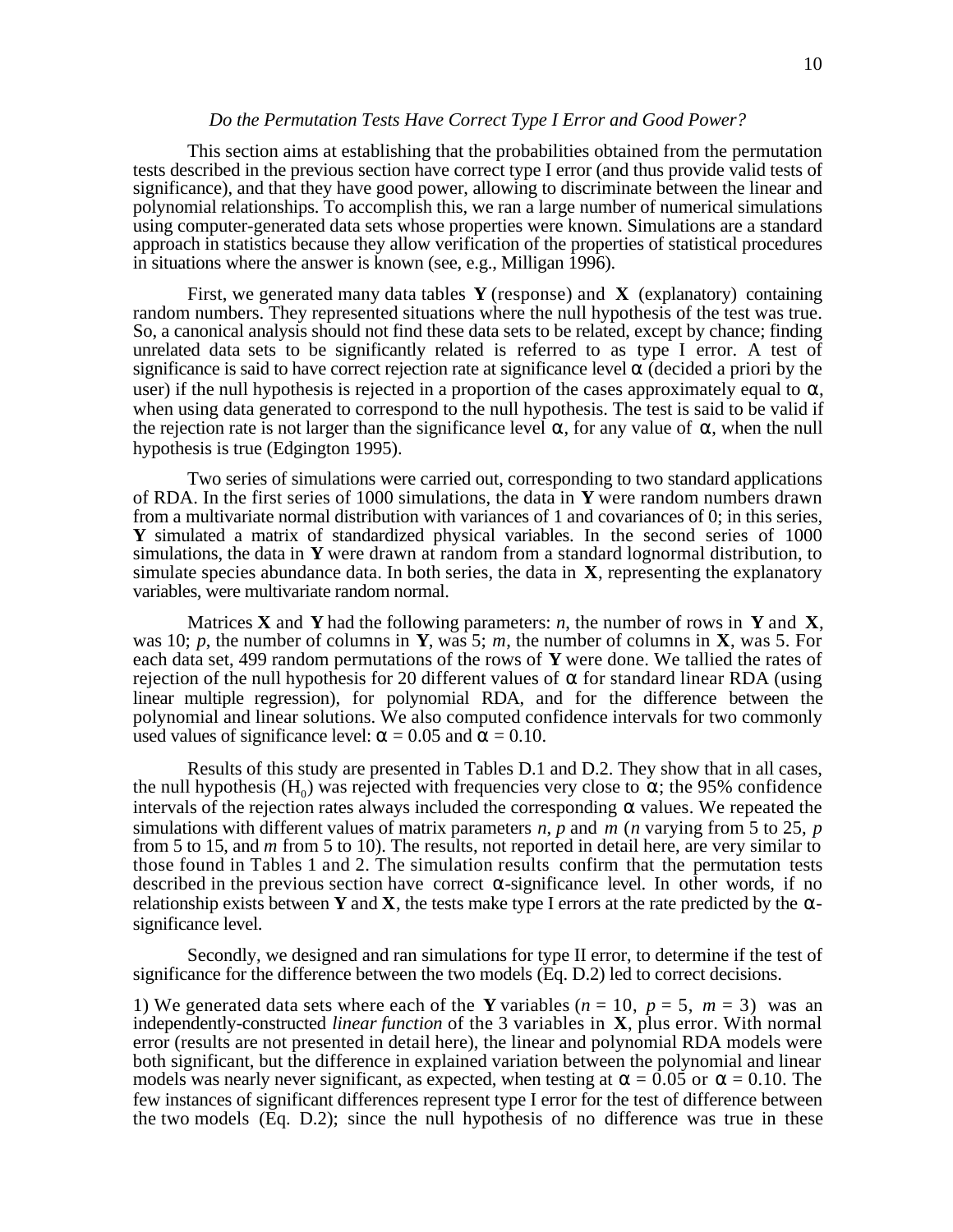simulations, the test was expected to reject the null hypothesis in a fraction of the simulated data sets. Similar results were obtained when using log-normal error.

2) We also generated data sets where each of the **Y** variables ( $n = 25$ ,  $p = 10$ ,  $m = 3$ ) was an independently-constructed *polynomial function* of the 3 variables in **X**, plus error. The results were the opposite: the polynomial model was always significant; so was the difference between the polynomial and linear models, even when the linear model was also significant.

We conclude that the test of significance for the difference between the two models led to the correct decision in nearly all cases, finding the linear model to be the most appropriate when matrices **X** and **Y** had been generated to be linearly related, and the polynomial model to be the most appropriate when a polynomial relationship had been built between the two matrices.

## **LITERATURE CITED**

Anderson, M. J., and P. Legendre. 1999. An empirical comparison of permutation methods for tests of partial regression coefficients in a linear model. Journal of Statistical Computation and Simulation **62**: 271-303.

Edgington, E. S. 1995. Randomization tests. 3rd edition. Marcel Dekker, Inc., New York.

- Hope, A. C. A. 1968. A simplified Monte Carlo significance test procedure. Journal of the Royal Statistical Society **B 30**: 582-598.
- Legendre, P. 1993. Spatial autocorrelation: trouble or new paradigm? Ecology **74**: 1659-1673.
- Legendre, P., and L. Legendre. 1998. Numerical ecology. Second English edition. Elsevier, Amsterdam, The Netherlands.
- Milligan, G. W. 1996. Clustering validation Results and implications for applied analyses.  $341-375$  in: P. Arabie, L. J. Hubert & G. De Soete [eds.] Clustering and Classification. World Scientific Publ. Co., River Edge, New Jersey.
- ter Braak, C. J. F. 1994. Canonical community ordination. Part I: Basic theory and linear methods. Écoscience **1**: 127-140.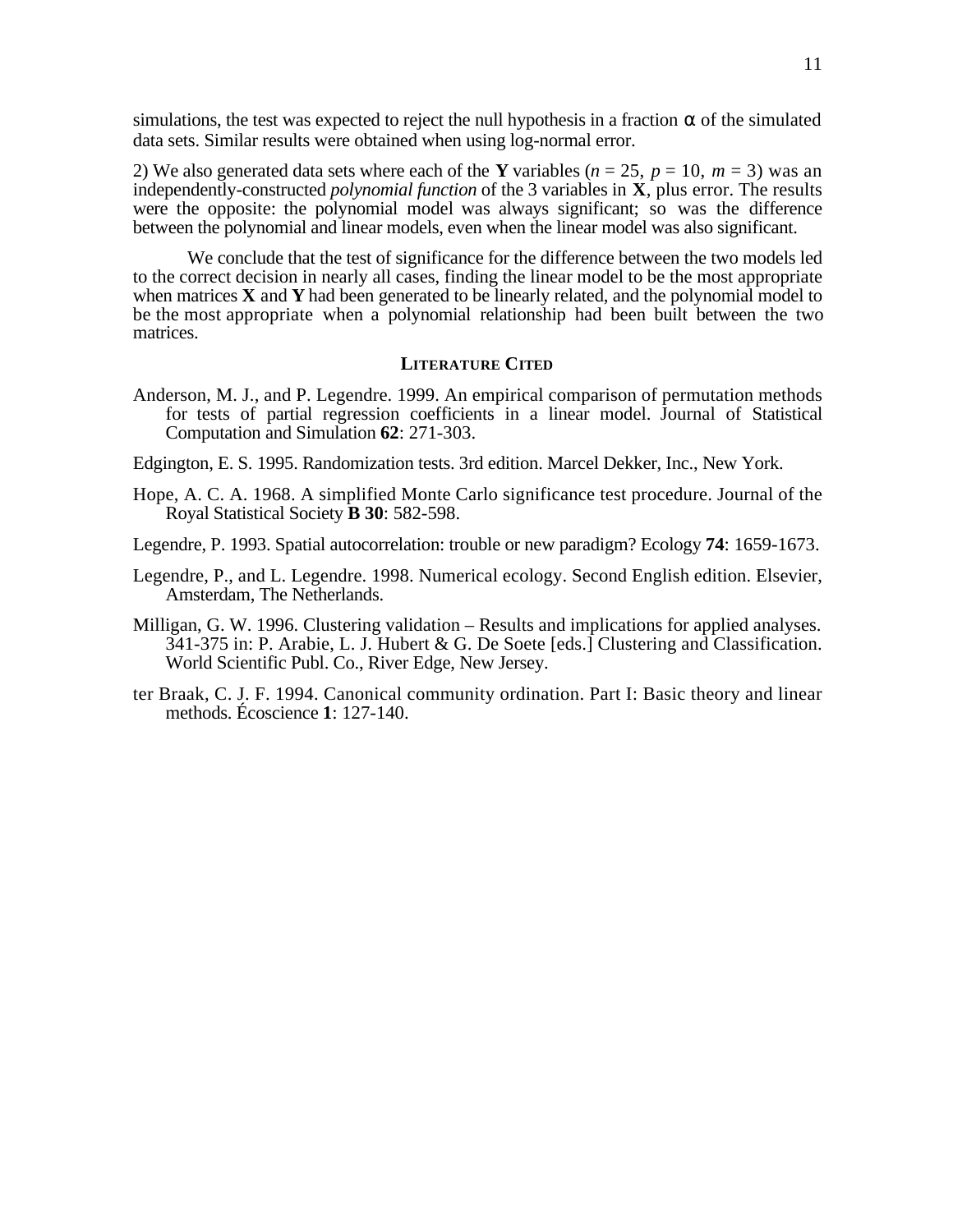TABLE D.1. First set of simulations: random normal data in **Y** and random normal data in **X**. The upper portion of the table reports rejection rates of the null hypothesis at the significance levels found in the left column, after studying 1000 pairs of random data sets; 499 permutations were used for each test. The lower portion reports 95% confidence intervals of the rejection rates for two widely used significance levels,  $= 0.05$  and  $= 0.10$ .

|                       | Rate of rejection of $H_0$ for      |                |                                         |                |                                  |                                                        |
|-----------------------|-------------------------------------|----------------|-----------------------------------------|----------------|----------------------------------|--------------------------------------------------------|
| Significance          | Linear regression                   |                | Polynomial regression                   |                |                                  | Difference in explained<br>variance between polynomial |
| level                 | (L)                                 |                | (P)                                     |                |                                  | and linear models (P-L)                                |
| 0.05                  | 0.050                               |                | 0.047                                   |                | 0.046                            |                                                        |
| 0.10                  | 0.098                               |                | 0.086                                   |                | 0.098                            |                                                        |
| 0.15                  | 0.149                               |                | 0.156                                   |                | 0.146                            |                                                        |
| 0.20                  | 0.196                               |                | 0.195                                   |                | 0.197                            |                                                        |
| 0.25                  | 0.246                               |                | 0.247                                   |                | 0.250                            |                                                        |
| 0.30                  | 0.306                               |                | 0.295                                   |                | 0.294                            |                                                        |
| 0.35                  | 0.349                               |                | 0.335                                   |                | 0.349                            |                                                        |
| 0.40                  | 0.401                               |                | 0.383                                   |                | 0.401                            |                                                        |
| 0.45                  | 0.450                               |                | 0.441                                   |                | 0.449                            |                                                        |
| 0.50                  | 0.502                               |                | 0.491                                   |                | 0.493                            |                                                        |
| 0.55                  | 0.553                               |                | 0.546                                   |                | 0.546                            |                                                        |
| 0.60                  | 0.601                               |                | 0.594                                   |                | 0.594                            |                                                        |
| 0.65                  | 0.637                               |                | 0.641                                   |                | 0.646                            |                                                        |
| 0.70                  | 0.692                               |                | 0.702                                   |                | 0.697                            |                                                        |
| 0.75                  | 0.731                               |                | 0.754                                   |                | 0.747                            |                                                        |
| 0.80                  | 0.767                               |                | 0.803                                   |                | 0.795                            |                                                        |
| 0.85                  | 0.826                               |                | 0.851                                   |                | 0.853                            |                                                        |
| 0.90                  | 0.884                               |                | 0.905                                   |                | 0.903                            |                                                        |
| 0.95                  | 0.949                               |                | 0.951                                   |                | 0.953                            |                                                        |
| 1.00                  | 1.000                               |                | 1.000                                   |                | 1.000                            |                                                        |
|                       |                                     |                |                                         |                |                                  |                                                        |
| Significance<br>level | Linear regression<br>C <sub>1</sub> | C <sub>2</sub> | Polynomial regression<br>C <sub>1</sub> | C <sub>2</sub> | Difference P-L<br>C <sub>1</sub> | C <sub>2</sub>                                         |
| 0.05                  | 0.0365                              | 0.0635         | 0.0339                                  | 0.0601         | 0.0330                           | 0.0590                                                 |
| 0.10                  | 0.0825                              | 0.1135         | 0.0714                                  | 0.1006         | 0.0825                           | 0.1135                                                 |

*Abbreviations:* C1 and C2 are the limits of the 95% confidence intervals, for  $= 0.05$  and 0.10, computed for the rejection rates found after analyzing 1000 random data sets. Type 1 error of a test is correct if the confidence interval of the empirical rejection rate includes .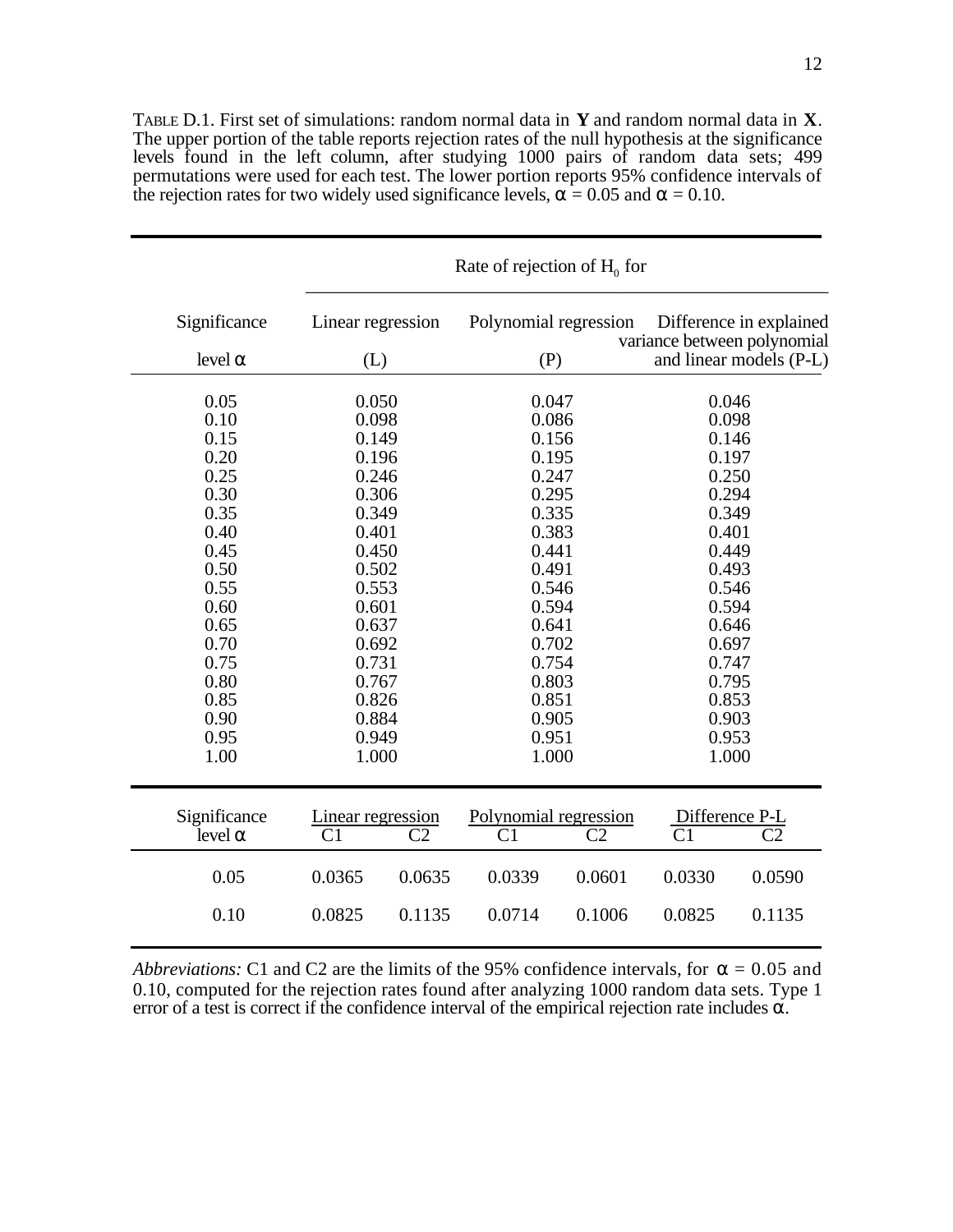TABLE D.2. Second set of simulations: random lognormal data in **Y** and random normal data in **X**. The upper portion of the table reports rejection rates of the null hypothesis at the significance levels found in the left column, after studying 1000 pairs of random data sets; 499 permutations were used for each test. The lower portion reports 95% confidence intervals of the rejection rates for two widely used significance levels,  $= 0.05$  and  $= 0.10$ . of the rejection rates for two widely used significance levels, Abbreviations as in Table D.1.

|                       | Rate of rejection of $H_0$ for      |                |                                         |                |                                  |                                                        |
|-----------------------|-------------------------------------|----------------|-----------------------------------------|----------------|----------------------------------|--------------------------------------------------------|
| Significance          | Linear regression                   |                | Polynomial regression                   |                |                                  | Difference in explained<br>variance between polynomial |
| level                 | (L)                                 |                | (P)                                     |                |                                  | and linear models (P-L)                                |
| 0.05                  | 0.045                               |                | 0.044                                   |                | 0.039                            |                                                        |
| 0.10                  | 0.088                               |                | 0.092                                   |                | 0.091                            |                                                        |
| 0.15                  | 0.136                               |                | 0.137                                   |                | 0.135                            |                                                        |
| 0.20                  | 0.195                               |                | 0.188                                   |                | 0.188                            |                                                        |
| 0.25                  | 0.237                               |                | 0.231                                   |                | 0.251                            |                                                        |
| 0.30                  | 0.279                               |                | 0.269                                   |                | 0.306                            |                                                        |
| 0.35                  | 0.326                               |                | 0.332                                   |                | 0.356                            |                                                        |
| 0.40                  | 0.360                               |                | 0.393                                   |                | 0.396                            |                                                        |
| 0.45                  | 0.408                               |                | 0.442                                   |                | 0.453                            |                                                        |
| 0.50                  | 0.445                               |                | 0.496                                   |                | 0.500                            |                                                        |
| 0.55                  | 0.511                               |                | 0.543                                   |                | 0.543                            |                                                        |
| 0.60                  | 0.566                               |                | 0.592                                   |                | 0.604                            |                                                        |
| 0.65                  | 0.623                               |                | 0.647                                   |                | 0.650                            |                                                        |
| 0.70                  | 0.690                               |                | 0.697                                   |                | 0.698                            |                                                        |
| 0.75                  | 0.738                               |                | 0.746                                   |                | 0.749                            |                                                        |
| 0.80                  | 0.782                               |                | 0.794                                   |                | 0.798                            |                                                        |
| 0.85                  | 0.840                               |                | 0.847                                   |                | 0.853                            |                                                        |
| 0.90                  | 0.885                               |                | 0.895                                   |                | 0.908                            |                                                        |
| 0.95                  | 0.953                               |                | 0.950                                   |                | 0.962                            |                                                        |
| 1.00                  | 1.000                               |                | 1.000                                   |                | 1.000                            |                                                        |
| Significance<br>level | Linear regression<br>C <sub>1</sub> | C <sub>2</sub> | Polynomial regression<br>C <sub>1</sub> | C <sub>2</sub> | Difference P-L<br>C <sub>1</sub> | C <sub>2</sub>                                         |
| 0.05                  | 0.0321                              | 0.0579         | 0.0313                                  | 0.0567         | 0.0270                           | 0.0510                                                 |
| 0.10                  | 0.0733                              | 0.1028         | 0.0770                                  | 0.1071         | 0.0760                           | 0.1060                                                 |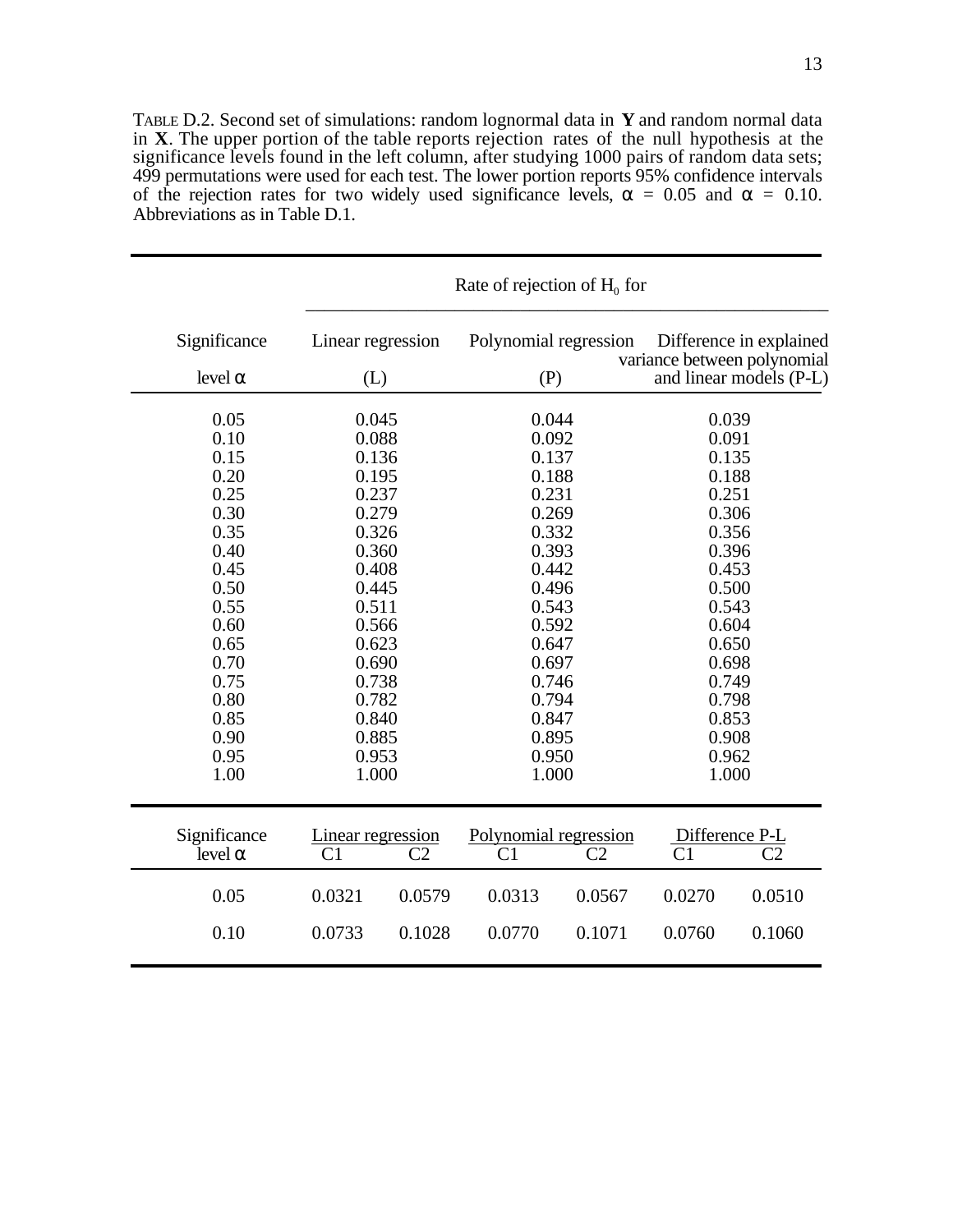## **APPENDIX E**

## *ECOLOGICAL ARCHIVES E083-018-A5*

## RESULTS OF POLYNOMIAL CCA OF THE SPIDER SPECIES DATA (SELECTED OUTPUT)

|                                                                                       | Canonical axes                                                            |              |            |            |            |            |  |  |  |  |
|---------------------------------------------------------------------------------------|---------------------------------------------------------------------------|--------------|------------|------------|------------|------------|--|--|--|--|
| Data type                                                                             | $\mathbf I$                                                               | $\mathbf{I}$ | III        | IV         | V          | VI         |  |  |  |  |
|                                                                                       | Eigenvalues (with respect to total variance in $\overline{Q} = 1.92296$ ) |              |            |            |            |            |  |  |  |  |
|                                                                                       | 0.62894                                                                   | 0.37511      | 0.24337    | 0.17653    | 0.04974    | 0.02939    |  |  |  |  |
| Fraction of total variance in $\overline{Q}$                                          |                                                                           |              |            |            |            |            |  |  |  |  |
|                                                                                       | 32.70698                                                                  | 19.50712     | 12.65596   | 9.17995    | 2.58668    | 1.52812    |  |  |  |  |
| Cumulative fraction of total variance in $\overline{Q}$ accounted for by axes I to VI |                                                                           |              |            |            |            |            |  |  |  |  |
|                                                                                       | 32.70698                                                                  | 52.21410     | 64.87006   | 74.05001   | 76.63669   | 78.16481   |  |  |  |  |
| Species scores from Eq. C.9, matrix $\hat{F}$ (scaling type 2)                        |                                                                           |              |            |            |            |            |  |  |  |  |
| Al. accentuata                                                                        | 1.55036                                                                   | $-0.14821$   | 0.26633    | 0.81398    | 0.40180    | $-0.30755$ |  |  |  |  |
| Al. cuneata                                                                           | $-0.17992$                                                                | $-0.19077$   | $-0.00205$ | $-0.12488$ | 0.14257    | $-0.40530$ |  |  |  |  |
| Al. fabrilis                                                                          | 2.52533                                                                   | 0.95247      | 0.21864    | 1.05935    | $-0.42174$ | 0.37730    |  |  |  |  |
| Ar. lutetiana                                                                         | $-0.53087$                                                                | 0.25503      | $-0.44826$ | 0.10140    | $-0.33373$ | 0.19051    |  |  |  |  |
| Ar. perita                                                                            | 3.91140                                                                   | 2.10706      | $-1.24542$ | $-2.67197$ | 0.11346    | $-0.11043$ |  |  |  |  |
| Au. albimana                                                                          | $-0.38288$                                                                | 0.14117      | $-0.41733$ | 0.12523    | 0.20572    | 0.16340    |  |  |  |  |
| Pa. lugubris                                                                          | $-0.32128$                                                                | 0.61698      | 2.00915    | $-0.52270$ | 0.39451    | 0.25796    |  |  |  |  |
| Pa. monticola                                                                         | 0.53335                                                                   | $-1.36366$   | 0.05890    | $-0.28172$ | $-0.08014$ | 0.10428    |  |  |  |  |
| Pa. nigriceps                                                                         | $-0.45556$                                                                | 0.20890      | $-0.45936$ | 0.09609    | 0.16259    | 0.19589    |  |  |  |  |
| Pa. pullata                                                                           | $-0.36954$                                                                | 0.11816      | $-0.37024$ | 0.07745    | 0.13450    | 0.02186    |  |  |  |  |
| Tr. terricola                                                                         | $-0.31803$                                                                | 0.22305      | 0.15007    | $-0.05952$ | $-0.14189$ | $-0.08913$ |  |  |  |  |
| Zo. spinimana                                                                         | $-0.41098$                                                                | 0.32522      | 0.16851    | 0.06653    | $-0.49435$ | $-0.08025$ |  |  |  |  |
| Site scores from Eq. C.7, matrix $\hat{V}$ (scaling type 2)                           |                                                                           |              |            |            |            |            |  |  |  |  |
| Site 1                                                                                | 0.19190                                                                   | $-0.83192$   | $-0.09555$ | 0.13373    | 0.48920    | $-1.22681$ |  |  |  |  |
| Site 2                                                                                | $-0.55696$                                                                | 0.43411      | $-0.51925$ | 0.15622    | 0.05135    | 0.21341    |  |  |  |  |

| Site 2 |            | $-0.55696$ $0.43411$ $-0.51925$ $0.15622$ $0.05135$ $0.21341$ |                                          |         |                    |                       |
|--------|------------|---------------------------------------------------------------|------------------------------------------|---------|--------------------|-----------------------|
| Site 3 |            | $-0.07859$ $-0.25295$ $-0.23664$ 0.18236                      |                                          |         |                    | $0.60622 -1.50035$    |
| Site 4 | $-0.51493$ | $0.33292 -0.58710$                                            |                                          | 0.19071 |                    | $-0.09421$ $-0.13048$ |
| Site 5 | $-0.58522$ | $0.40912 -0.89278$                                            |                                          |         | 0.23397 0.86853    | 1.06013               |
| Site 6 | $-0.49729$ |                                                               | $0.26545 -0.25896$                       |         | $0.03908 -2.16265$ | $-0.47017$            |
| Site 7 | $-0.47088$ |                                                               | $0.14143$ $-0.70784$ $0.10572$ $0.13999$ |         |                    | 0.95180               |
| Site 8 | $-0.47263$ |                                                               | 0.88678 4.11220                          |         | $-1.56466$ 3.47613 | 2.48576               |
| Site 9 | 0.68911    |                                                               | $-2.95056$ 0.15118 $-1.14120$ $-0.97201$ |         |                    | 2.02230               |
|        |            |                                                               |                                          |         |                    |                       |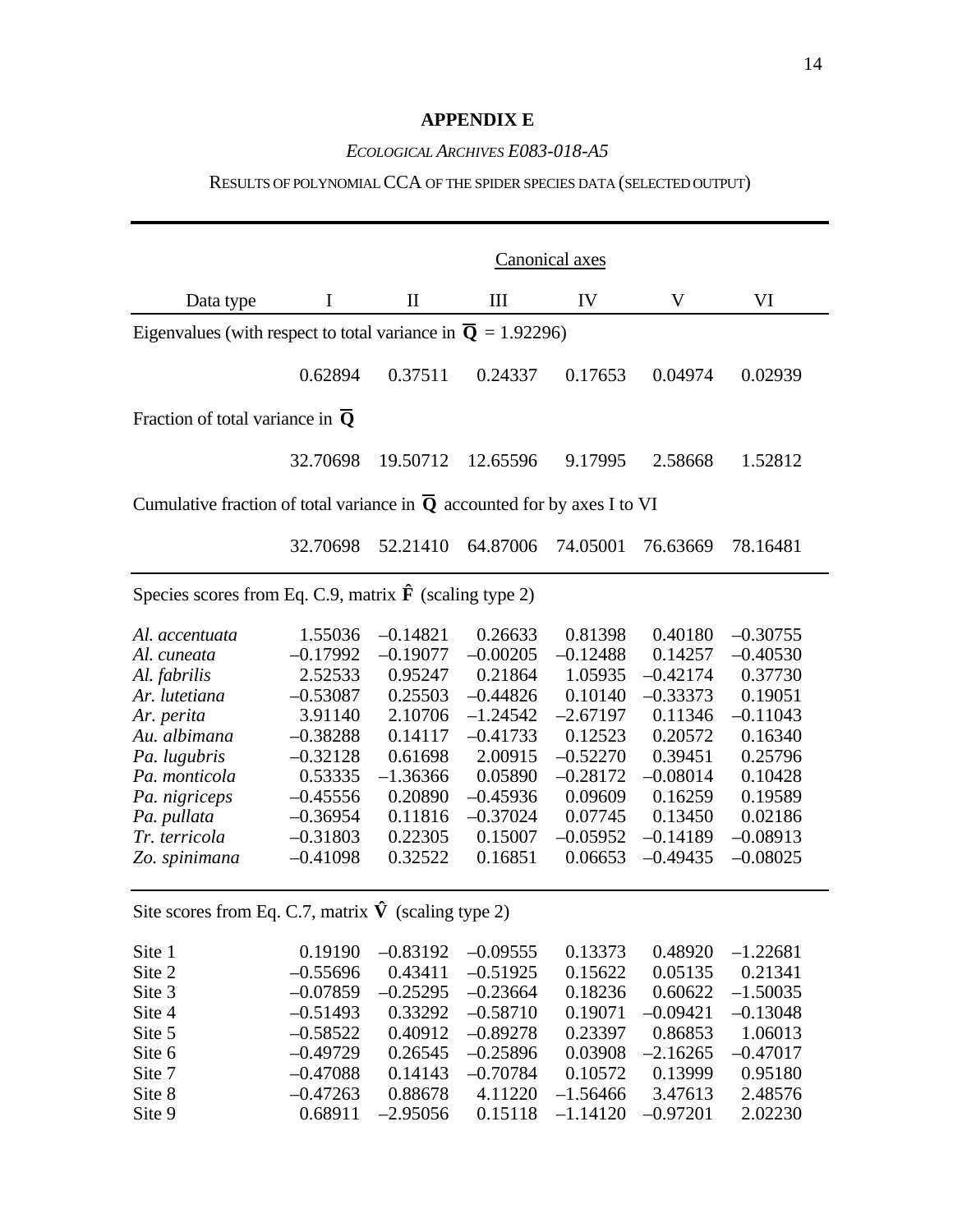| Site 10 | 1.09945    | $-2.92298$ | 0.36349    | $-0.55441$ | $-0.84824$ | 1.94692    |
|---------|------------|------------|------------|------------|------------|------------|
| Site 11 | 1.03033    | $-2.92079$ | 0.32830    | $-0.57574$ | $-0.43813$ | 1.41973    |
| Site 12 | 0.71979    | $-2.42159$ | 0.22390    | $-0.58130$ | $-0.01566$ | $-0.36876$ |
| Site 13 | $-0.40555$ | 0.05911    | $-0.46141$ | 0.01814    | 0.11136    | $-1.19280$ |
| Site 14 | $-0.48114$ | 0.26181    | $-0.17299$ | $-0.01462$ | $-1.38733$ | $-0.74329$ |
| Site 15 | $-0.51500$ | 0.77094    | 1.95994    | $-0.71338$ | $-1.58809$ | $-1.06710$ |
| Site 16 | $-0.51036$ | 0.65473    | 1.51807    | $-0.59788$ | $-1.33662$ | $-1.80145$ |
| Site 17 | $-0.51238$ | 0.65955    | 1.17666    | $-0.45481$ | $-2.59198$ | $-2.28087$ |
| Site 18 | $-0.49480$ | 0.69538    | 1.81713    | $-0.74849$ | $-0.94208$ | $-1.62016$ |
| Site 19 | $-0.51398$ | 0.87640    | 2.88123    | $-1.05265$ | 0.21075    | 0.45227    |
| Site 20 | $-0.49909$ | 0.86903    | 3.12334    | $-1.17034$ | 0.65863    | 0.22280    |
| Site 21 | $-0.47251$ | 0.86246    | 3.66255    | $-1.37506$ | 1.51583    | 1.67290    |
| Site 22 | 3.59010    | 1.75540    | 0.07743    | 2.16450    | $-2.54873$ | 3.89519    |
| Site 23 | 3.11351    | 1.06618    | 0.29769    | 0.99498    | 0.60038    | 0.35883    |
| Site 24 | 3.62149    | 1.59815    | 0.12049    | 2.33853    | $-1.91440$ | 3.27871    |
| Site 25 | 0.81245    | $-0.04527$ | 0.44939    | 1.26706    | $-1.45461$ | 0.53678    |
| Site 26 | 5.10899    | 4.10097    | $-2.96940$ | $-7.93872$ | 0.39989    | $-1.03919$ |
| Site 27 | 3.14631    | 0.75153    | 0.46391    | 3.08143    | 3.28692    | $-4.00636$ |
| Site 28 | 2.72787    | 0.35159    | 0.68754    | 3.38685    | $-0.29284$ | 0.75589    |
|         |            |            |            |            |            |            |

Biplot scores of environmental variables, from Eq. 12

| Water                |  | $-0.92432$ $0.18650$ $-0.23523$ $-0.18804$ $-0.37686$ $-0.31522$ |  |
|----------------------|--|------------------------------------------------------------------|--|
| <b>Reflection</b>    |  | $0.84674$ $-0.60030$ $-0.32579$ $-0.53371$ $0.21990$ $-0.28005$  |  |
| <b>Calamagrostis</b> |  | $-0.52146$ $0.22616$ $-0.70727$ $0.14786$ $0.30211$ $0.52232$    |  |
| Coryneporus          |  | $0.78682 -0.68336 -0.08988 -0.17240 -0.05986 -0.17525$           |  |

Biplot scores of environmental variables: weighted correlations

| Water                      | $-0.66479$ | 0.17312    | $-0.23287$ | $-0.04559$ | $-0.33191$ | $-0.19449$ |
|----------------------------|------------|------------|------------|------------|------------|------------|
| Reflection                 | 0.76280    | $-0.28002$ | $-0.28547$ | $-0.03780$ | 0.14508    | $-0.27962$ |
| Calamagrostis              | $-0.49123$ | 0.22202    | $-0.69103$ | 0.14315    | 0.28329    | 0.16033    |
| Corynephorus               | 0.56135    | $-0.66456$ | 0.08976    | $-0.00597$ | 0.04519    | 0.04974    |
| Water <sup>2</sup>         | 0.60755    | 0.07809    | $-0.04507$ | 0.17987    | $-0.19515$ | $-0.25764$ |
| Reflection <sup>2</sup>    | 0.73372    | 0.28057    | $-0.03136$ | $-0.46095$ | $-0.05465$ | $-0.14486$ |
| Calamagrostis <sup>2</sup> | 0.18803    | 0.03716    | 0.16909    | 0.03316    | $-0.11249$ | 0.49264    |
| Corynephorus <sup>2</sup>  | 0.32062    | $-0.67672$ | 0.08182    | $-0.06862$ | 0.02769    | $-0.01521$ |
| Water x Refl.              | $-0.79020$ | $-0.10389$ | 0.14754    | 0.10273    | 0.22799    | 0.03177    |
| Water x Calam.             | 0.60467    | $-0.16110$ | $-0.04745$ | 0.05545    | 0.42990    | 0.10455    |
| Water x Corynep.           | $-0.54738$ | 0.52220    | $-0.02685$ | $-0.12139$ | 0.01754    | 0.06717    |
| Refl. x Calam.             | $-0.65178$ | 0.14440    | 0.52247    | $-0.00110$ | $-0.31599$ | $-0.29830$ |
| Refl. x Corynep.           | 0.50857    | $-0.46226$ | 0.17410    | $-0.05155$ | $-0.00590$ | 0.17733    |
| Calam. x Corynep.          | $-0.45070$ | 0.66288    | 0.15644    | $-0.04998$ | $-0.15946$ | $-0.11593$ |
|                            |            |            |            |            |            |            |

*Notes:* Matrix **Y**: hunting spider species 1 to 12. Matrix **X**: water content, reflection of soil surface, percent cover by *Calamagrostis epigejos*, percent cover by *Corynephorus canescens*. Either set of biplot scores can be used to represent the environmental variables in biplots.